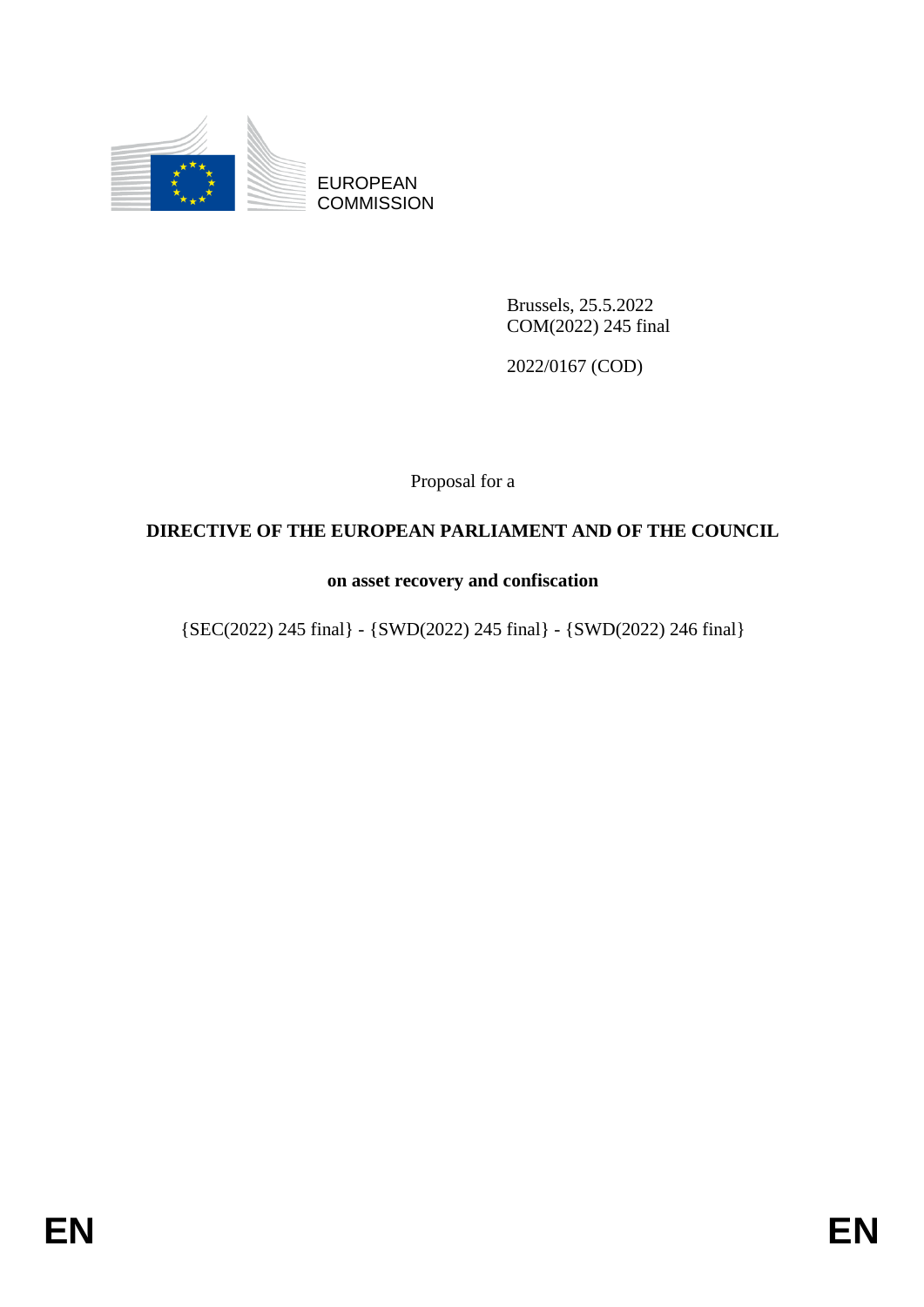### **EXPLANATORY MEMORANDUM**

## **1. CONTEXT OF THE PROPOSAL**

### **• Reasons for and objectives of the proposal**

Organised crime is one of the highest threats to the European Union's security. The transnational reach of organised crime, its systematic use of violence and corruption, and its unprecedented degree of economic infiltration was exposed in the EncroChat, Sky ECC and  $ANOM<sup>1</sup>$  operations carried out in 2020-2021. On the basis of the follow-up investigations launched by Member States as well as Europol and Eurojust (more than 2,500 investigations from EncroChat only), national authorities have carried out more than 10,000 arrests, apprehended almost 250 tonnes of drugs, and seized more than EUR 600 million in cash as well as other assets, including hundreds of vehicles, vessels, aircraft and luxury articles.

Criminal organisations deploy sophisticated means to launder their vast revenues, which are estimated at least at EUR 139 billion every year**[\[1\]](https://euc-word-edit.officeapps.live.com/we/wordeditorframe.aspx?ui=en-us&rs=en-us&wopisrc=https%3A%2F%2Feceuropaeu.sharepoint.com%2Fteams%2FGRP-OCTeam%2F_vti_bin%2Fwopi.ashx%2Ffiles%2Fb240725046dd4575b7b39fff7a3298fe&wdenableroaming=1&mscc=1&hid=90c4f118-0d5f-f182-5efe-b9e0afedaf22-1290&uiembed=1&uih=teams&uihit=files&hhdr=1&dchat=1&sc=%7B%22pmo%22%3A%22https%3A%2F%2Fteams.microsoft.com%22%2C%22pmshare%22%3Atrue%2C%22surl%22%3A%22%22%2C%22curl%22%3A%22%22%2C%22vurl%22%3A%22%22%2C%22eurl%22%3A%22https%3A%2F%2Fteams.microsoft.com%2Ffiles%2Fapps%2Fcom.microsoft.teams.files%2Ffiles%2F2885873929%2Fopen%3Fagent%3Dpostmessage%26objectUrl%3Dhttps%253A%252F%252Feceuropaeu.sharepoint.com%252Fteams%252FGRP-OCTeam%252FShared%2520Documents%252FLegislation%2520drafting%252FClean_20220309_DRAFT%2520Directive%2520on%2520asset%2520recovery%2520FS%2520comments%252010-03-22.docx%26fileId%3Db2407250-46dd-4575-b7b3-9fff7a3298fe%26fileType%3Ddocx%26ctx%3Dfiles%26scenarioId%3D1290%26locale%3Den-us%26theme%3Ddefault%26version%3D21120606800%26setting%3Dring.id%3Ageneral%26setting%3DcreatedTime%3A1647430087007%22%7D&wdorigin=TEAMS-ELECTRON.teams.files&wdhostclicktime=1647430086896&jsapi=1&jsapiver=v1&newsession=1&corrid=e6cbc12a-c1a1-4e43-ab67-4b4cae38ae03&usid=e6cbc12a-c1a1-4e43-ab67-4b4cae38ae03&sftc=1&sams=1&accloop=1&sdr=6&scnd=1&sat=1&hbcv=1&htv=1&hodflp=1&instantedit=1&wopicomplete=1&wdredirectionreason=Unified_SingleFlush&rct=Medium&ctp=LeastProtected#_ftn1)**. As underlined in the EU Strategy to tackle Organised Crime  $(2021-2025)^2$ , depriving criminals of these illicit profits is essential to disrupt the activities of criminal groups and to prevent their infiltration into the legal economy. As the main motive for organised crime is financial gain, asset recovery is a very effective mechanism to deter criminal activity. In order to ensure that crime does not pay, the Commission announced in its EU Strategy to tackle Organised Crime the intention to strengthen the rules on asset recovery and confiscation, taking into account the 2020 Commission report "Asset recovery and confiscation: Ensuring that crime does not pay"<sup>3</sup> .

The 2007 asset recovery offices Council Decision<sup>4</sup> requires Member States to set up asset recovery offices to facilitate the tracing and identification of the proceeds of crime, and establishes minimum requirements to facilitate their cooperation across borders. The 2014 Confiscation Directive<sup>5</sup>, partially replacing prior legislative instruments, sets minimum rules for the freezing, management, and confiscation of criminal assets. Despite this, Member States' asset recovery systems are not well equipped to effectively address the complex modus operandi of criminal organisations. National authorities have limited capabilities to swiftly trace, identify and freeze assets, the inefficient management of frozen assets means they lose value before a decision on their confiscation is taken, and existing confiscation tools do not cover all high revenue-granting criminal markets and do not address the complex

 $\mathbf{1}$ <sup>1</sup> Europol, ["Dismantling of an encrypted network sends shockwaves through organised crime groups](https://www.europol.europa.eu/newsroom/news/dismantling-of-encrypted-network-sends-shockwaves-through-organised-crime-groups-across-europe)  [across Europe"](https://www.europol.europa.eu/newsroom/news/dismantling-of-encrypted-network-sends-shockwaves-through-organised-crime-groups-across-europe), 2 July 2020; ["New major interventions to block encrypted communications of criminal](https://www.europol.europa.eu/newsroom/news/new-major-interventions-to-block-encrypted-communications-of-criminal-networks)  [networks"](https://www.europol.europa.eu/newsroom/news/new-major-interventions-to-block-encrypted-communications-of-criminal-networks), 10 March 2021; ["800 criminal arrested in biggest ever law enforcement operation against](https://www.europol.europa.eu/newsroom/news/800-criminals-arrested-in-biggest-ever-law-enforcement-operation-against-encrypted-communication)  [encrypted communication"](https://www.europol.europa.eu/newsroom/news/800-criminals-arrested-in-biggest-ever-law-enforcement-operation-against-encrypted-communication), 8 June 2021.

<sup>&</sup>lt;sup>2</sup> Commission Communication on the EU Strategy to tackle Organised Crime 2021-2025 (COM(2021) 170, 14.4.2021).

<sup>&</sup>lt;sup>3</sup> Report from the Commission to the European Parliament and the Council on Asset recovery and confiscation: Ensuring that crime does not pay (COM(2020) 217, 2.6.2020).

<sup>&</sup>lt;sup>4</sup> Council Decision 2007/845/JHA of 6 December 2007 concerning cooperation between asset recovery offices of the Member States in the field of tracing and identification of proceeds from, or other property related to, crime, OJ L 332, 18.12.2007, p. 103.

<sup>&</sup>lt;sup>5</sup> Directive 2014/42/EU of the European Parliament and of the Council of 3 April 2014 on the freezing and confiscation of instrumentalities and proceeds of crime in the European Union, OJ L 127, 29.4.2014, p. 39.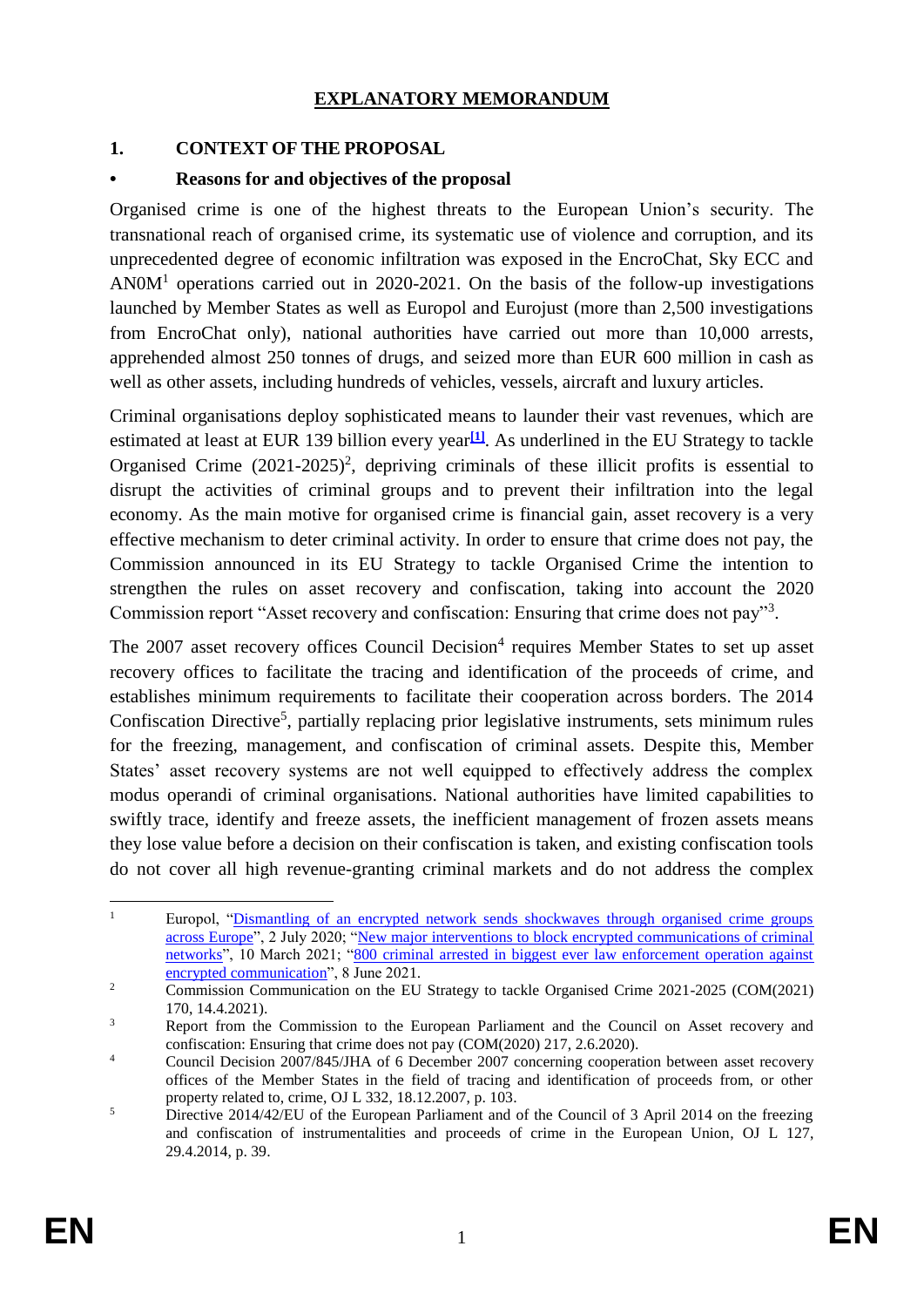structures and methods of criminal organisations. The need to reinforce the EU asset recovery regime has long been recognised by EU Institutions. In June 2020, the Council called on the Commission to consider strengthening the legal framework on the management of property frozen and granting asset recovery offices additional powers, for instance to urgently freeze assets, and access to a set of public registers<sup>6</sup>. The European Parliament has called for enhanced asset recovery rules<sup>7</sup>. These calls complement the previous request by both colegislators to analyse the feasibility of introducing further common rules on the confiscation of property deriving from criminal activities, also in the absence of a conviction<sup>8</sup>.

Therefore, the proposed Directive on asset recovery and confiscation shall strengthen the capabilities of competent authorities to identify, freeze and manage assets, and reinforce and extend confiscation capabilities so as to cover all relevant criminal activities carried out by organised crime groups, thereby enabling confiscation for all relevant assets. Lastly, the Directive shall improve the cooperation between all authorities involved in asset recovery and promote a more strategic approach to asset recovery through a greater commitment from these authorities to the achievement of common goals in this area.

Moreover, in response to Russia's military aggression against Ukraine, the European Union has adopted restrictive measures against Russia and Belarus building on and expanding the restrictive measures initially established in March 2014 in response to the illegal annexation of Crimea and Sevastopol by Russia. These measures, adopted on the basis of Article 29 of the Treaty on European Union (TEU) and of Article 215 of the Treaty on the Functioning of the European Union (TFEU), include sectorial measures and individual measures in the form of asset freezes and restrictions on admission as well as anti-circumvention clauses, which prohibit knowing and intentional participation in activities that seek to circumvent these measures, and other obligations, in particular to report on steps taken to implement Union restrictive measures. To further counter the risk of violation of such measures, the Commission adopted on 25 May 2022 a proposal for a Council Decision on adding the violation of Union restrictive measures to the areas of crime laid down in Article 83(1) of the Treaty on the Functioning of the European Union<sup>9</sup>, together with a Communication towards a Directive on criminal penalties for the violation of Union restrictive measures<sup>10</sup>, to identify the violation of Union law on restrictive measures (violation of Union restrictive measures) as an area of particularly serious crime with a cross-border dimension. The Communication also outlines the possible content of a proposal for a Directive establishing minimum rules for the definition of criminal offences and penalties in this area of crime, which might follow if the Council is to adopt this proposal for a Council Decision after obtaining the consent of the European Parliament, and thereby extend the list of areas of crime where the Union can

1

<sup>6</sup> Council Conclusions on enhancing financial investigations to fight serious and organised crime Council document 8927/20, 17 June 2020.

<sup>7</sup> European Parliament resolution of 15 December 2021 on the impact of organised crime on own resources of the EU and on the misuse of EU funds with a particular focus on shared management from an auditing and control perspective, P9\_TA(2021)0501,  $(2020/2221(INI))$ .

<sup>8</sup> Statement by the European Parliament and the Council on an analysis to be carried out by the Commission, Council doc. 7329/1/14/REV 1 ADD 1.

<sup>9&</sup>lt;br>Add reference number

Add reference number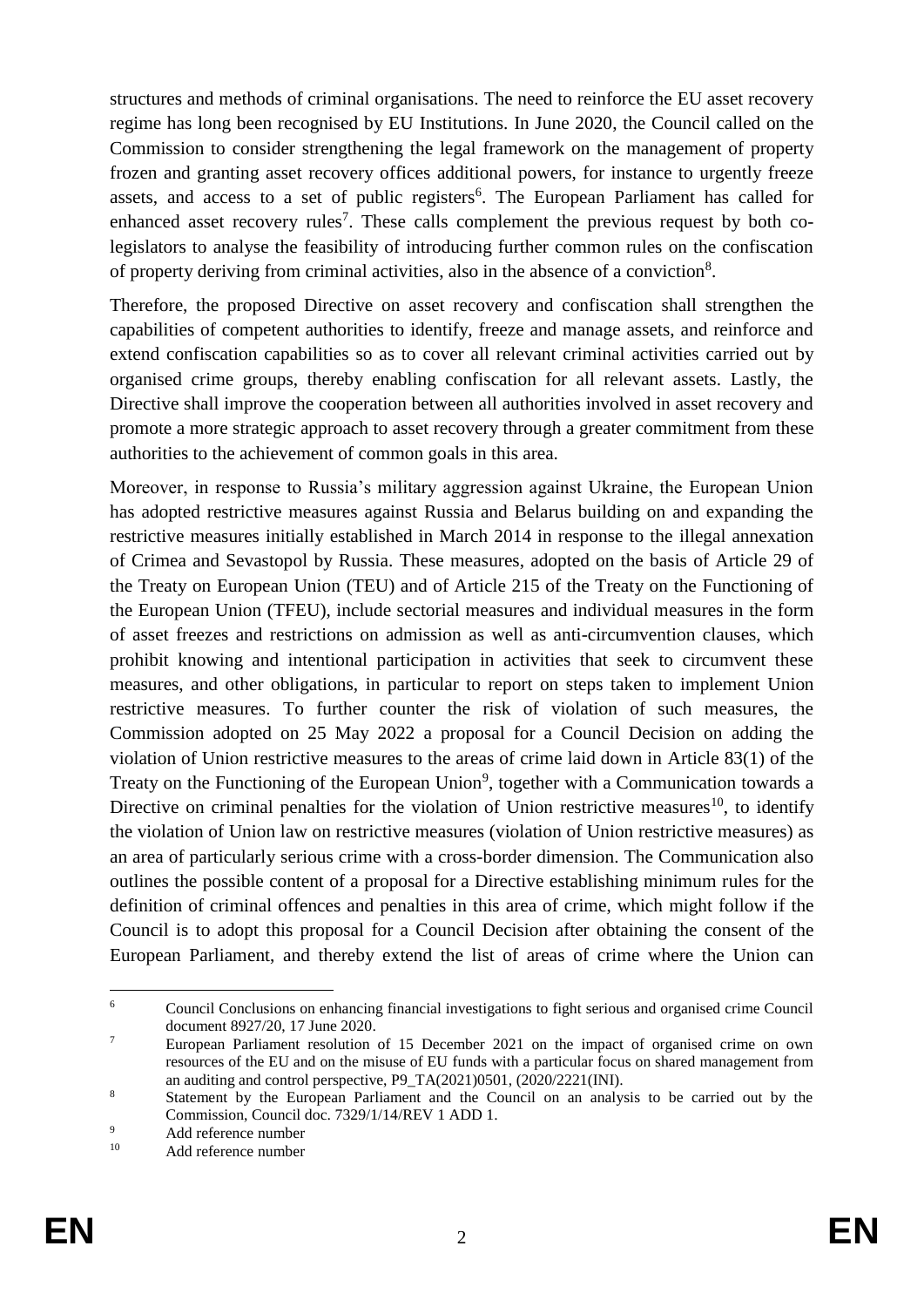establish minimum rules concerning the definition of criminal offences and penalties. As a consequence, the proposed Directive, including not only rules on asset tracing and identification as well as asset management, but also rules on freezing and confiscation, should then also apply to the violation of Union restrictive measures, where such conduct constitutes a criminal offence as defined.

Moreover, in order to facilitate the effective implementation of Union restrictive measures across Member States, the proposed Directive sets out provisions to enable the swift tracing and identification of property owned or controlled by persons or entities subject to such measures, including through cooperation with third countries, with a view to detect, prevent and investigate criminal offences related to the violation of Union restrictive measures.

## **• Consistency with existing provisions in the policy area**

This proposal is embedded in the global fight against organised crime, corruption and money laundering. It implements the United Nations Convention on Organized Crime (UNTOC) and the Protocols thereto<sup>11</sup> and the United Nations Convention against Corruption (UNCAC)<sup>12,</sup> the Council of Europe Warsaw Convention<sup>13</sup> as well as Recommendation 4 of the Financial Action Task Force (FATF), all of which require the countries party to adopt measures to enable their competent authorities to freeze and confiscate proceeds and instrumentalities of crime.

It is also part of the broader efforts at EU level to combat serious and organised crime. In this context, it complements a set of legislative instruments harmonising the definition of offences and sanctions related to criminal activities, as well as other instruments aimed at preventing or combating related illicit activities such as counterfeiting, trafficking of cultural goods, tax crimes and forgery of administrative documents.

On the other hand, this proposal is consistent with and contributes to the effective implementation of the EU policy on security, which consists of a toolbox of non-legislative and legislative measures aimed at providing law enforcement and judicial authorities with the tools to prevent and combat a wide range of criminal activities, and to ensure a high level of security in the European Union, in particular through cross-border cooperation. This includes, in particular, Regulation (EU)  $2018/1805<sup>14</sup>$ , which facilitates the mutual recognition of freezing and confiscation orders across the EU.

At the same time, the proposal contributes to and is consistent with the legal framework establishing Union restrictive measures, which aims at ensuring their comprehensive

 $11$ <sup>11</sup> United Nations Convention against Transnational Organized Crime, Protocol to Prevent, Suppress and Punish Trafficking in Persons, especially Women and Children; Protocol against the Smuggling of Migrants by Land, Sea and Air, General Assembly resolution 55/25 of 15 November 2000; and Protocol against the Illicit Manufacturing and Trafficking in Firearms, General Assembly resolution 55/255 of 31 May 2001.

<sup>&</sup>lt;sup>12</sup><br>
United Nations Convention against Corruption, General Assembly resolution 58/43 of 1 October 2003<br>
Council of Europe Convention on Laurdaging, Search, Science and Configention of the Presents from

<sup>13</sup> Council of Europe Convention on Laundering, Search, Seizure and Confiscation of the Proceeds from Crime and on the Financing of Terrorism (CETS No. 198).

<sup>&</sup>lt;sup>14</sup> Regulation (EU) 2018/1805 of the European Parliament and of the Council of 14 November 2018 on the mutual recognition of freezing orders and confiscation orders, OJ L 303 of 28.11.2018, p.1.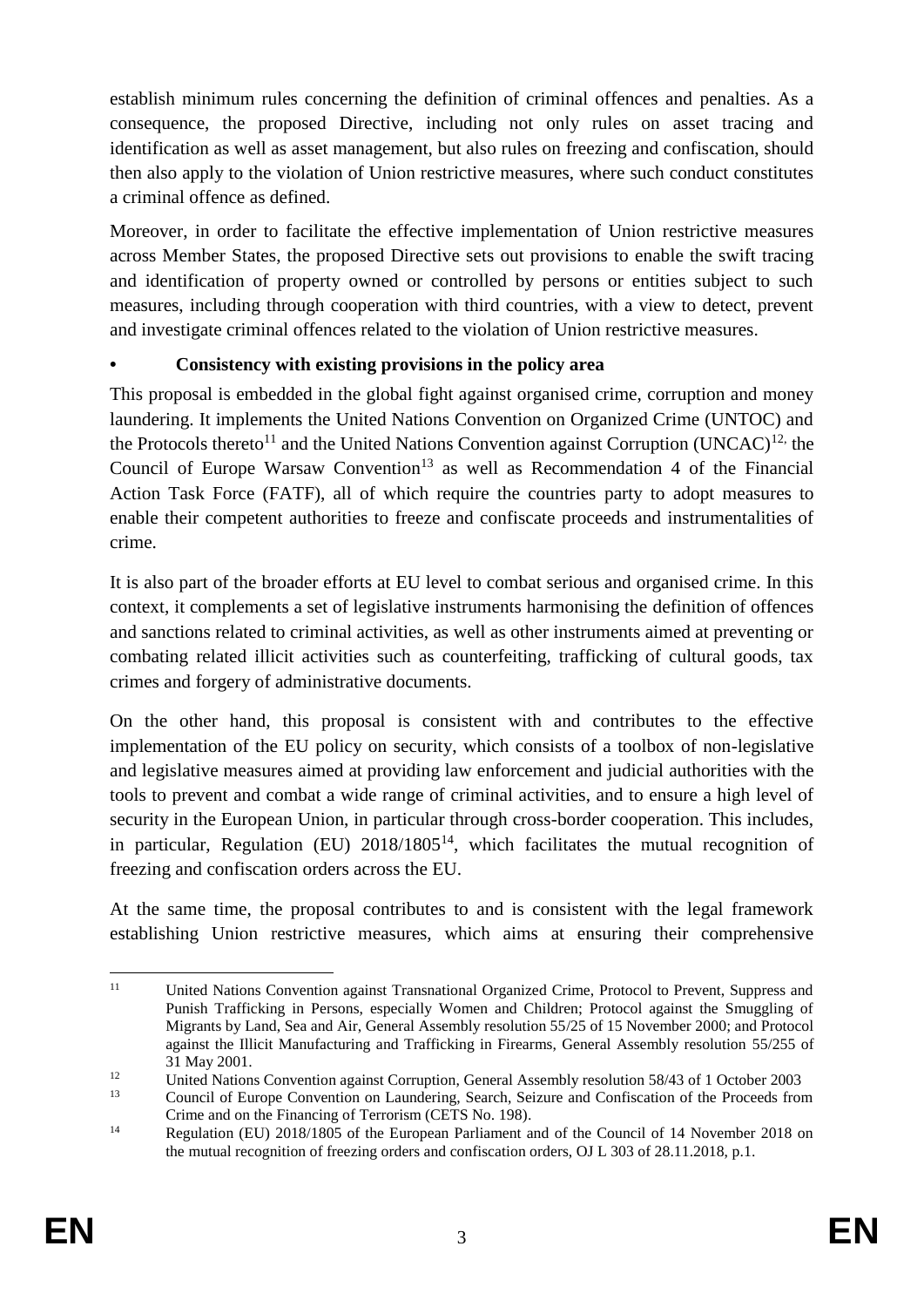implementation across the Union and requires Member States to lay down the rules on penalties applicable to infringements of the relevant provisions.

# **2. LEGAL BASIS, SUBSIDIARITY AND PROPORTIONALITY**

# **• Legal basis**

The Directive is based on Articles 82(2), 83(1) and (2) and Article 87(2) TFEU.

Measures concerning freezing and confiscation are covered by Article 83(1) TFEU, which allows the establishment of minimum rules concerning the definition of sanctions in the areas of particularly serious crime with a cross-border dimension for the crimes listed in this article. The scope of these measures is extended to offences carried out within the framework of criminal organisations, organised crime being a "eurocrime" within the meaning of Article 83(1) TFEU. This would also include violation of Union restrictive measures as harmonised at EU level. The inclusion of crimes which are either harmonised at EU level or where the related policy area is harmonised at EU level is also justified as the proposed measures on freezing and confiscation are essential to ensure the effective implementation of a Union policy in an area which has been subject to harmonisation measures and thereby covered by Article 83(2) TFEU. The measures aimed at improving the management of frozen and confiscated property are necessary to ensure the effective implementation of freezing and confiscation measures, and are ancillary requirements covered by Article 83 TFEU. This also applies to provisions that aim at developing a more comprehensive strategy towards asset recovery, coupled with cooperation mechanisms between authorities at national level and provisions that aim at ensuring that the competent authorities have the necessary resources to carry out their tasks.

Furthermore, measures on asset tracing and identification or cooperation between asset recovery offices and asset management offices with their counterparts in other Member States, also contribute to effective cross-border cooperation in relation to the prevention, detection and investigation of criminal offences. They are as such covered by Article 87(2) TFEU.

As the scope of Article 87 TFEU is not limited in terms of crimes covered, the above measures also apply to the violation of Union restrictive measures, to the extent that such violation constitutes a criminal offence as defined in national law, to the extent that they facilitate the prevention and detection of infringements of Union restrictive measures.

Moreover, the procedural safeguards provided in this Directive as well as the provision to ensure compensation for victims are covered by Article 82(2) TFEU.

# **• Subsidiarity (for non-exclusive competence)**

Individual efforts of Member States to tackle organised crime are not sufficient to tackle the cross-border nature of organised crime groups, with 70% of criminal groups operating in the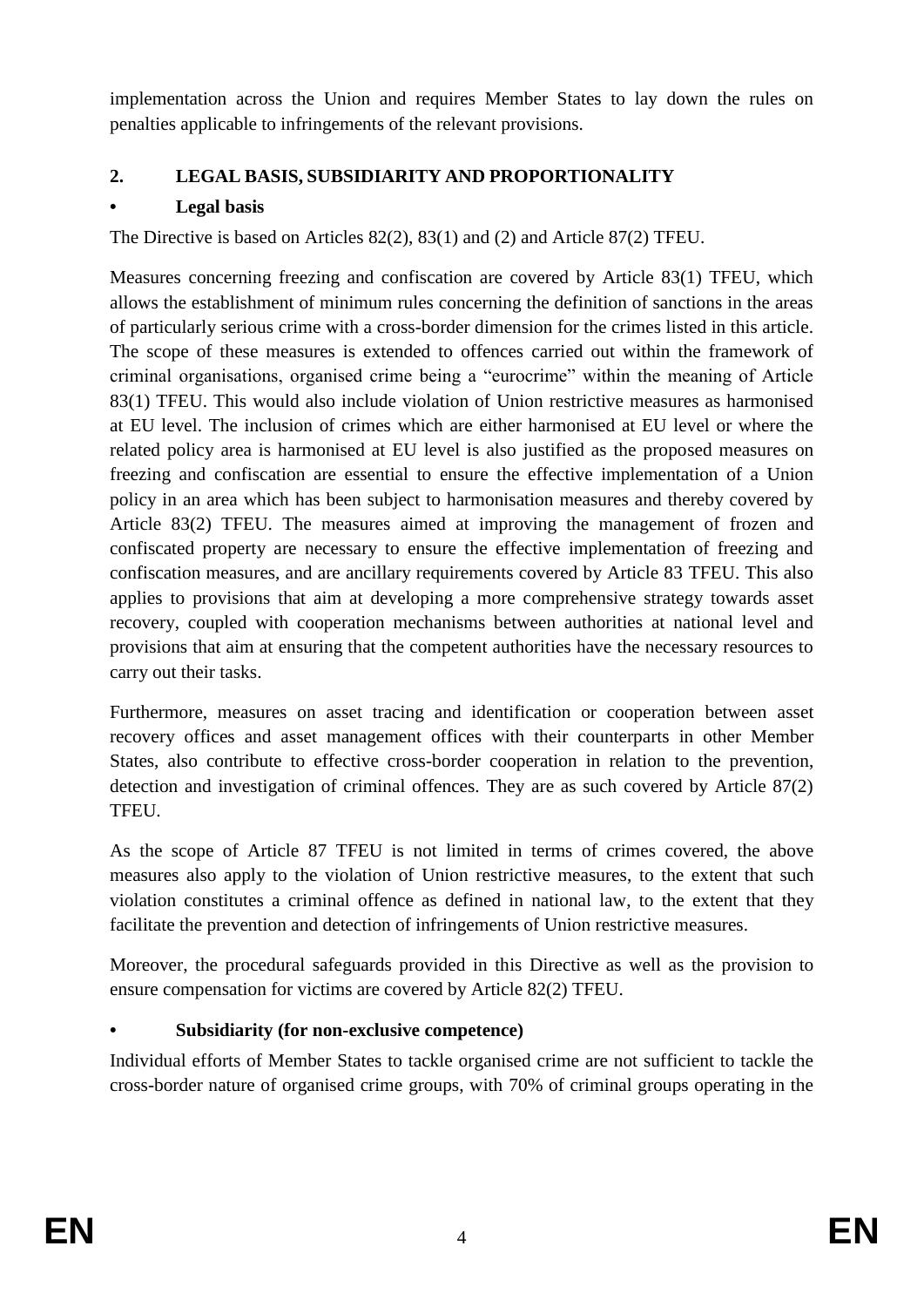EU being active in more than three Member States<sup>15</sup>, and hiding and re-investing property derived from criminal activities across the EU's internal market. Criminal groups employ a complex web of bank accounts and front companies across jurisdictions to disguise the audit trail and hide the source and ownership of funds, with criminals reportedly targeting Member States with weaker asset recovery systems<sup>16</sup>.

A renewed effort across the Union against the financial means of criminal organisations is therefore crucial for the effective recovery of instrumentalities and proceeds of crime. The proposed Directive will facilitate cross-border cooperation and contribute to a more effective fight against organised crime.

## **• Proportionality**

In accordance with the principle of proportionality, as set out in Article 5(4) TEU, the proposed Directive is limited to what is necessary and proportionate to implement a common minimum standard across the EU.

The proposal strengthens capabilities and tools to trace and identify, freeze, manage and confiscate illicit assets. While ensuring a sufficiently broad scope, the measures have a particular focus on illicit assets related to criminal activities carried out by organised crime. The proposal clarifies a number of obligations of a more general nature, thereby reducing differences in Member States that can be obstacles in cross-border cooperation and providing further legal clarity.

Furthermore, the impact of the proposed measures on Member States in terms of necessary resources and the need to adapt national frameworks is outweighed by the benefits provided by the improved capabilities of competent authorities to trace and identify, freeze, manage and confiscate illicit assets.

Moreover, the individual measures are limited to what is necessary and proportionate to the objectives of disrupting organised crime activities and depriving criminals of significant illicit gains. This is done, for example, by restricting the systematic launch of asset tracing investigations to offences likely to generate substantial economic benefits. This is also achieved by limiting confiscation possibilities in the absence of a conviction for a specific crime to crimes of serious nature and that are likely to generate substantial benefits. The overall proportionality is ensured by pairing different measures with strong safeguards.

## **• Choice of the instrument**

The proposal takes the form of a Directive aimed at ensuring a common minimum standard for freezing and confiscation measures across Member States while at the same time strengthening common capabilities in terms of tracing, identification and management of

 $15\,$ <sup>15</sup> Europol, European Union Serious and Organised Crime Threat Assessment ["A Corrupting](https://www.europol.europa.eu/cms/sites/default/files/documents/socta2021_1.pdf) Influence: [The infiltration and undermining of Europe's economy and society by organised crimes"](https://www.europol.europa.eu/cms/sites/default/files/documents/socta2021_1.pdf), (2021).

<sup>&</sup>lt;sup>16</sup> Meeting with Eurojust experts in June 2016, quoted from Commission staff working document 'Impact assessment accompanying the document Proposal for a regulation of the European Parliament and of the Council on the mutual recognition of freezing and confiscation orders', SWD(2016) 468 final*.*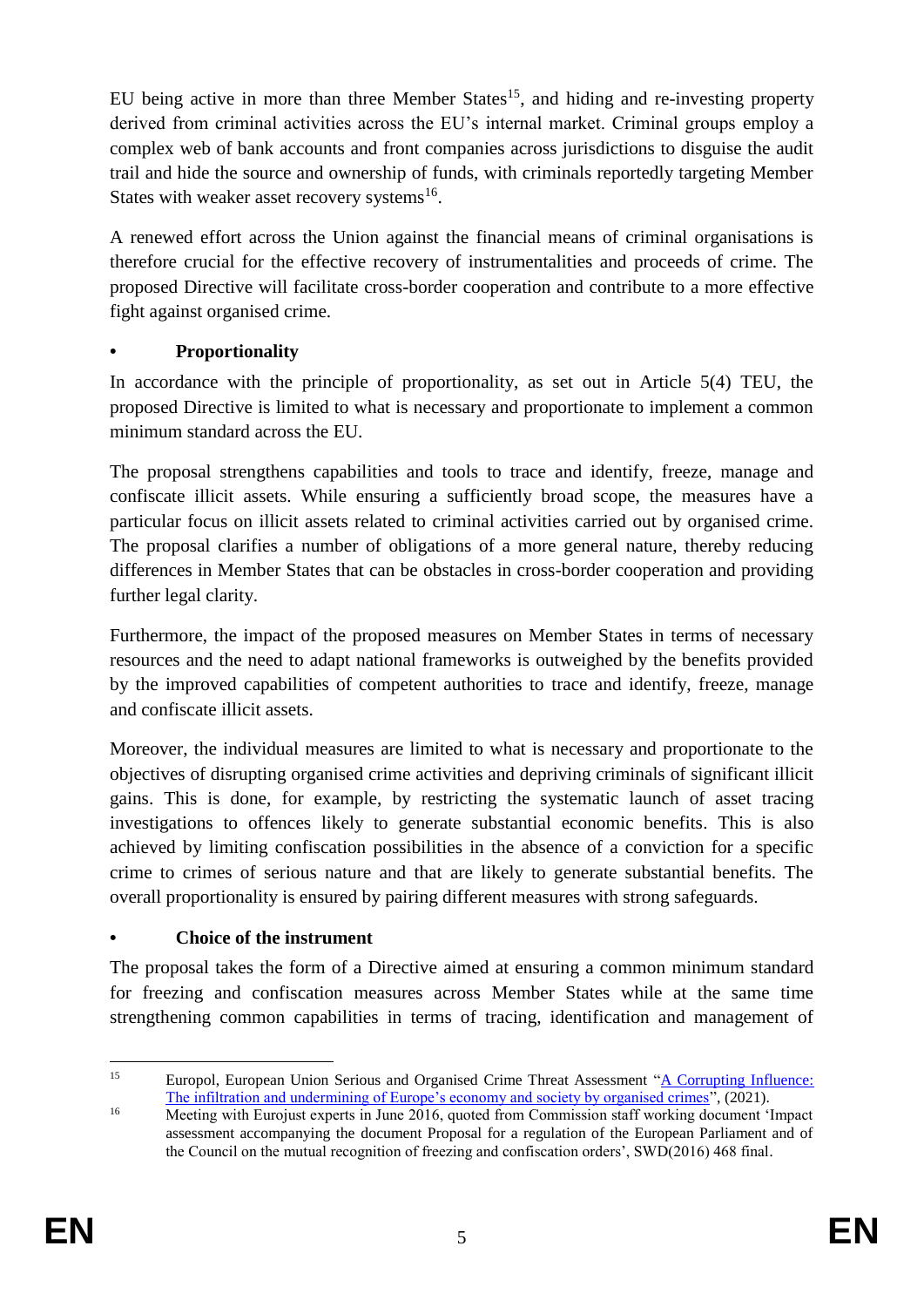property and facilitating cross-border cooperation against criminal proceeds. The choice of the legal instrument leaves sufficient flexibility to Member States to implement the common measures in accordance with national legal traditions and organisational settings.

The proposed Directive sets out provisions for asset recovery offices, currently regulated in the asset recovery offices Council Decision, as well as for confiscation aspects, regulated in the Confiscation Directive and in Council Framework Decision 2005/212/JHA on Confiscation of Crime-Related Proceeds, Instrumentalities and Property. The proposed Directive would replace Council Framework Decision 2005/212/JHA, the asset recovery offices Council Decision, and the Confiscation Directive, establishing common standards for asset tracing and identification, freezing, management, and confiscation in a single instrument. The combination of previously scattered obligations within one single instrument would ensure a more coherent and strategic approach to asset recovery and cooperation of all relevant actors within the asset recovery system.

## **• Regulatory Scrutiny Board**

The impact assessment was submitted to the Regulatory Scrutiny Board on 2 February 2022. The Regulatory Scrutiny Board reviewed the draft impact assessment at its meeting of 2 March 2022 and delivered a positive opinion without reservations on 4 March 2022.

## **3. RESULTS OF EX-POST EVALUATIONS, STAKEHOLDER CONSULTATIONS AND IMPACT ASSESSMENTS**

## **• Ex-post evaluations/fitness checks of existing legislation**

An evaluation was conducted to assess whether the current EU asset recovery system is still fit for purpose and to identify any shortcomings that could hamper the fight against organised crime. In line with the "evaluate first" principle, the evaluation assessed whether the originally envisaged results were achieved and identified the areas where a further improvement or update of existing legal instruments was needed.

In this context, the two evaluated legal instruments, the asset recovery offices Council Decision and the Confiscation Directive, have contributed to increasing cooperation between asset recovery offices, approximating the concepts of freezing and confiscation across Member States and increased freezing and confiscation rates to some extent. However, the evaluation concluded that challenges in the identification of assets remain and that the overall confiscation of proceeds of crime remains too low to significantly impact organised crime's profits. Despite the improvement of various aspects of the asset recovery system after the adoption of the asset recovery offices Council Decision and of the Confiscation Directive, the problems identified prior to the adoption of the relevant acts (and in particular the Confiscation Directive) still persist to a large extent, together with a number of shortcomings affecting the Member States' capacities to trace and identify, freeze, confiscate and manage illicit assets in an effective and efficient manner.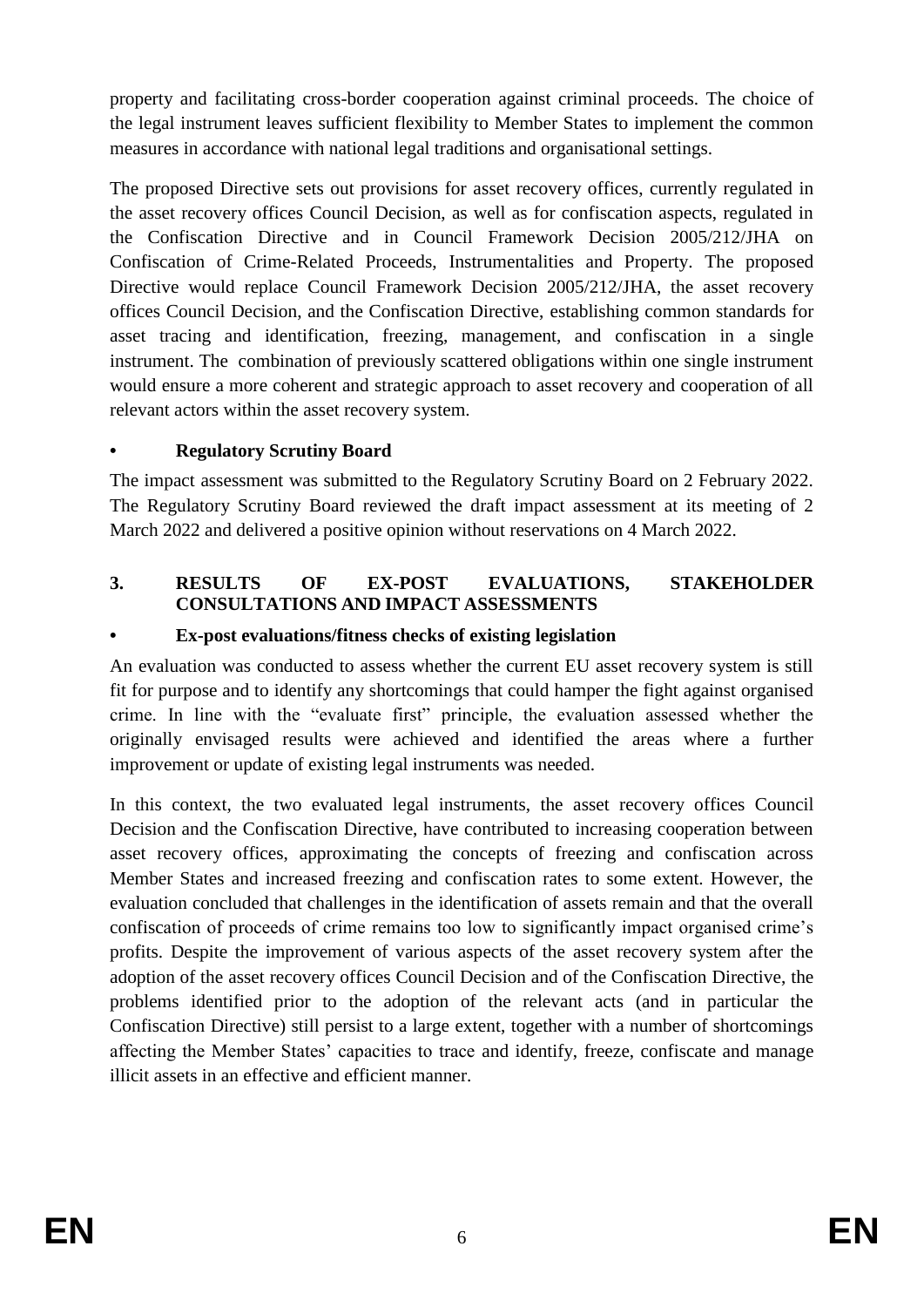## **• Stakeholder consultations**

In developing this proposal, the Commission has consulted a wide variety of stakeholders, including EU institutions and agencies, asset recovery offices, law enforcement authorities in the Member States, non-governmental organisations and civil society, as well as international organisations.

Stakeholders were consulted through a variety of means, including feedback for an inception impact assessment, stakeholder events, workshops, targeted consultations, public consultation, a study to support the impact assessment, semi-structured interviews and policy option workshops.

An inception **impact assessment** was published for feedback from 9 March 2021 to 6 April 2021. In total 13 responses from a variety of stakeholders were received.

Two **stakeholder workshops** were held with asset recovery offices representatives on 25 and 26 May 2021 and the Contact Committee of the Confiscation Directive on 1 and 2 June 2021. The objective of these workshops was to gain opinions in relation to the effectiveness, efficiency, relevance, coherence and EU added value of the Confiscation Directive and the asset recovery offices Council Decision. These workshops were followed by targeted consultations by way of written responses provided by the participants.

A **public consultation** was held from 21 June until 27 September 2021 in order to gather the views of citizens and stakeholders. As many as 50 responses were received. The replies underlined the importance of cross-border cooperation of law enforcement authorities in the fight against the proceeds of crime, and shed light on the obstacles to the effective identification, management and confiscation of proceeds of crime, such as the insufficient powers and access to data of asset recovery offices, as well as the limited scope of the Confiscation Directive. Additionally, the respondents were in favour of updating the legislative measures accordingly to address such problems.

Moreover, the Commission also commissioned a **study to support the preparation of the impact assessment**. The study was carried out by an external consultant between March 2021 and December 2021. The preparation of the study included desk research and almost 40 semistructured interviews with stakeholders such as the European Union Agency for Law Enforcement Training (CEPOL), the European Union Agency for Law Enforcement Cooperation (Europol), the European Union Agency for Criminal Justice Cooperation (Eurojust), law enforcement authorities, asset recovery offices and Non-Governmental Organisations. Furthermore, it entailed targeted consultations in the form of written questionnaires to asset recovery offices and members of the Contact Committee of the Confiscation Directive in July 2021. Lastly, four additional workshops were held in September 2021 to gather the views of the stakeholders on the policy options and identify the potential impacts of the policy options.

### **• Impact assessment**

The impact assessment that supported the development of this initiative explored different policy options to tackle the fact that the EU asset recovery system is not well equipped to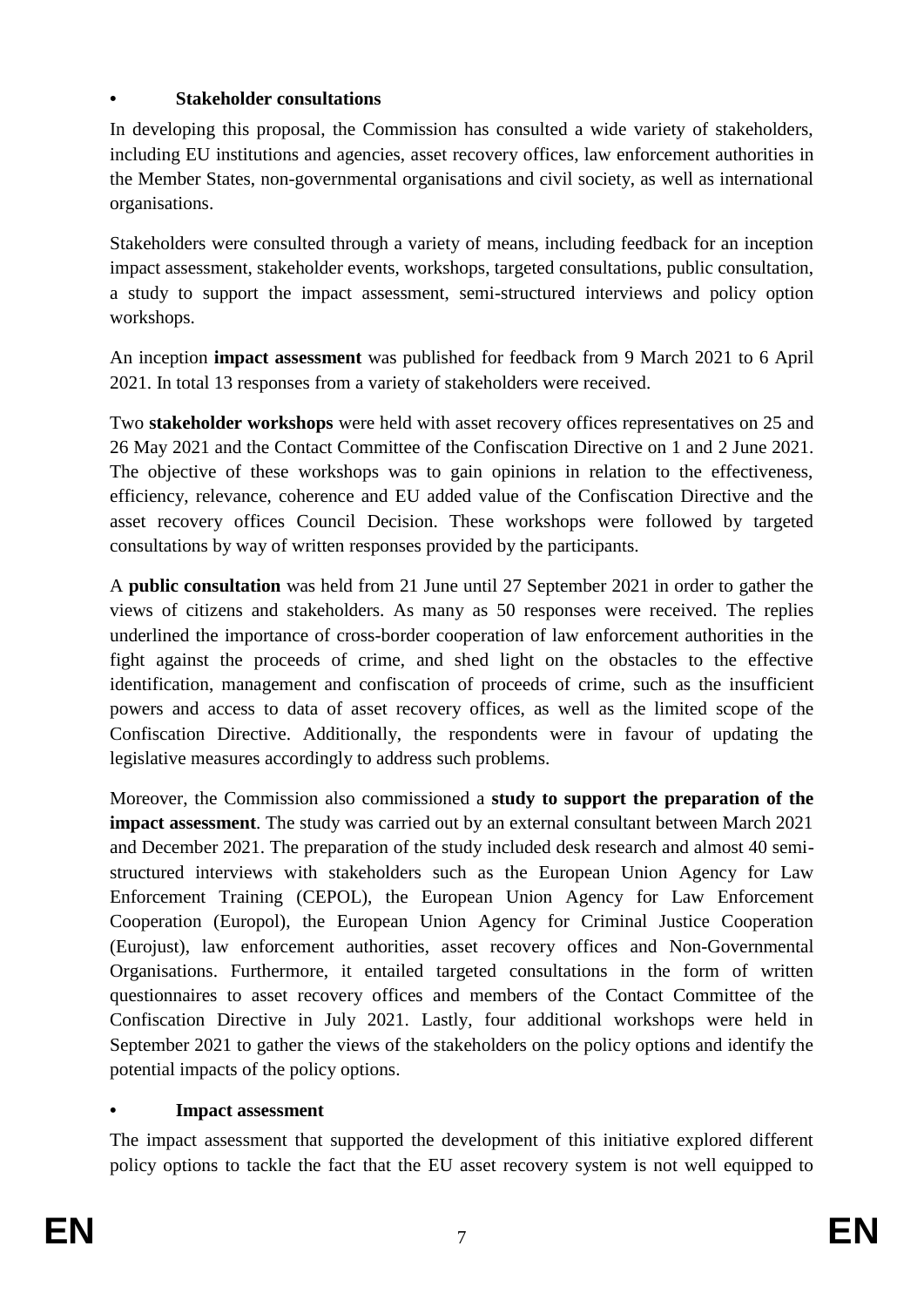effectively address the complex modus operandi criminal organisations. Besides the baseline scenario, which would entail no change over the current situation, the following options were analysed:

**Option 1**, consisting of **non-legislative measures** to support the exchange of experiences, knowledge and good practices among competent authorities with a view to strengthen asset recovery capabilities and understanding in relation to the various phases of asset recovery. These exchanges would be further enhanced through the development of appropriate EU guidance and, where appropriate, training to competent authorities.

Under **Option 2**, the measures would consist primarily of **targeted amendments** to the asset recovery offices Council Decision and Confiscation Directive in order to specify the scope of existing general requirements and reinforce their effectiveness. These measures would include requirements for Member States to adopt a national strategy on asset recovery and to ensure that the competent authorities have the necessary skills and resources. Furthermore, it would entail measures aimed at improving cross-border cooperation among asset recovery offices, including the access to databases and extended freezing powers.

**Option 3** would contain, in addition to the measures envisaged in option 2, **more detailed requirements** for Member States for all phases of the recovery process. This would include obligations such as the systematic launch of financial investigations as well as specific requirements in asset management like pre-seizure planning, interlocutory sales and the establishment of specialised asset management offices. Moreover, the scope of the Confiscation Directive would be expanded to include a wider range of crimes: the current non-conviction based confiscation provision would be extended and an unexplained wealth confiscation model ensuring the confiscation of assets not linked to a specific crime would be introduced.

Under **Option 4**, the measures would build upon those under Option 3, but the scope of the provisions would be extended to all crimes and entail more extensive requirements when it comes to the launch of investigations. Furthermore, more concrete conditions concerning urgent freezing orders and information exchange between asset recovery offices would be set out.

In light of the various economic, social and environmental impacts associated with each of the options, but also their value in terms of effectiveness, efficiency and proportionality, the impact assessment found that the preferred option was Option 3.

Measures under Option 1 can complement legislative changes, however, given that the problems identified resulted to a significant extent from the legislative framework, these would not have been sufficient to effectively overcome the identified problems. Option 2 would similarly contribute only to a limited extent to improving the current situation, as the few additional requirements compared to the status quo would only strengthen asset tracing and identification capabilities to some degree, would not be sufficient to ensure an efficient management of frozen assets, and would not capture all relevant criminal activities insofar as confiscation measures would remain limited in scope.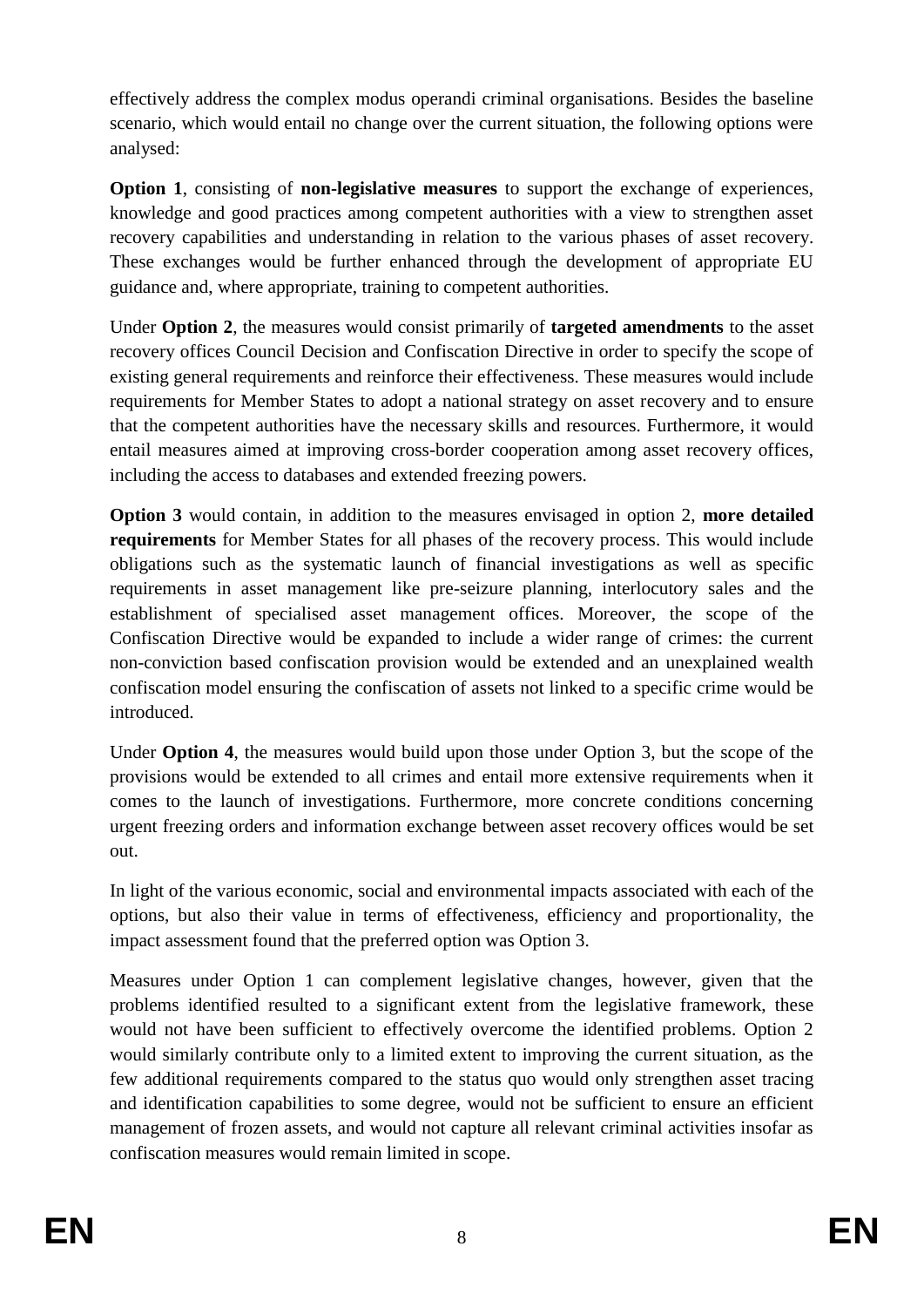As regards Option 3, it was found that the measures concerning asset tracing and identification, and those to ensure the adoption of effective asset management mechanisms and confiscation models would improve the effectiveness of the asset recovery system to a significant extent. Despite the costs, these measures have been considered as efficient given the qualitative leap in the confiscation rate, and proportionate in relation to the administrative burden and interference with Member States' organisational set-ups. In terms of fundamental rights, the impacts of Option 3 and in particular of the new confiscation model were found to be balanced against safeguards and the policy objective sought, given the scale of the problem.

In relation to Option 4, the expected gains in effectiveness were expected to be limited compared to the extra costs and the more significant interference with Member States' freedom to organise national set-ups on asset recovery according to their choices and national preferences.

Following the positive opinion without reservations delivered by the Regulatory Scrutiny Board on 4 March 2022, the impact assessment was revised to strengthen the presentation and comparison of the policy options, including their costs, benefits, and impacts. The impact assessment was further revised to better reflect the views of different stakeholder and how the identified problems differ in the Member States. Finally, the revision outlines a first monitoring and evaluation programme of the envisaged proposal.

## **• Regulatory fitness and simplification**

As per the Commission's Regulatory Fitness and Performance Programme (REFIT), all initiatives aimed at changing existing EU legislation should aim to simplify and deliver stated policy objectives more efficiently (i.e. by reducing unnecessary regulatory costs). The analysis of impacts suggests that the measures set out in the proposed Directive are expected to have an impact in terms of burden on Member States which would be outweighed by the benefits.

To the extent that the provisions in the proposed Directive envisage a more strategic approach to asset recovery, provide for more effective tools for confiscating assets and ensure that competent authorities have the necessary resources, skills and powers, the Member States' asset recovery systems as well as cross-border cooperation will become significantly more efficient.

The regulatory burden related to these measures will be more than offset by the benefits in terms of identifying, freezing and confiscating more illicit assets and maintaining or even maximising their value.

# **• Fundamental rights**

All measures as provided for in this proposal respect fundamental rights and freedoms as enshrined in the Charter of Fundamental Rights of the European Union, and must be implemented accordingly. Any limitation on the exercise of such fundamental rights and freedoms is subject to the conditions set out in Article 52(1) of the Charter, namely that they be subject to the principle of proportionality with respect to the legitimate aim of genuinely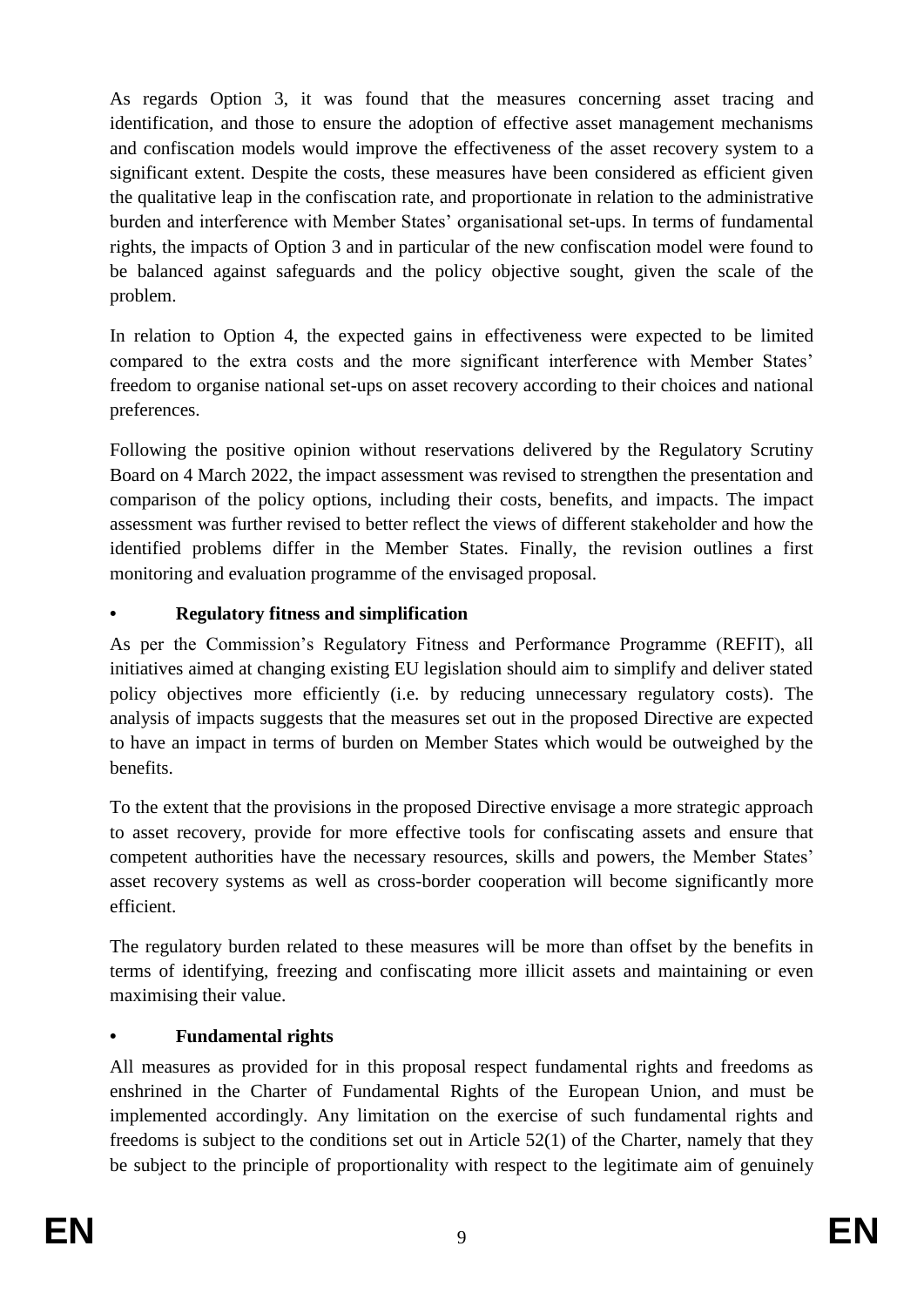meeting objectives of general interest recognised by the Union and protecting the rights and freedoms of others. Limitations must be provided for by law and respect the essence of the rights and freedoms set out in the Charter.

The interference of the proposed measures with fundamental rights (including in particular property rights) is justified by the need to effectively deprive criminals and in particular organised crime of their illicit assets, since these are both the main motivation for them to commit crime as well as the means for continuing and expanding their criminal activities. The proposed measures are limited to what is necessary to achieve that objective. The newly introduced confiscation model is justified by the inherent difficulties in linking assets to specific crimes where the owner is engaged in organised crime activities consisting of multiple criminal offences committed over a prolonged period of time. Finally, the respect of fundamental rights will be guaranteed by safeguards including effective remedies available to the person affected for all measures under the proposed Directive, including newly introduced requirements concerning interlocutory sales or the new confiscation model.

This proposal also ensures that the relevant EU data protection rules are applied when implementing the Directive.

## **4. BUDGETARY IMPLICATIONS**

The proposal has no impact on the European Union budget.

# **5. OTHER ELEMENTS**

# **• Implementation plans and monitoring, evaluation and reporting arrangements**

The implementation of the proposed Directive will be reviewed by 3 years after its entry into force, after which the Commission will submit a report to the European Parliament and to the Council. This report will assess the extent to which the Member States have taken the necessary measures to comply with the Directive. A report assessing the impact and added value of the Directive will be submitted by the Commission to the European Parliament and to the Council by five years after the entry into force of the Directive.

# **• Detailed explanation of the specific provisions of the proposal**

This proposal for a Directive is structured in eight chapters:

*General provisions on asset recovery and confiscation (Chapter I, Articles 1 to 3).* 

Article 1 sets out the subject matter, namely to establish minimum rules on the tracing and identification, freezing, confiscation and management of property in criminal matters and to facilitate the implementation of Union restrictive measures where necessary to prevent, detect or investigate criminal offences related to the violation of such measures.

Article 2 defines the scope by listing the criminal offences to which the rules set out in this Directive should apply. This list includes the crimes listed in Article 83 TFEU and the crimes that are harmonised at EU level. Furthermore, the article on the scope includes a number of crimes that are typically carried out by organised crime groups. In addition, it includes offences related to the violation of Union restrictive measures. For the purposes of tracing and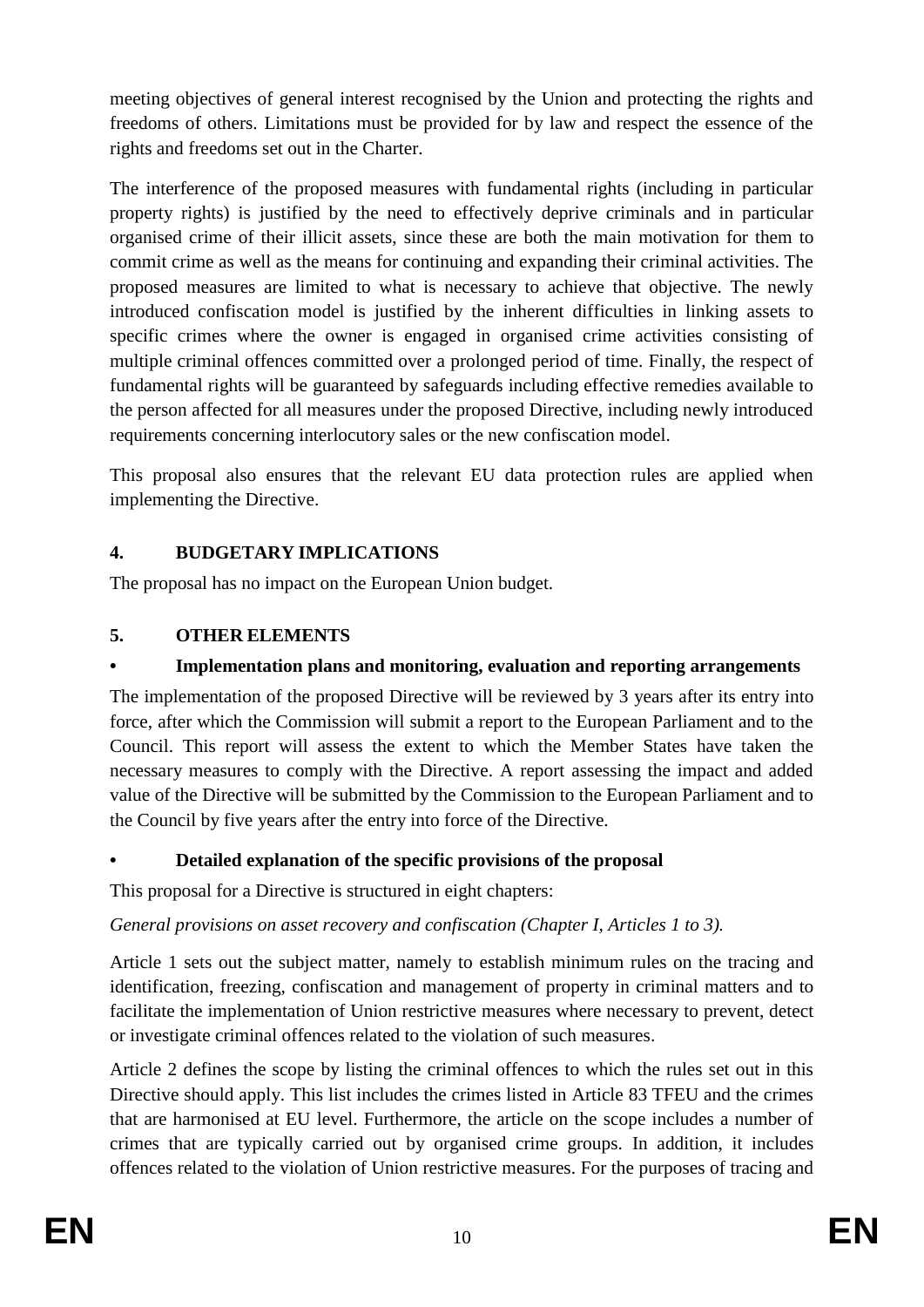identification of property, offences punishable by a maximum imprisonment term of at least one year are covered.

Article 3 defines the key terms used in the asset recovery process, retaining the definitions currently included in the Confiscation Directive and adding new definitions for instance in relation to tracing investigations as well as the notion of "targeted financial sanctions" and "Union restrictive measures". References to the term "asset" are to be understood in a nontechnical manner. For the purposes of provisions on the tracing and identification, freezing, confiscation and management of property within the framework of proceedings in criminal matters the terms "proceeds", "instrumentalities", and "property" are used and defined.

*Provisions on the tracing and identification of assets (Chapter II, Articles 4 to 10)* 

The provisions in Chapter II are based on Article 87(2) TFEU. As such, the provisions aim at the tracing and identification of property in criminal matters as well as at facilitating the implementation of Union restrictive measures where necessary to prevent, detect or investigate criminal offences related to the violation of such measures.

Article 4 requires Member States to ensure asset tracing investigations with a view to facilitate cross-border cooperation, in particular whenever there is a suspicion that a criminal offence may lead to substantial economic profits and in order to prevent, detect or investigate the violation of Union restrictive measures.

Article 5 sets out the obligation for Member States to establish at least one asset recovery office, in line with the current asset recovery offices Council Decision. In addition to the current rules, this provision sets out the specific tasks of the asset recovery offices, including the exchange of information with other asset recovery offices in other Member States also in the context of preventing, detecting and investigating the violation of Union restrictive measures. This article also provides the asset recovery offices with the task of tracing and identification of property of persons and entities subject to Union restrictive measures. In this context, asset recovery offices would also have the power to take immediate action to temporarily freeze the property in question.

Article 6 sets out the information that Member States should make directly accessible to the asset recovery offices in order to ensure a swift reaction to the information requests from other Member States, an aspect not regulated in the asset recovery offices' Council Decision.

Article 7 provides specific safeguards in relation to access to information. This provision aims at ensuring that national authorities access the information on a need-to-know basis within necessary security and confidentiality rules.

Article 8 establishes a monitoring framework for access to information by the competent national authorities. The objective of this provision is to prevent any misconduct or inadequate access to information.

Article 9 regulates the exchange of information among asset recovery offices, both spontaneously and upon request, providing further details in comparison with the asset recovery offices Council Decision, including by setting out the purposes of such exchanges,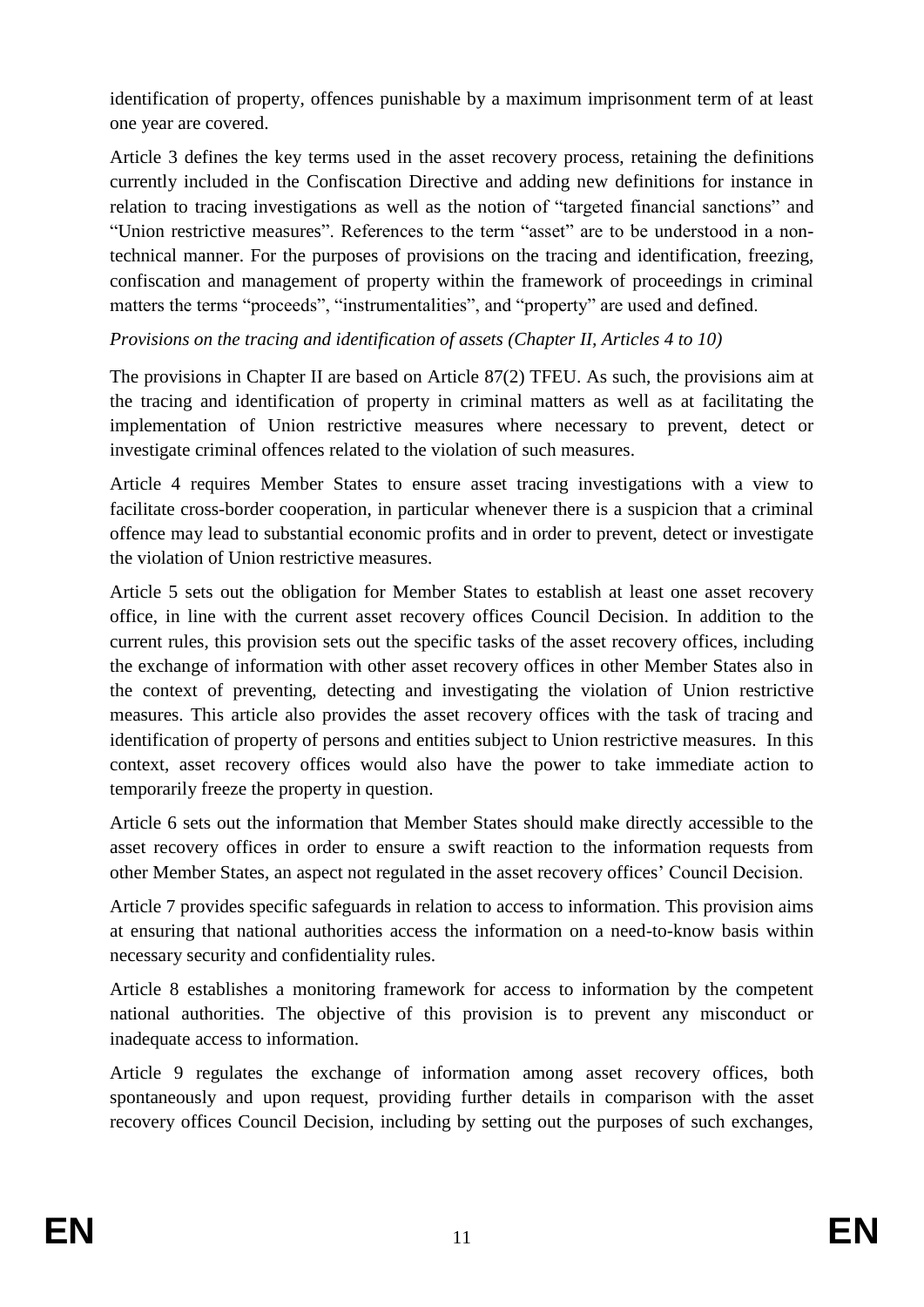the minimum information to be included in cross-border requests, the channel for exchanging information (SIENA) and grounds for refusal.

Article 10 sets out the time limits to respond to information requests, without modifying the deadlines set in the asset recovery offices Council Decision, which refers to the deadlines of the Council Framework Decision  $2006/960/JHA^{17}$ . This provision regulates two scenarios, namely normal requests that should be responded to within seven days and urgent requests that should be dealt with within eight hours.

# *Provisions on the freezing and confiscation of assets (Chapter III, Articles 11 to 18).*

The provisions on freezing and confiscation are based on Article 83 TFEU. As such, the provisions in Chapter III shall apply to criminal offences under the scope of Article 2(1), 2(2), 2(3) and 2(4) of this Directive but not to freezing under Union restrictive measures.

Article 11 requires Member States to take the necessary measures to ensure that illicit assets can be frozen quickly and, where necessary, with immediate effect to avoid their dissipation. These measures include – in addition to the measures set out in the Confiscation Directive the possibility for asset recovery offices to take temporary urgent freezing measures until a formal freezing order can be issued. This article also provides for a specific safeguard establishing that the freezing order shall remain in place only for as long as necessary and that the property should be returned immediately if it is not confiscated.

Article 12 requires Member States to enable the confiscation of instrumentalities and proceeds of crime following a final conviction and to enable the confiscation of property of equivalent value to the proceeds of crime ("standard and value confiscation" as provided for under existing EU rules).

Article 13 requires Member States to enable the confiscation of properties transferred by the accused or suspected person to a third party for the purpose of avoiding confiscation ("third party confiscation" as provided for under the Confiscation Directive). Such confiscation is only justified where the third party knew or ought to have known that the transfer of the property was made for that purpose. The provisions set out circumstances that are relevant in making this assessment.

Article 14 requires Member States to enable the confiscation of property of a convicted person when the national court of a Member State is convinced that that the property derives from a criminal activity ("extended confiscation"). In its assessment, the national court should take into consideration all circumstances of the case, including the fact that the value of the property is disproportionate to the lawful income of the convicted person. Compared to the Confiscation Directive, this possibility should be available for all crimes within the scope of the Directive.

Article 15 requires Member States to provide for the possibility of confiscation where all the evidence for a criminal offence is present, but a conviction is not possible due to a limited

 $17$ <sup>17</sup> Council Framework Decision 2006/960/JHA of 18 December 2006 on simplifying the exchange of information and intelligence between law enforcement authorities of the Member States of the European Union (OJ L 386, 29.12.2006, p. 89).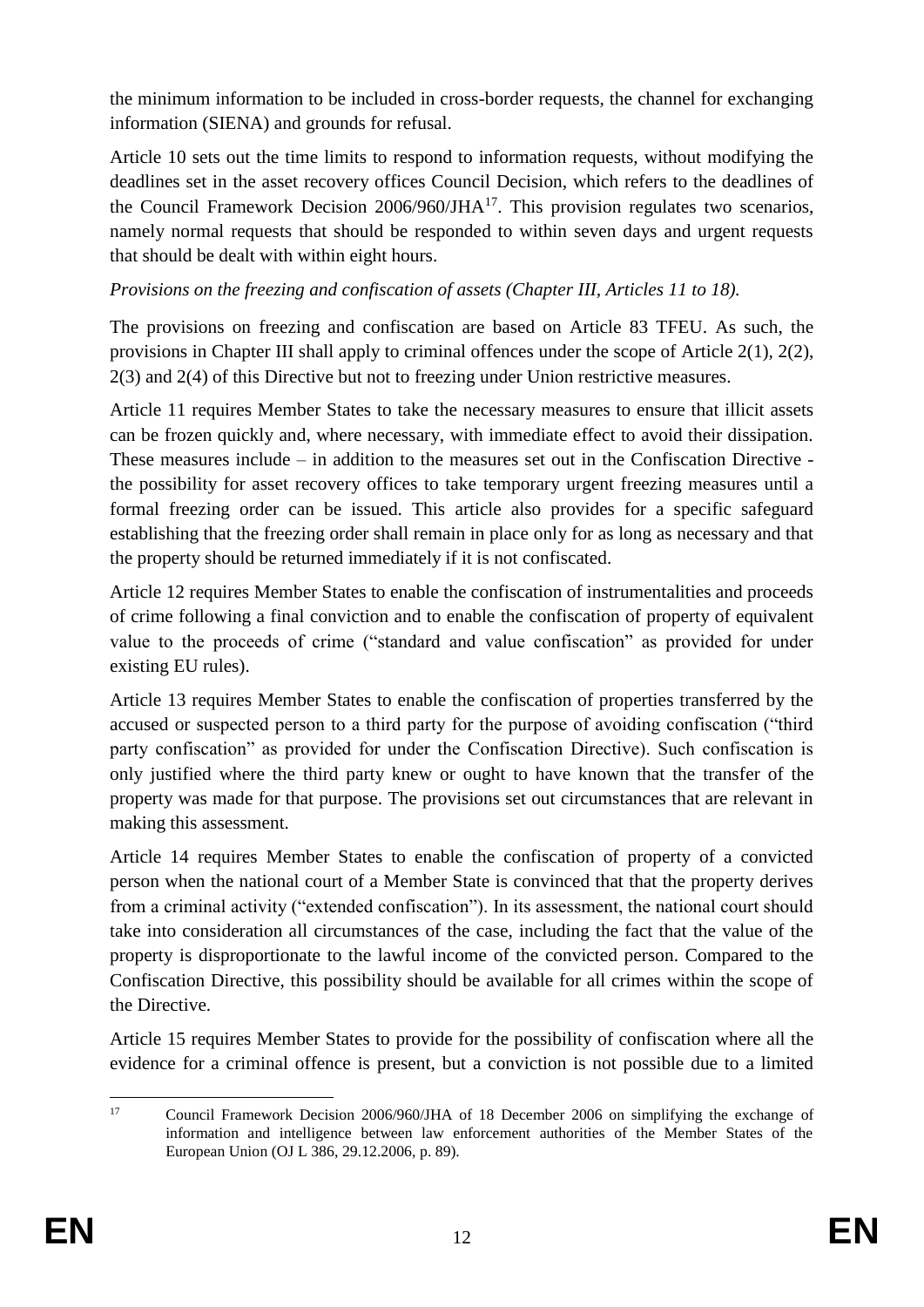number of circumstances. These circumstances include, in addition to illness and absconding (already included in the Confiscation Directive), the death of the suspected or accused person, as well as immunity or amnesty, or the fact that the time limits prescribed by national law expired. The scope in terms of offences is limited to those with a maximum imprisonment term of at least 4 years.

Article 16 introduces a new confiscation possibility where assets are frozen based on suspicion of involvement in organised crime activities and where a confiscation under other provisions of the Directive is not possible. It should allow for the confiscation of assets only where the national court is convinced that the assets in question derive from criminal activities. This finding must be based on a comprehensive assessment of all the circumstances of the case, including if the value of the property is disproportionate to the lawful income of the owner. The scope in terms of offences is limited to those with a maximum imprisonment term of at least 4 years.

Article 17 requires Member States to ensure post-conviction asset tracing investigations to ensure the effective enforcement of a confiscation order. Moreover, this article requires Member States to consider the use of confiscated properties for public or social purposes. Both provisions are based on relevant provisions in the Confiscation Directive.

Article 18 aims at ensuring that the right to compensation for victims is not affected by the confiscation measures, similar to the relevant provision in the Confiscation Directive.

## *Provisions on the management of assets (Chapter IV, Articles 19 to 21)*

The provisions on management are based on Article 83 TFEU. As such, the provisions in Chapter IV shall apply to the criminal offences under the scope of Article 2(1), 2(2), 2(3) and 2(4) of this Directive but not to freezing under Union restrictive measures.

Article 19 requires Member States to ensure that frozen or confiscated assets are managed efficiently until their disposal. Further clarifying the scope of this general requirement (similar to the relevant provision in the Confiscation Directive), the objective of this provision is to preserve the value of the properties and minimise management costs. To achieve this objective, Member States are required to carry out a preliminary assessment of the costs that will be incurred in managing the properties ("pre-seizure planning").

Article 20 requires Member States to provide for the possibility to transfer or sell frozen assets before the confiscation order is issued ("interlocutory sale"). The provision further specifies the scope of this general obligation (as set out in the Confiscation Directive), requiring interlocutory sales to be undertaken in certain circumstances to avoid the loss of value of property, or that management costs become disproportionate. This requirement is subject to a number of safeguards to protect the legitimate interests of the affected person. These safeguards include, in addition to the general safeguards, the right to be heard before the interlocutory sale decision is taken. These rules apply to property identified in the context of the implementation of Union restrictive measures to the extent that they have been frozen in relation to criminal charges, such as violation of Union restrictive measures. In addition, Article 20 includes the possibility to charge the costs for the management of frozen assets to the beneficial owner.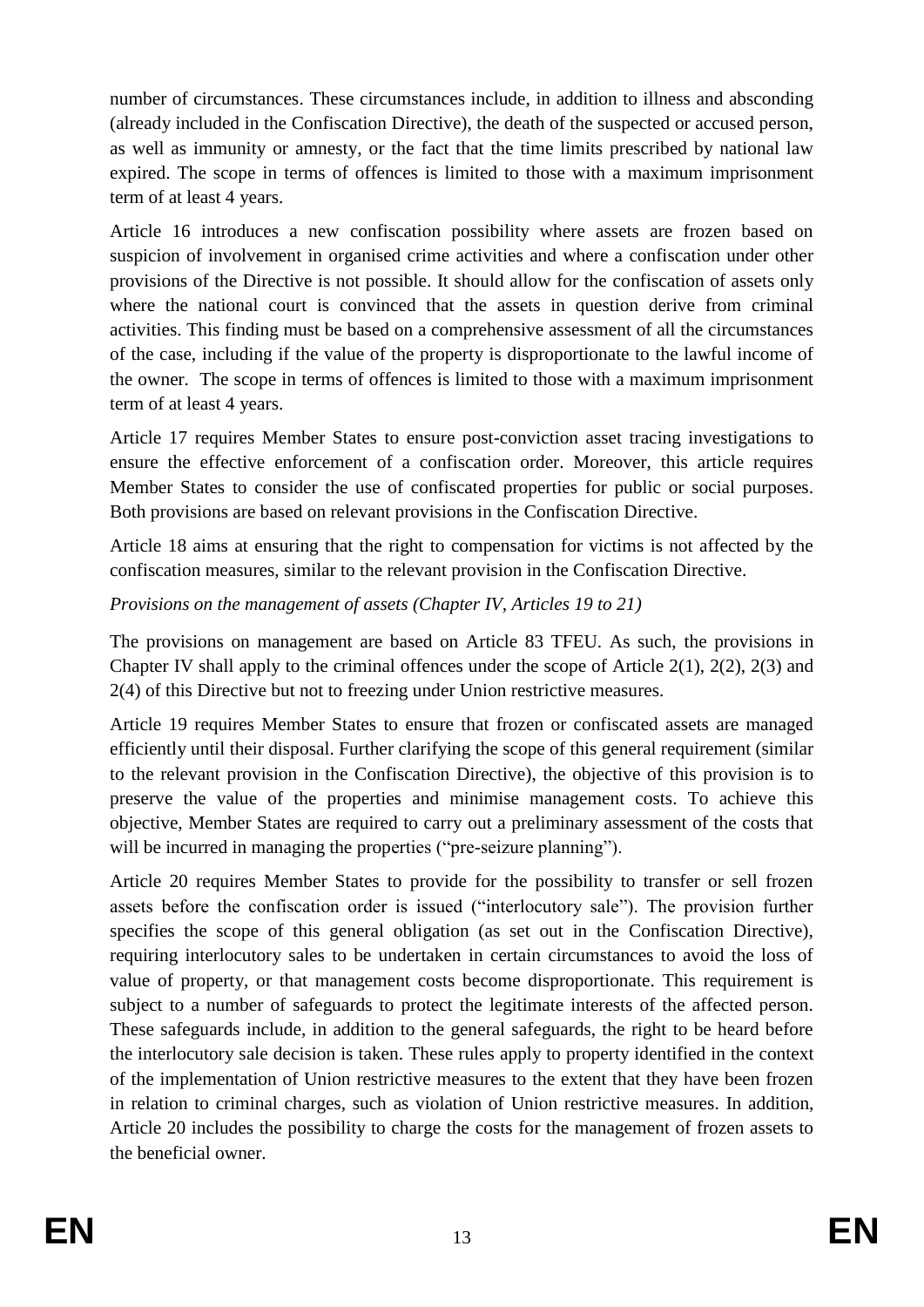Article 21 requires Member States to establish at least one asset management office, and sets out the tasks for asset management offices in a more precise manner compared to the relevant provisions in the Confiscation Directive.

*Provisions on safeguards (Chapter V, Articles 22 to 24)*

The provisions on safeguards are based on Article 82(2) TFEU. As such, the provisions in Chapter V shall apply to the criminal offences under the scope of Article 2(1), 2(2), 2(3) and 2(4) of this Directive.

Safeguards under this section are broadly based on the current provisions in the Confiscation Directive, while providing further clarifications increasing the effectiveness of the safeguards and updating the safeguards to the new data protection rules.

Article 22 aims to ensure that affected persons are informed of the freezing and confiscation measures adopted including the reasons for their adoption.

Article 23 sets out more specific requirements ensuring that effective legal remedies against measures taken on the basis of the provisions of this Directive are available. This includes also the right of access to a lawyer.

*Provisions on the Asset Recovery Strategic Framework (Chapter VI, Articles 24 to 27)* 

Most provisions under this section are new, aiming at ensuring that the overall asset recovery and confiscation process is more effective.

Article 24 requires Member States to adopt a national strategy on asset recovery and to update it every five years. The national strategy should be a tool for Member States to set out measures to enhance the efforts of national authorities involved in the asset recovery process, ensure and facilitate cooperation and coordination and to measure progress. For that purpose, the strategy should set out objectives, needs in terms of resources (including training) as well as cooperation mechanisms between the relevant national authorities.

Article 25 requires Member States to ensure that in particular asset recovery offices and asset management offices have the necessary resources to carry out their tasks.

Article 26 requires Member States to set up a centralised registry containing relevant information on frozen, managed, and confiscated assets. Asset recovery offices, asset management offices, as well as other authorities tasked with the tracing and identification or management of assets should be able to access this registry.

Article 27 requires Member States to collect statistical data on the measures taken on the basis of this Directive and to communicate such data to the Commission on an annual basis. Reliable and complete statistical data is essential for a proper assessment of the effectiveness of measures adopted under this Directive. The article empowers the Commission, where necessary, to adopt delegated acts on the information to be collected and methodology.

*Provisions on the cooperation between asset recovery offices and EU bodies, Agencies and third countries (Chapter VII, Articles 28 and 29)* 

Provisions on cooperation are new and reflect the aim to provide for a comprehensive legal framework covering all relevant aspects of asset recovery.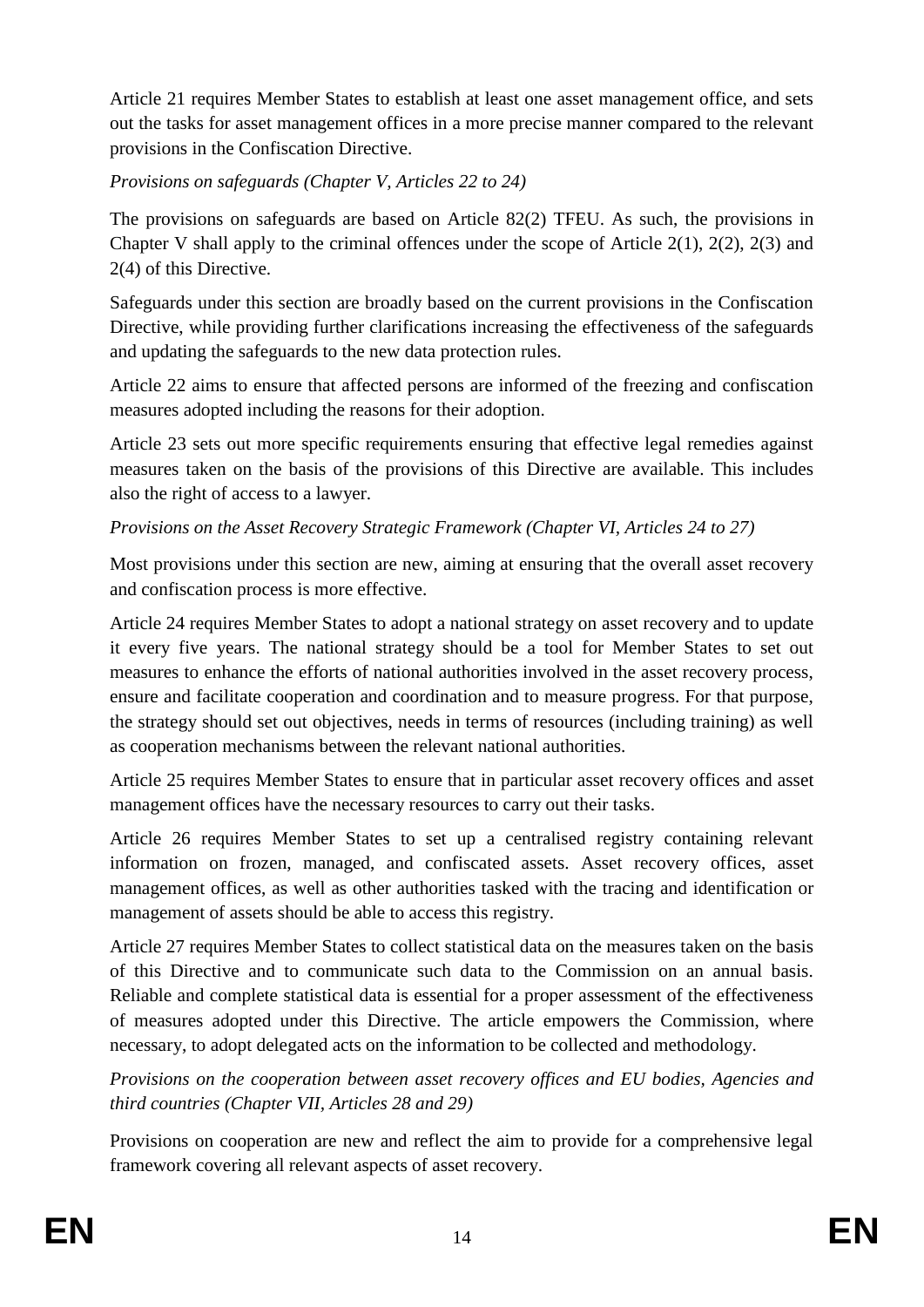Article 28 aims at ensuring cooperation between asset recovery offices and the European Public Prosecutor's Office, Europol and Eurojust, for the purpose of facilitating the tracing and identification of property that may be subject to confiscation. The article also provides that asset recovery offices will need to cooperate with Europol and Eurojust where necessary to prevent, detect or investigate offences related to the violation of the Union restrictive measures.

Article 29 aims at ensuring cooperation between asset recovery offices as well as asset management offices and their counterparts in third countries. Cooperation between asset recovery offices extends to situations where necessary to prevent, detect or investigate offences related to the violation of Union restrictive measures.

### *Final provisions (Chapter VIII, Articles 30 to 37)*

This section deals with a number of legal and technical issues. Firstly, it confers to the Commission the power to adopt delegated acts subject to conditions laid down in the article (Article 30). Secondly, it requires Member States to communicate to the Commission the designated competent authorities as well as relevant contact points pursuant to Article 5 and Article 21 of this Directive (Article 31). Moreover, this chapter includes a provision on the transposition into national law (Article 32) and provides for the obligation for the Commission to report to the European Parliament and the Council on the implementation as well as subsequent evaluation of this Directive (Article 33). It clarifies the relationship to other legal instruments (Article 34) and provides for the replacement of five existing legal acts (Article 35); only Denmark would remain bound by the asset recovery offices Council Decision to ensure that cooperation with Danish asset recovery offices will continue to be governed by the relevant EU acquis. Finally, this section includes rules on the entry into force (Article 36) and the addressees (Article 37).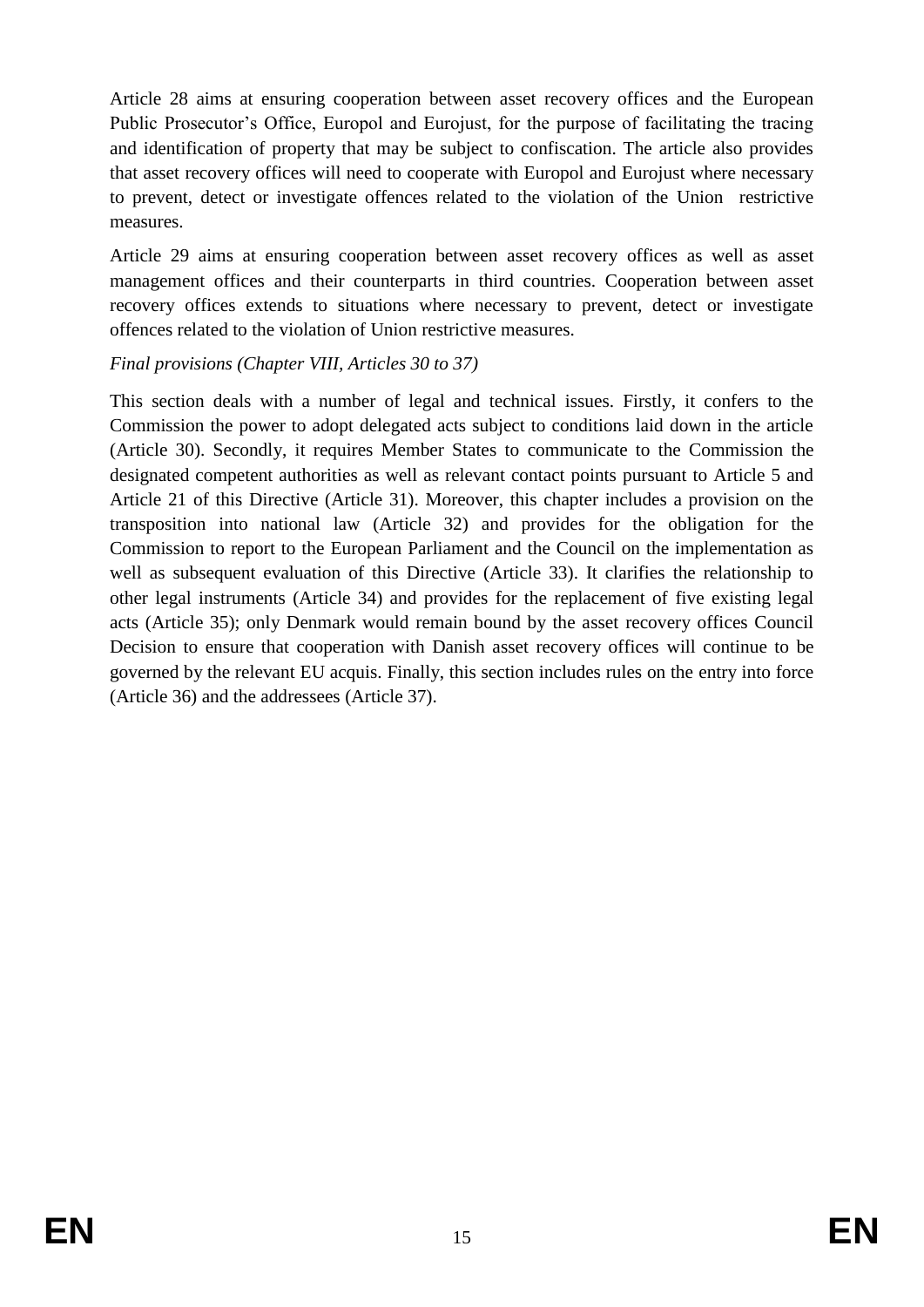### 2022/0167 (COD)

### Proposal for a

## **DIRECTIVE OF THE EUROPEAN PARLIAMENT AND OF THE COUNCIL**

#### **on asset recovery and confiscation**

### THE EUROPEAN PARLIAMENT AND THE COUNCIL OF THE EUROPEAN UNION,

Having regard to the Treaty on the Functioning of the European Union, and in particular Article 82(2), Article 83(1) and (2) and Article 87(2) thereof,

Having regard to the proposal from the European Commission,

After transmission of the draft legislative act to the national parliaments,

Having regard to the opinion of the European Economic and Social Committee<sup>18</sup>,

Acting in accordance with the ordinary legislative procedure,

Whereas:

- (1) Europol's 2021 Serious and Organised Crime Threat Assessment (SOCTA) highlighted the rising threat from organised crime and criminal infiltration. Driven by the large revenues generated by organised crime, which amount to at least EUR 139 billion every year, and which are increasingly laundered through a parallel underground financial system, the availability of such proceeds from criminal activities poses a significant threat to the integrity of the economy and society, eroding the rule of law and fundamental rights. The EU Strategy to tackle Organised Crime 2021-2025 aims at addressing these challenges by promoting cross-border cooperation, supporting effective investigations against criminal networks, eliminating proceeds from criminal activities, and making law enforcement and the judiciary fit for the digital age.
- (2) The main motive for cross-border organised crime, including high-risk criminal networks, is financial gain. Therefore, to tackle the serious threat posed by organised crime, competent authorities should be given the means to effectively trace and identify, freeze, confiscate and manage the instrumentalities and proceeds of crime and property that stems from criminal activities.
- (3) An effective asset recovery system requires the swift tracing and identification of instrumentalities and proceeds of crime, and property suspected to be of criminal origin. Such proceeds, instrumentalities, and property should be frozen in order to prevent its disappearance, following which it should be confiscated upon conclusion of criminal proceedings. An effective asset recovery system further requires the effective management of frozen and confiscated property to maintain its value for the State or for the restitution for victims.
- (4) The current Union legal framework on tracing and identification, freezing, confiscation and management of proceeds, instrumentalities and property, and on asset

 $18<sup>1</sup>$  $OJ C$ , , p. .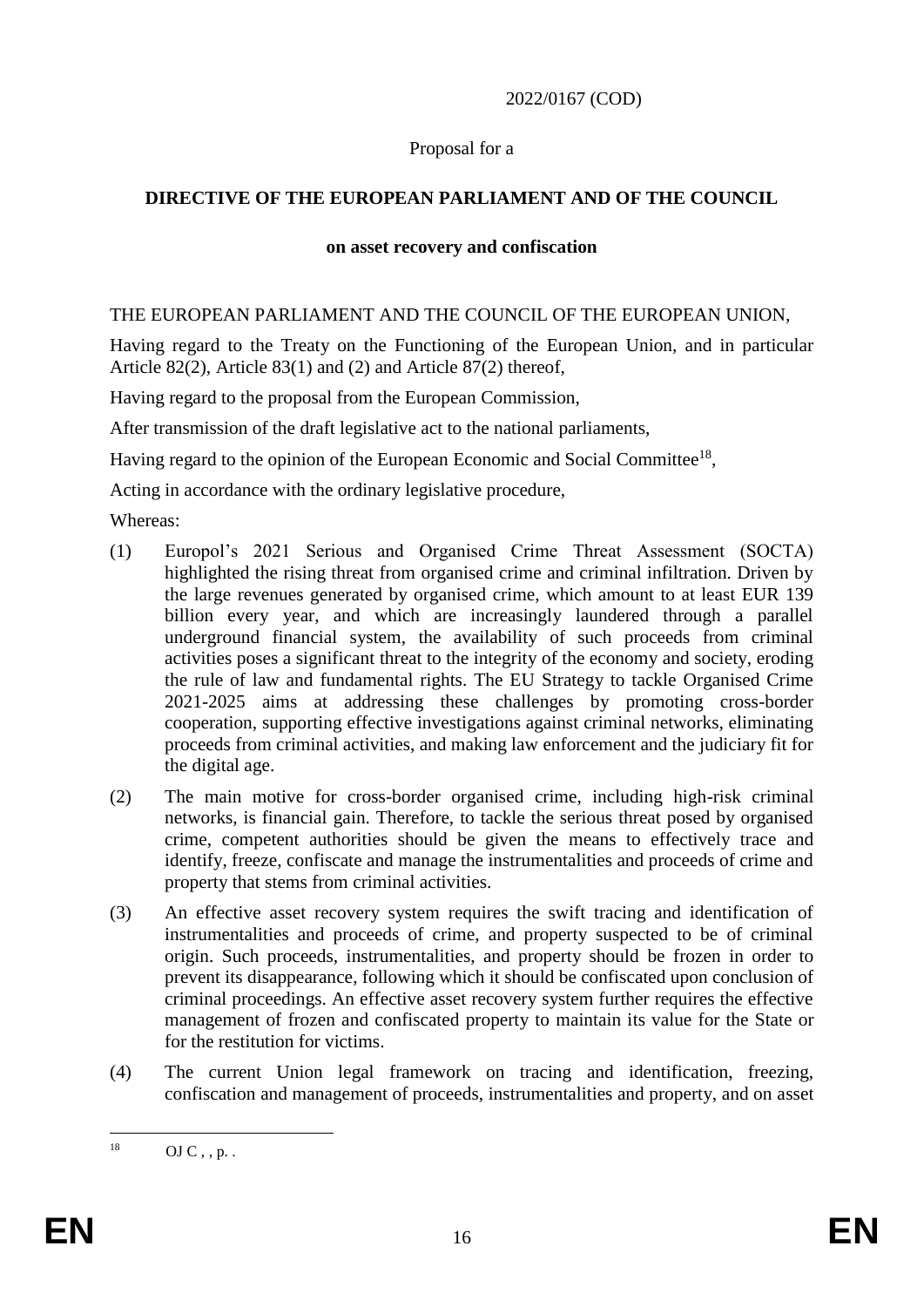recovery offices, consists of Directive 2014/42/EU of the European Parliament and of the Council<sup>19</sup>, Council Decision  $2007/845/JHA^{20}$  and Council Framework Decision 2005/212/JHA<sup>21</sup>. The Commission evaluated Directive 2014/42/EU and Council Decision 2007/845/JHA, concluding that the current framework has not fully achieved the policy objective of fighting organised crime through recovering its profits.

- (5) Therefore, the existing legal framework should be updated, so as to facilitate and ensure effective asset recovery and confiscation efforts across the Union. To that end, the Directive should lay down minimum rules on tracing and identification, freezing, confiscation and management of property within the framework of proceedings in criminal matters. In this context, proceedings in criminal matters is an autonomous concept of Union law interpreted by the Court of Justice of the European Union, notwithstanding the case law of the European Court of Human Rights. The term covers all types of freezing and confiscation orders issued following proceedings in relation to a criminal offence. It also covers other types of orders issued without a final conviction. Proceedings in criminal matters could also encompass criminal investigations by the police and other law enforcement authorities. It is necessary to reinforce the capacity of competent authorities to deprive criminals of the proceeds from criminal activities. For this purpose, rules should be laid down to strengthen asset tracing and identification, as well as freezing capabilities, to improve management of frozen and confiscated property, to strengthen the instruments to confiscate instrumentalities and proceeds of crime and property derived from criminal activities of criminal organisations, and to improve the overall efficiency of the asset recovery system.
- (6) Moreover, the adoption of unprecedented and far-reaching Union restrictive measures triggered by the Russian invasion into Ukraine revealed the need to step up efforts to ensure the effective implementation of both sectorial and individual Union restrictive measures across the Union. While not criminal in nature, nor requiring criminal conduct as a pre-condition for their imposition, Union restrictive measures also rely on freezing of funds (i.e. targeted financial sanctions) and sectorial measures, and should thus benefit from strengthened capabilities in the context of identification and tracing of property. For such purpose, rules should be established to enhance the effective identification and tracing of property owned or controlled by persons and entities subject to such restrictive measures, and to promote greater international cooperation of asset recovery offices with their counterparts in third countries. Measures related to freezing and confiscation under this Directive, notably those under Chapters III and IV, remain however limited to situations where property stems from criminal activities, such as the violation of Union restrictive measures. This Directive does not regulate the freezing of funds and economic resources under Union restrictive measures.
- (7) Measures aiming at increasing capabilities of tracing and identification of relevant property in relation to persons or entities subject to Union restrictive measures, as well

<sup>1</sup> <sup>19</sup> Directive 2014/42/EU of the European Parliament and of the Council of 3 April 2014 on the freezing and confiscation of instrumentalities and proceeds of crime in the European Union (OJ L 127, 29.4.2014, p. 39).

<sup>&</sup>lt;sup>20</sup> Council Decision 2007/845/JHA of 6 December 2007 concerning cooperation between asset recovery offices of the Member States in the field of tracing and identification of proceeds from, or other property related to, crime (OJ L 332, 18.12.2007, p. 103).

<sup>&</sup>lt;sup>21</sup> Council Framework Decision 2005/212/JHA of 24 February 2005 on Confiscation of Crime-Related Proceeds, Instrumentalities and Property (OJ L 68, 15.3.2005, p. 49).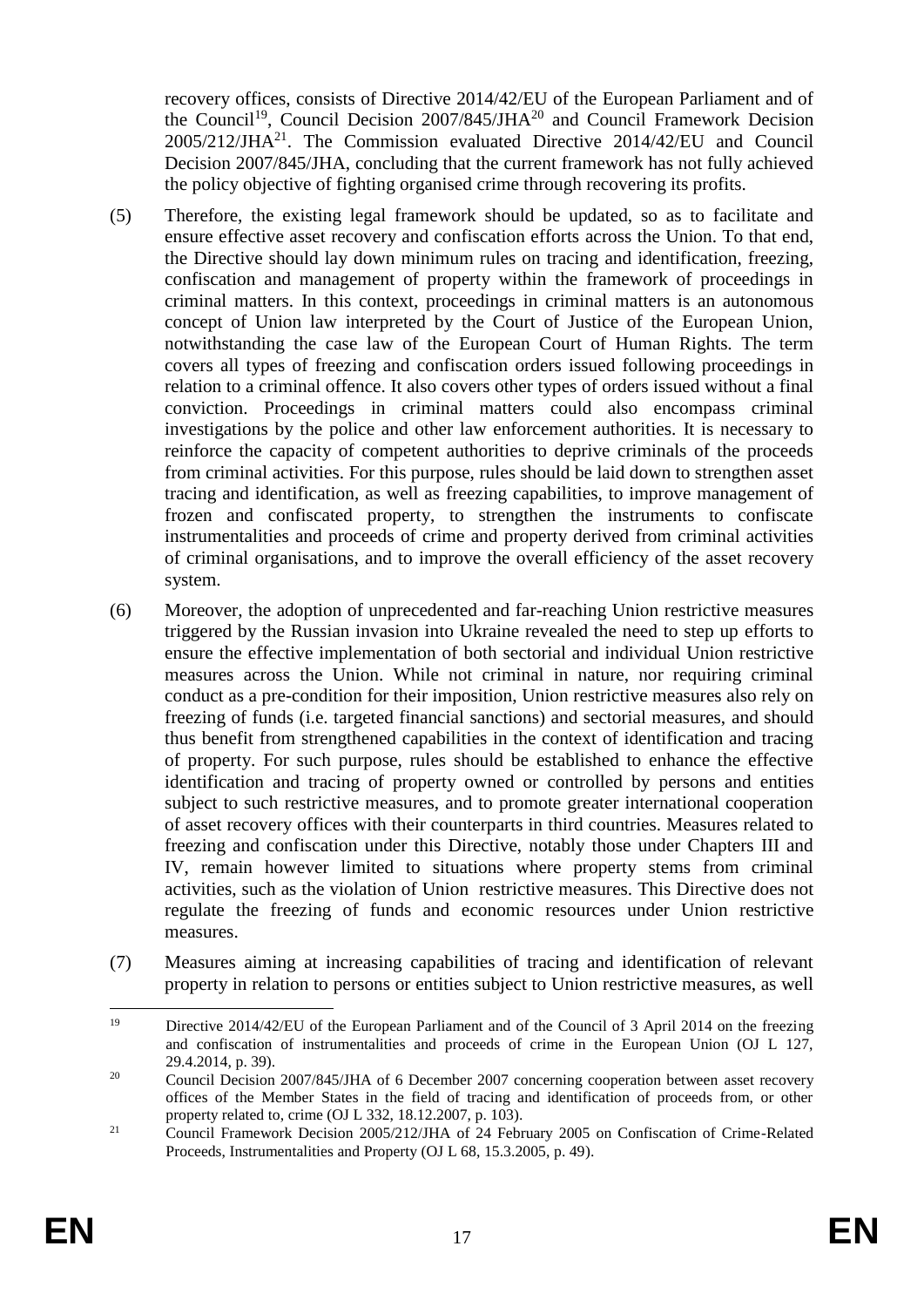as complementary measures to ensure that such property is not transferred or hidden to evade Union restrictive measures, contribute to the prevention and detection of possible violation of Union restrictive measures and enhanced cross-border cooperation in investigations into possible criminal offences.

- (8) The rules should facilitate cross-border cooperation by providing the competent authorities with the necessary powers and resources to respond in a swift and effective way to requests from authorities in other Member States. Provisions laying down rules on early tracing and identification, urgent action to freeze, or efficient management contribute to improving the possibilities for asset recovery across borders. Given the global nature of in particular organised crime, cooperation with third countries should also be strengthened.
- (9) Due to the poly-criminal nature of and the systemic and profit-oriented cooperation of criminal organisations involved in a wide range of illicit activities in different markets, an effective fight against organised crime requires that freezing and confiscation measures are available to cover the profits from all offences where organised crime groups are active in. These crimes include the areas of crime listed in Article 83(1), including the illicit trafficking in weapons, munitions and explosives as defined in the Protocol against the illicit manufacturing of and trafficking in firearms, their parts and components and ammunition, supplementing the United Nations Convention against transnational organized crime, to which the Union is party. In addition to the crimes listed in Article 83(1), the scope of the Directive should also cover all crimes that are harmonised at EU level, including frauds against the financial interests of the European Union in light of the increasing involvement of organised criminal groups in such crime area. The scope of the Directive should further include environmental crimes, which are a core business for organised criminal groups and are often connected to money laundering or concern waste and residues produced in the context of drug production and trafficking. The facilitation of unauthorized entry and residence constitute a core business for organised criminal groups and is typically connected to the trafficking in human beings.
- (10) Other crimes committed within the framework of a criminal organisation play a pivotal role in generating revenues and in enabling further crimes, including serious crimes with a cross-border nature. Such crimes should be included in the scope of the Directive to the extent to which they are committed within the framework of a criminal organisation. The counterfeiting and piracy of products is linked to money laundering and the forgery of documents, and threatens the functioning of the single market and fair competition. The illicit trafficking in cultural goods, including antiques and works of art, is often intertwined with money laundering and constitutes an important source of financing for organised criminal groups. Forgery of administrative documents and trafficking therein, including bank documents or identification documents, is a key enabling tool for money laundering, trafficking in human beings, or migrant smuggling, and should as such be covered in the scope of this Directive. Other crimes which are often carried out within the framework of an organised crime group include murder or grievous bodily harm, as well as the illicit trade in human organs and tissue, which are a source of revenue for organised crime groups in the context of contract killings, intimidation and trafficking in human beings. Similarly kidnapping, illegal restraint or hostage taking, as well as racketeering and extortion, are utilized either as source of revenue through the collection of ransom money or as intimidation tactics against adversaries. The crime of organised or armed robbery is one of the most common forms to generate profits for organised criminal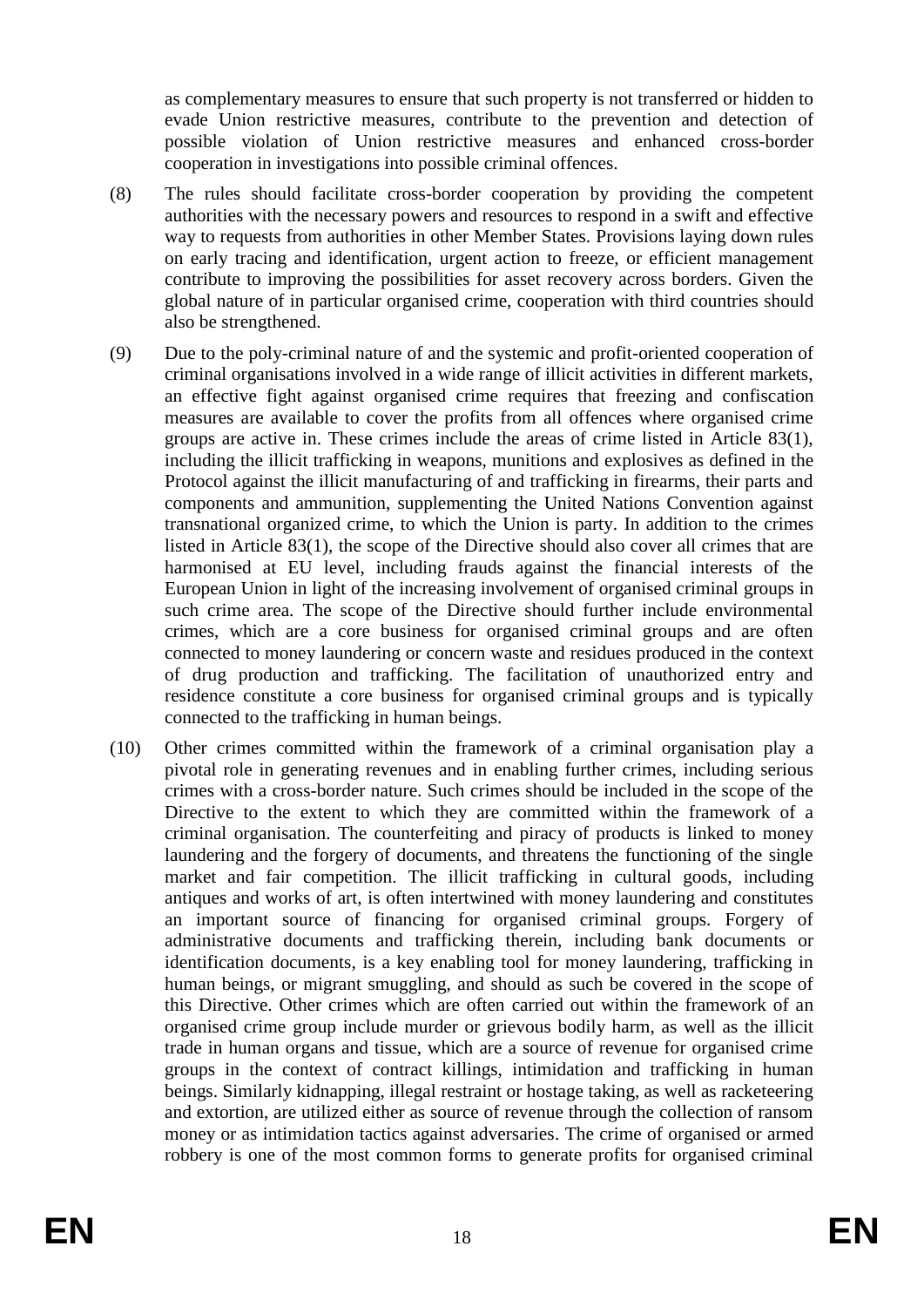groups, and it is often committed in conjunction with other crimes, in particular the trafficking in firearms. Similarly, the trafficking in stolen vehicles cannot only generate profits but also represents an enabling crime to provide for the necessary instrumentalities to carry out further offences. In addition, it is key to include tax crimes to the extent it is committed as part of a criminal organisation in the scope of the Directive, as this specific crime is an enabling source of profits, especially when operating in a cross-border context. Typical techniques employed to commit tax fraud or evasion consist of making use of cross-border corporate structures or similar arrangements to fraudulently obtain tax benefits and refunds, hide assets or profits, merge legal with illicit profits and assets or to transfer them to other entities abroad to disguise their origins or (beneficial) ownership.

- (11) [In order to ensure the effective implementation of Union restrictive measures, it is necessary to extend the scope of the Directive to the violation of Union restrictive measures].
- (12) In order to capture property which might be transformed and transferred in order to conceal its origin, and in order to ensure harmonisation and clarity of definitions across the Union, property that can be subject to freezing and confiscation should be defined broadly. It should cover legal documents or instruments evidencing title or interest in property subject to freezing and confiscation including, for example, financial instruments, or documents that may give rise to creditor claims and are normally found in the possession of the person affected by the relevant procedures, as well as trusts. This Directive is without prejudice to the existing national procedures for keeping legal documents or instruments evidencing title or interest in property, as they are applied by the competent national authorities or public bodies in accordance with national law. The definition should cover all forms of property, including crypto assets.
- (13) In order to capture property which might be transformed and transferred in order to conceal its origin, and in order to ensure harmonisation and clarity of definitions across the Union, a broad definition of proceeds of crime should be provided for, to include the direct proceeds from criminal activity and all indirect benefits, including subsequent reinvestment or transformation of direct proceeds, in line with the definitions of Regulation (EU) 2018/1805 of the European Parliament and of the Council<sup>22</sup>. Thus proceeds should include any property including that which has been transformed or converted, fully or in part, into other property, and that which has been intermingled with property acquired from legitimate sources, up to the assessed value of the intermingled proceeds. It should also include the income or other benefits derived from proceeds of crime, or from property into or with which such proceeds have been transformed, converted or intermingled.
- (14) In order to facilitate cross-border cooperation, the tracing and identification of property at an early stage of a criminal investigation is of essence to ensure the prompt identification of instrumentalities, proceeds, or property, which might be subsequently confiscated, including property related to criminal activities located in other jurisdictions. To ensure that financial investigations are sufficiently prioritised in all Member States, so to address a crime of cross-border nature, it is necessary to require

 $\overline{22}$ <sup>22</sup> Regulation (EU) 2018/1805 of the European Parliament and of the Council of 14 November 2018 on the mutual recognition of freezing orders and confiscation orders (OJ L 303, 28.11.2018, p. 1).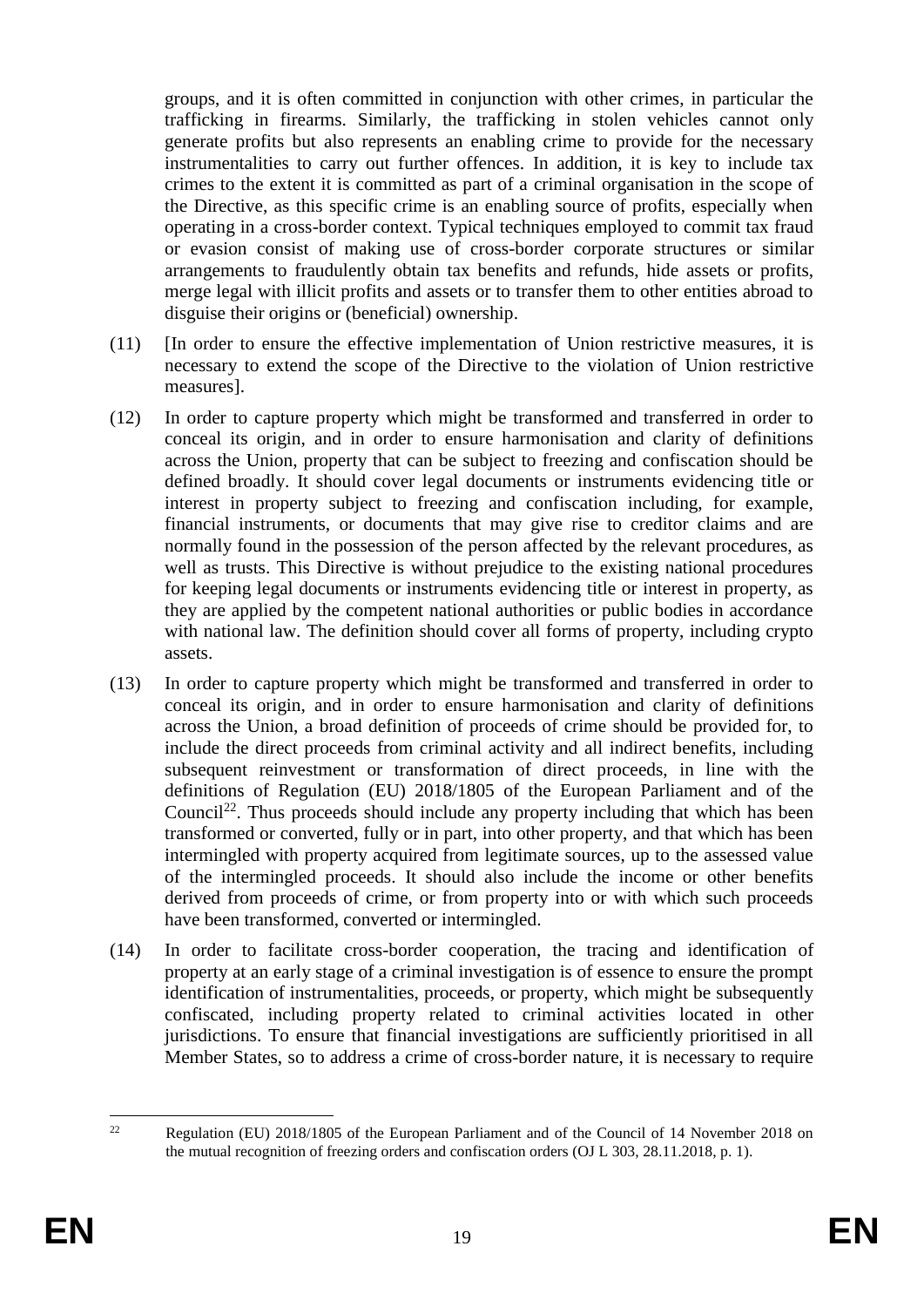competent authorities to launch asset tracing from the moment there is a suspicion of criminal activities that are likely to generate substantial economic benefits.

- (15) Investigations to trace and identify property should also be launched where necessary to prevent, detect or investigate criminal offences related to the violation of Union restrictive measures. For that purpose, asset recovery offices should be empowered to trace and identify property of persons or entities subject to targeted financial sanctions. Once property is identified asset recovery offices should have the power to temporarily freeze the property to ensure that property does not disappear.
- (16) Due to the transnational nature of finances used by organised criminal groups, information that can lead to the identification of instrumentalities and proceeds of crime and other property owned or controlled by criminals or by persons or entities subject to Union restrictive measures should be exchanged rapidly between the Member States. For that purpose, it is necessary to empower asset recovery offices to trace and identify property which might be subsequently confiscated, to ensure they have access to the necessary information under clear conditions, and to establish rules on swiftly exchanging information with each other, spontaneously or upon request. In urgent cases where there is a risk of dissipation of the property, replies to information should be done as soon as possible and not later than 8 hours.
- (17) In order to perform effective asset tracing investigations, and to swiftly respond to cross-border requests, asset recovery offices should have access to the information that allows them to establish the existence, ownership or control of property that may become object of a freezing or a confiscation order. Therefore, asset recovery offices should have access to the relevant data such as fiscal data, national citizenship and population registries, commercial databases and social security information. This should include law enforcement information in so far as data such as criminal records, vehicles stops, property searches and previous legal actions such as freezing and confiscation orders or seizures of cash can be of value to identify relevant property. Access to information should be subject to specific safeguards that prevent the misuse of the access rights. These safeguards should be without prejudice to Article 25 of Directive (EU) 2016/680 of the European Parliament and of the Council<sup>23</sup>. The direct and immediate access to this information does not prevent Member States from making access subject to procedural safeguards as established under national law while taking due account of the need for asset recovery offices to be able to swiftly reply to cross-border requests. The implementation of the procedural safeguards for access to databases should not affect the ability of asset recovery offices to respond to requests from other Member States, especially in case of urgent requests. Access to relevant databases and registries under this Directive should complement access to bank account information pursuant to Directive (EU) 2019/1153 of the European Parliament and of the Council<sup>24</sup> and to beneficial ownership information pursuant to Directive (EU) 2015/849 of the European Parliament and of the Council<sup>25</sup>.

<sup>&</sup>lt;u>.</u> <sup>23</sup> Directive (EU) 2016/680 of the European Parliament and of the Council of 27 April 2016 on the protection of natural persons with regard to the processing of personal data by competent authorities for the purposes of the prevention, investigation, detection or prosecution of criminal offences or the execution of criminal penalties, and on the free movement of such data, and repealing Council Framework Decision 2008/977/JHA (OJ L 119, 4.5.2016, p. 89).

<sup>&</sup>lt;sup>24</sup> Directive (EU) 2019/1153 of the European Parliament and of the Council of 20 June 2019 laying down rules facilitating the use of financial and other information for the prevention, detection, investigation or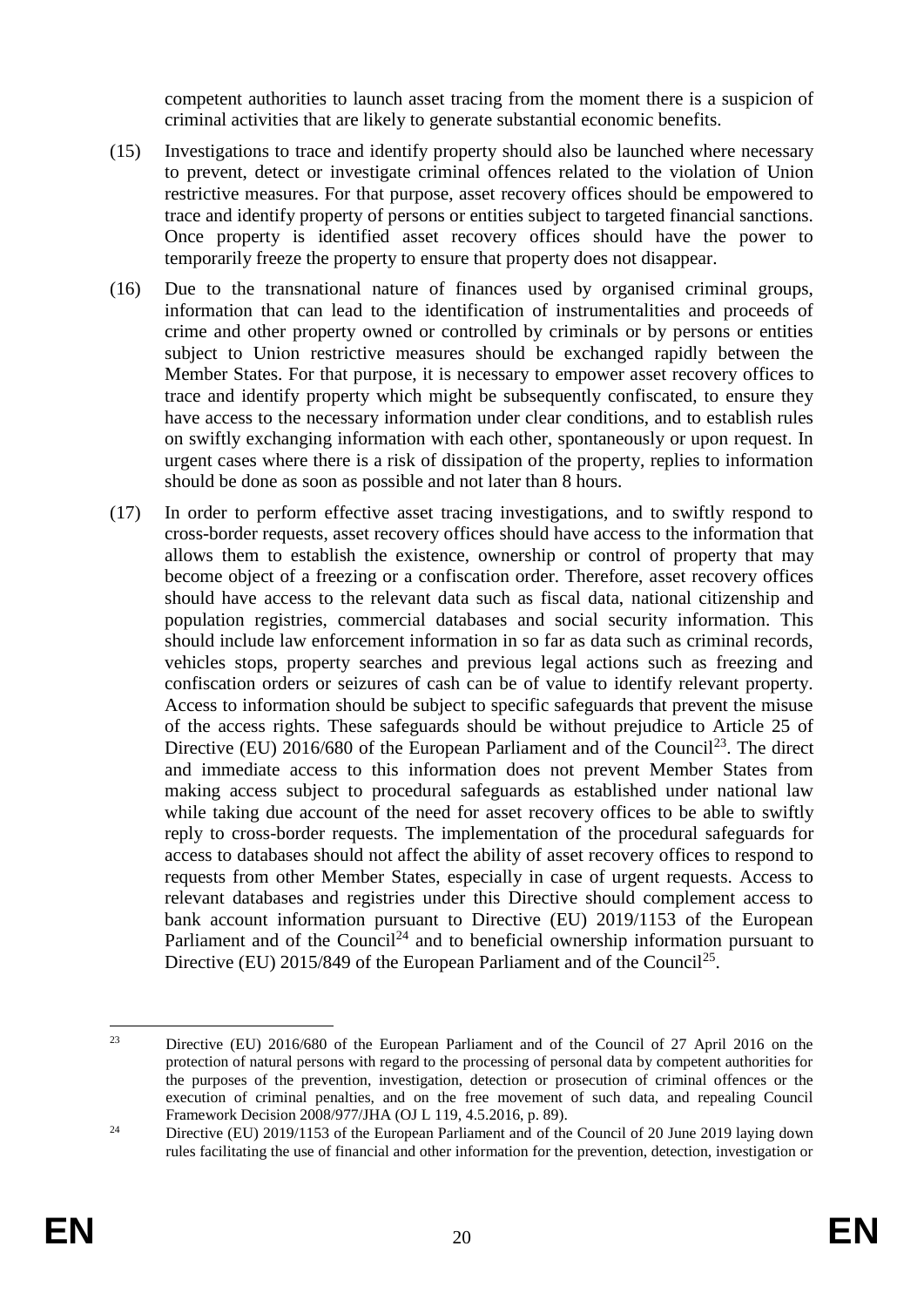- (18) To ensure the security of the information shared between asset recovery offices, the use of the Secure Information Exchange Network Application (SIENA), managed by Europol in accordance with Regulation (EU) 2016/794 of the European Parliament and of the Council<sup>26</sup>, should be mandatory for all communications among asset recovery offices under this Directive. Therefore, in order to be able to fulfil all the tasks assigned by this Directive, all asset recovery offices should be able to directly access SIENA.
- (19) Freezing and confiscation under this Directive are autonomous concepts, which should not prevent Member States from implementing this Directive using instruments which, in accordance with national law, would be considered as sanctions or other types of measures.
- (20) Confiscation leads to the final deprivation of property. However, preservation of property can be a prerequisite to confiscation and is often essential for the effective enforcement of a confiscation order. Property is preserved by means of freezing. In order to prevent the dissipation of property before a freezing order can be issued, the competent authorities in the Member States, including asset recovery offices, should be empowered to take immediate action in order to secure such property.
- (21) Given the limitation on the right to property imposed by freezing orders, such provisional measures should not be maintained longer than necessary to preserve the availability of the property with a view to possible subsequent confiscation. This may require a review by the national court in order to ensure that the purpose of preventing the dissipation of property remains valid.
- (22) Freezing measures should be without prejudice to the possibility for a specific property to be considered evidence throughout the proceedings, provided that it would ultimately be made available for effective execution of the confiscation order. In the context of criminal proceedings, property may also be frozen with a view to its possible subsequent restitution or in order to safeguard compensation for the damage caused by a criminal offence.
- (23) In addition to confiscation measures that allow authorities to deprive criminals of the proceeds or instrumentalities directly stemming from crimes, following a final conviction, it is necessary to enable confiscation of property of equivalent value to such proceeds or instrumentalities in order to capture property of equivalent value to the proceeds and instrumentalities of a crime, whenever it is impossible to locate such proceeds and instrumentalities. Member States are free to define the confiscation of property of equivalent value as subsidiary or alternative to direct confiscation, as appropriate in accordance with national law.
- (24) The practice by a suspected or accused person of transferring property or proceeds to a knowing third party with a view to avoiding confiscation is common and widespread.

1

prosecution of certain criminal offences, and repealing Council Decision 2000/642/JHA (OJ L 186, 11.7.2019, p. 122).

<sup>&</sup>lt;sup>25</sup> Directive (EU) 2015/849 of the European Parliament and of the Council of 20 May 2015 on the prevention of the use of the financial system for the purposes of money laundering or terrorist financing, as amended by Directive (EU)  $2018/843$  (OJ L 141 5.6.2015, p. 73).

<sup>&</sup>lt;sup>26</sup> Regulation (EU) 2016/794 of the European Parliament and of the Council of 11 May 2016 on the European Union Agency for Law Enforcement Cooperation (Europol) and replacing and repealing Council Decisions 2009/371/JHA, 2009/934/JHA, 2009/935/JHA, 2009/936/JHA and 2009/968/JHA (OJ L 135, 24.5.2016, p. 53).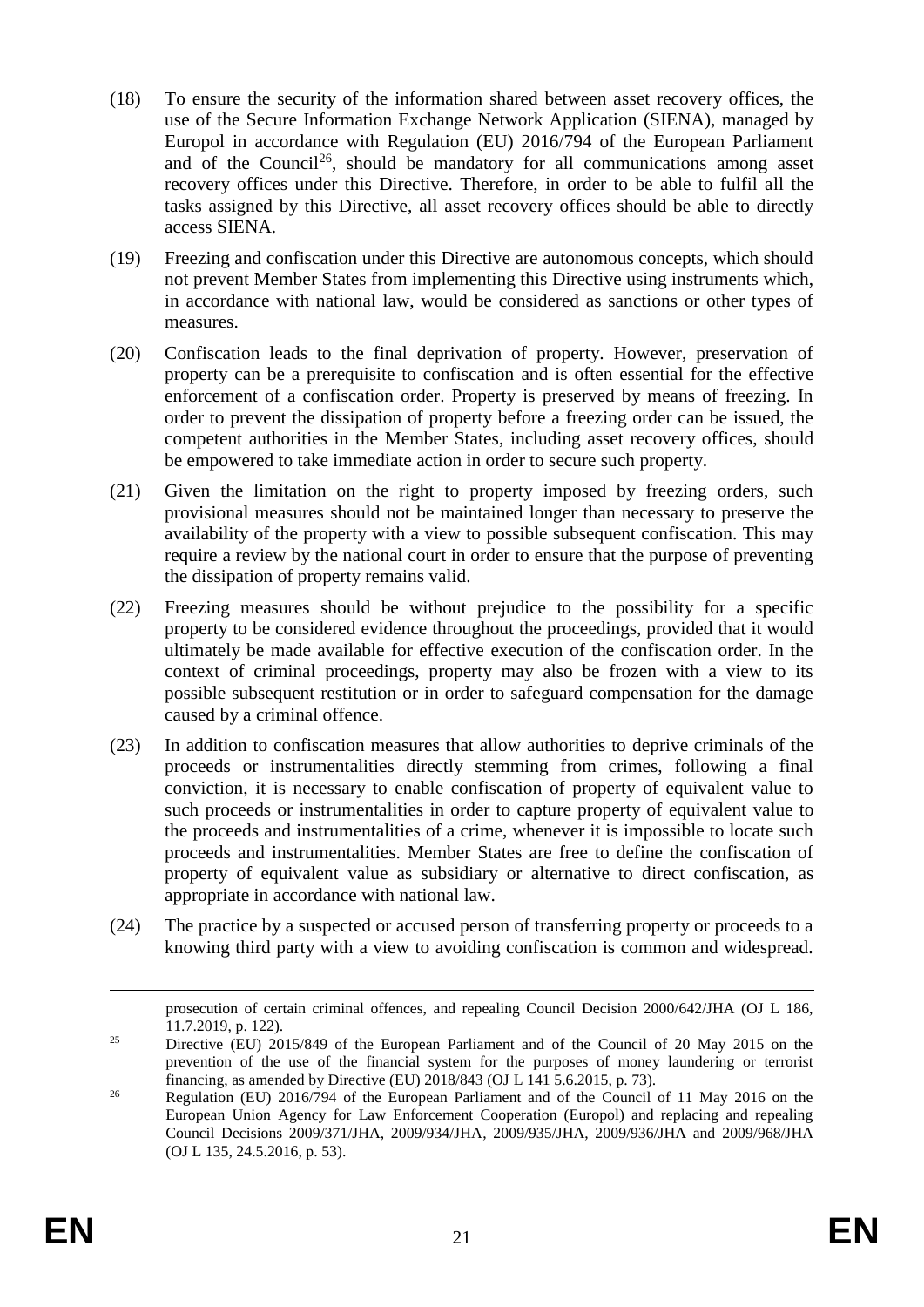Acquisition by a third party refers to situations where, for example, property has been acquired, directly or indirectly, for example through an intermediary, by the third party from a suspected or accused person, including when the criminal offence has been committed on their behalf or for their benefit, and when an accused person does not have property that can be confiscated. Such confiscation should be possible in cases where it has been established that third parties knew or ought to have known that the purpose of the transfer or acquisition was to avoid confiscation, on the basis of concrete facts and circumstances, including that the transfer was carried out free of charge or in exchange for an amount significantly lower than the market value. The rules on third party confiscation should extend to both natural and legal persons, without prejudice to the right of third parties to be heard, including the right to claim ownership of the property concerned. In any event, the rights of bona fide third parties should not be affected.

- (25) Criminal organisations engage in a wide range of criminal activities. In order to effectively tackle organised criminal activities, there may be situations where it is appropriate that a criminal conviction for a criminal offence that is liable to give rise to economic benefits be followed by the confiscation not only of property associated with a specific crime, including proceeds of crime or its instrumentalities, but also of additional property which the court determines as being derived from criminal conduct.
- (26) Confiscation should also be possible where a court is satisfied that the instrumentalities, proceeds, or property in question is derived from criminal conduct but where a final conviction is not possible because of illness, absconding or death of the suspected or accused person, or because the suspected or accused person cannot be held liable because of immunity or amnesty as provided for under national law. The same should be possible where the time limits prescribed under national law have expired, where such time limits are not sufficiently long to allow for the effective investigation and prosecution of the relevant criminal offences. Confiscation in such cases should only be allowed where the national court is satisfied that all the elements of the offence are present. For reasons of proportionality, confiscating property without a prior conviction should be limited to cases of serious crimes. The right of the defendant to be made aware of the proceeding and to be represented by a lawyer should not be affected.
- (27) For the purposes of this Directive, illness should be understood to mean the inability of the suspected or accused person to attend the criminal proceedings for an extended period, as a result of which the proceedings cannot continue.
- (28) Due to the intrinsically opaque nature of organised crime, it is not always possible to link property derived from criminal activities to a specific criminal offence and confiscate such property. In such situations, confiscation should be possible under certain conditions including in particular: the property is frozen based on suspicion of crimes committed within the framework of a criminal organisation, these criminal offences are liable to give rise to substantial economic benefits and the court is satisfied that the frozen property is derived from criminal activities carried out within the framework of a criminal organisation. These conditions should ensure that confiscation of property not linked to a specific offence for which the owner has been convicted is limited to criminal activities of criminal organisations that are serious in nature and liable to generate substantial benefits. When determining whether the offences are liable to give rise to significant benefits, Member States should take into account all relevant circumstances of the offence, including whether the criminal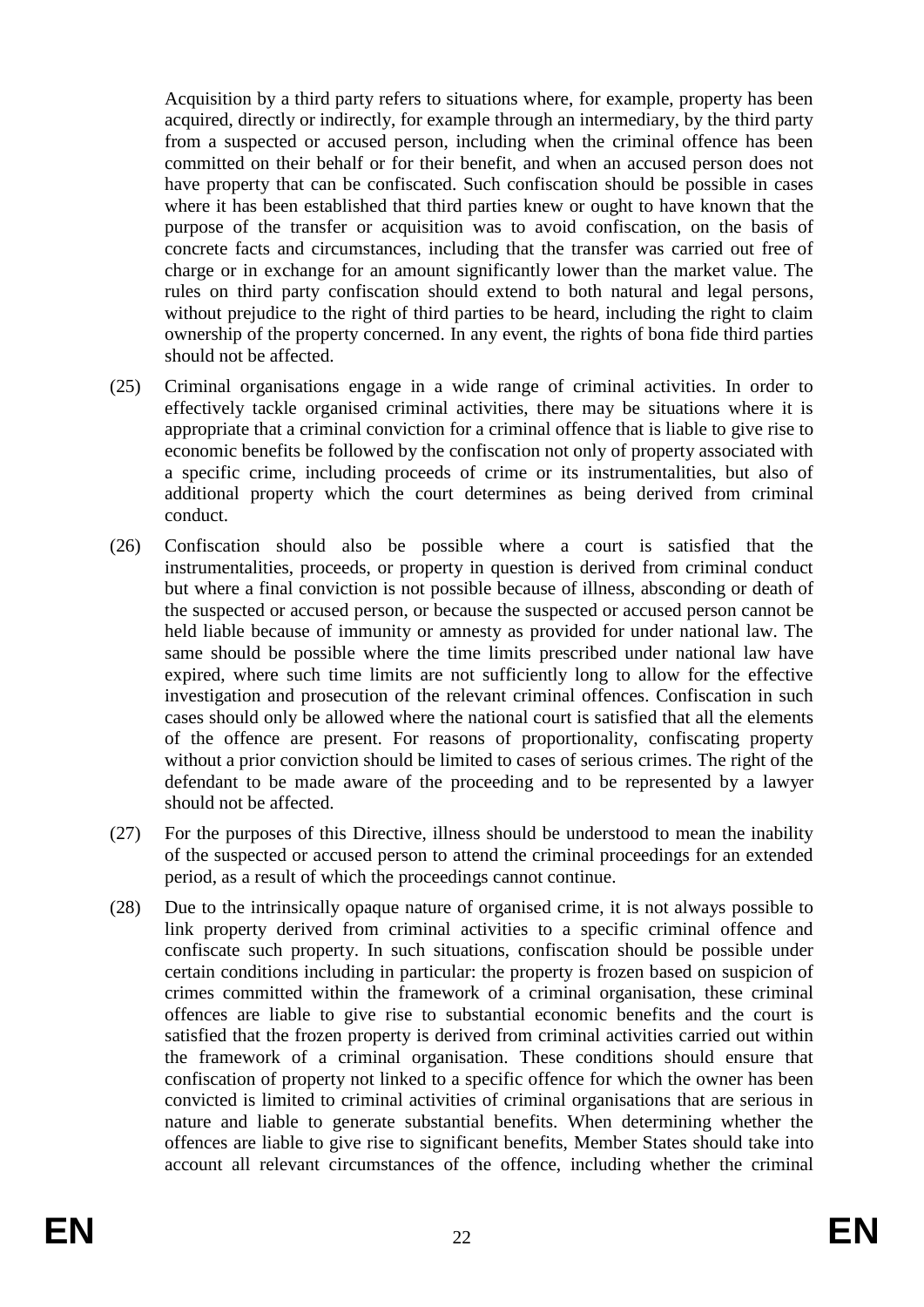activities were committed with the intention to generate regular substantial profits. While it should not be a precondition for the national court to be satisfied that a criminal offence has been committed, the court must be satisfied that the property in question is derived from criminal offences. When determining whether or not the property in question derived from criminal activities, the national courts should take into account all relevant circumstances of the case, including the fact that the property is substantially disproportionate to the lawful income of the owner. Member States should then require and award an effective possibility for the owner of the property to prove that the property in question derives from lawful activities.

- (29) To ensure that property that is or may become subject to a freezing or confiscation order maintains its economic value Member States should put in place effective management measures. Such measures should include a systematic assessment of how to best preserve and optimise the value of property before the adoption of freezing measures, also known as pre-seizure planning.
- (30) In circumstances where the property frozen is perishable, rapidly depreciating, or whose maintenance costs are disproportionate to its expected value at the time of confiscation, or that is too difficult to administer or is easily replaceable, Member States should allow for the sale of this property. Before taking such a decision, the owner of the property should have the right to be heard. Member States should consider the possibility to charge the costs of the management of frozen property to the beneficial owner, for instance in alternative to the ordering of an interlocutory sale, and in case of final conviction. These rules, including the possibility for the costs for the management of frozen property to be charged to the beneficial owner, apply to property identified in the context of the implementation of Union restrictive measures to the extent that they have been frozen in relation to criminal charges, such as violation of Union restrictive measures.
- (31) Member States should set up asset management offices with the purpose of establishing specialised authorities tasked with the management of frozen and confiscated property in order to effectively manage the property frozen before confiscation and preserve its value, pending a final decision on the confiscation. Without prejudice to the Member States' internal administrative structures, asset management offices should either be the sole authority managing frozen or confiscated property, or should provide support to decentralised actors according to national management set-ups, and support relevant authorities with pre-seizure planning.
- (32) This Directive respects the fundamental rights and observes the principles recognized by the Charter of Fundamental Rights of the European Union ('the Charter') and the European Convention for the Protection of Human Rights and Fundamental Freedoms ('the ECHR'), as interpreted in the case-law of the European Court of Human Rights. This Directive should be implemented in accordance with those rights and principles.
- (33) Freezing and confiscation orders substantially affect the rights of suspected and accused persons, and in specific cases of third parties who are not being prosecuted. The Directive should provide for specific safeguards and judicial remedies in order to guarantee the protection of their fundamental rights in the implementation of this Directive in line with the right to a fair trial, the right to an effective remedy and the presumption of innocence as enshrined in Articles 47 and 48 of the Charter of Fundamental Rights of the European Union.
- (34) Freezing, confiscation, and interlocutory sales orders should be communicated to the affected party without delay. The purpose of communicating those orders is, inter alia,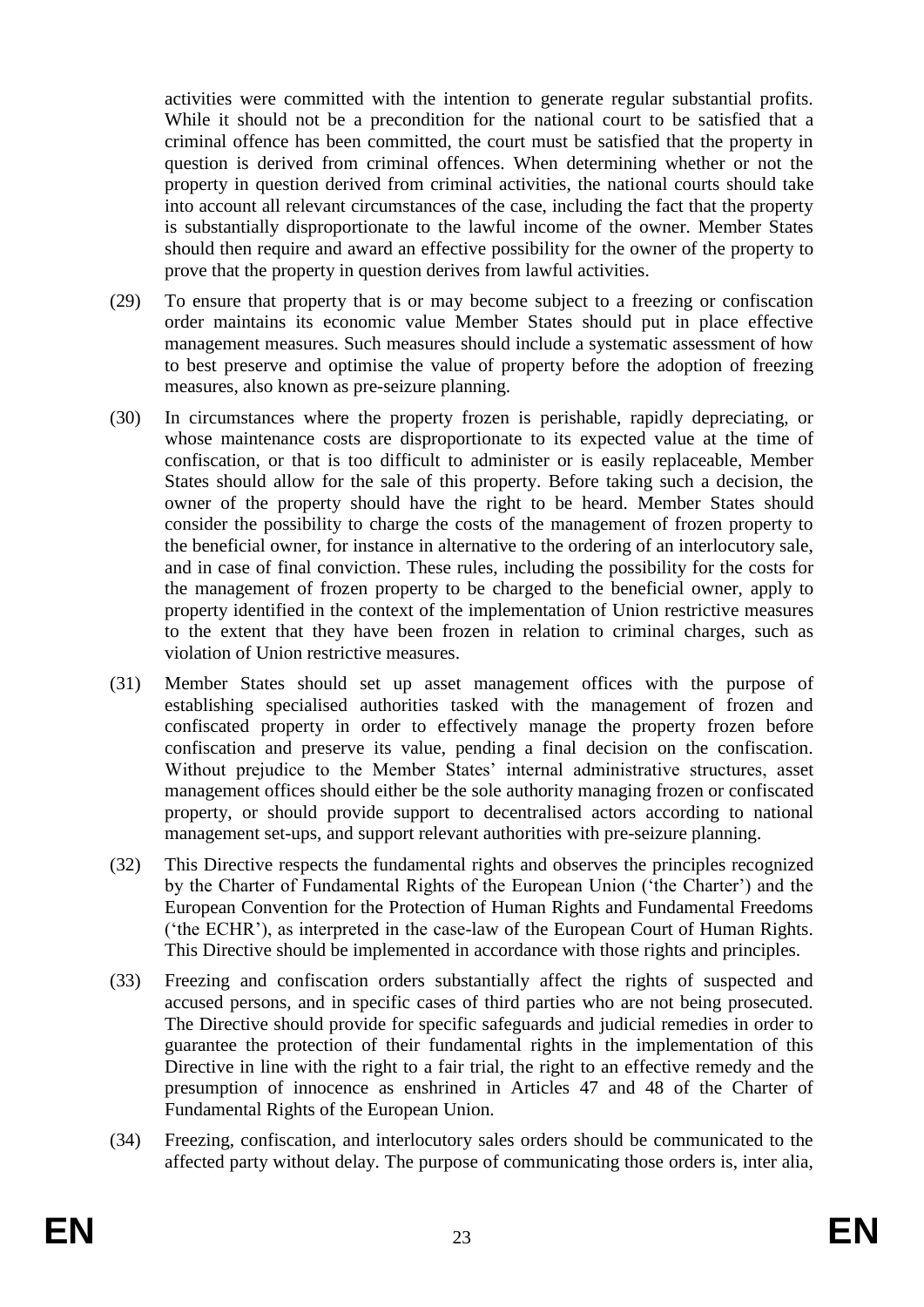to allow the affected person to challenge them before a court. Therefore, such communications should, as a general rule, indicate the reason or reasons for the order concerned. The affected party should have the effective possibility to challenge the freezing, confiscation, and interlocutory sales orders. In the case of confiscation orders where all elements of the criminal offence are present but a criminal conviction is impossible, the defendant should have a possibility to be heard before the adoption of the order. The same possibility should be provided for the owner affected by an order to sell the property before confiscation.

- (35) When implementing this Directive, and in order to ensure the proportionality of confiscation measures, Member States should provide that confiscation of property is not ordered to the extent it would be disproportionate to the offence in question. Furthermore, Member States should provide for the possibility that, in exceptional circumstances, confiscation is not ordered, insofar as it would, in accordance with national law, represent undue hardship for the affected person, on the basis of the circumstances of the respective individual case which should be decisive. Such exceptional circumstances should be limited to cases where it would put the person concerned in a situation in which it would be very difficult for the affected person to survive and the circumstances of the respective individual case should be decisive.
- (36) This Directive should be implemented without prejudice to Directive 2010/64/EU of the European Parliament and of the Council<sup>27</sup>, Directive 2012/13/EU of the European Parliament and of the Council<sup>28</sup>, Directive 2012/29/EU of the European Parliament and of the Council<sup>29</sup>, Directive  $2013/48/EU$  of the European Parliament and of the Council<sup>30</sup>, Directive (EU) 2016/343/EU of the European Parliament and of the Council<sup>31</sup>, Directive 2016/800/EU of the European Parliament and of the Council<sup>32</sup> and Directive (EU) 2016/1919 of the European Parliament and of the Council.<sup>33</sup>
- (37) It is particularly important that the protection of personal data, in accordance with Union law, is ensured in connection to processing of data under this Directive. To that aim, the rules of this Directive should be aligned with Directive (EU) 2016/680. In particular, it should be specified that any personal data exchanged by Asset Recovery Offices is to remain limited to the categories of data listed in Section B point 2, of Annex II to Regulation (EU) 2016/794 of the European Parliament and of the Council.

 $27$ <sup>27</sup> Directive 2010/64/EU of the European Parliament and of the Council of 20 October 2010 on the right to interpretation and translation in criminal proceedings (OJ L 280, 26.10.2010, p. 1).

<sup>&</sup>lt;sup>28</sup> Directive 2012/13/EU of the European Parliament and of the Council of 22 May 2012 on the right to information in criminal proceedings (OJ L 142, 1.6.2012, p. 1).

<sup>&</sup>lt;sup>29</sup> Directive 2012/29/EU of the European Parliament and of the Council of 25 October 2012 establishing minimum standards on the rights, support and protection of victims of crime, and replacing Council Framework Decision 2001/220/JHA (OJ L 315, 14.11.2012, p. 57).

<sup>&</sup>lt;sup>30</sup> Directive 2013/48/EU of the European Parliament and of the Council of 22 October 2013 on the right of access to a lawyer in criminal proceedings and in European arrest warrant proceedings, and on the right to have a third party informed upon deprivation of liberty and to communicate with third persons and with consular authorities while deprived of liberty (OJ L 294, 6.11.2013, p. 1).

<sup>&</sup>lt;sup>31</sup> Directive (EU) 2016/343 of the European Parliament and of the Council of 9 March 2016 on the strengthening of certain aspects of the presumption of innocence and of the right to be present at the trial in criminal proceedings (OJ  $L$  65, 11.3.2016, p. 1).

<sup>&</sup>lt;sup>32</sup> Directive (EU) 2016/800 of the European Parliament and of the Council of 11 May 2016 on procedural safeguards for children who are suspects or accused persons in criminal proceedings (OJ L 132, 21.5.2016, p. 1).

<sup>&</sup>lt;sup>33</sup> Directive (EU) 2016/1919 of the European Parliament and of the Council of 26 October 2016 on legal aid for suspects and accused persons in criminal proceedings and for requested persons in European arrest warrant proceedings (OJ L 297, 4.11.2016, p. 1).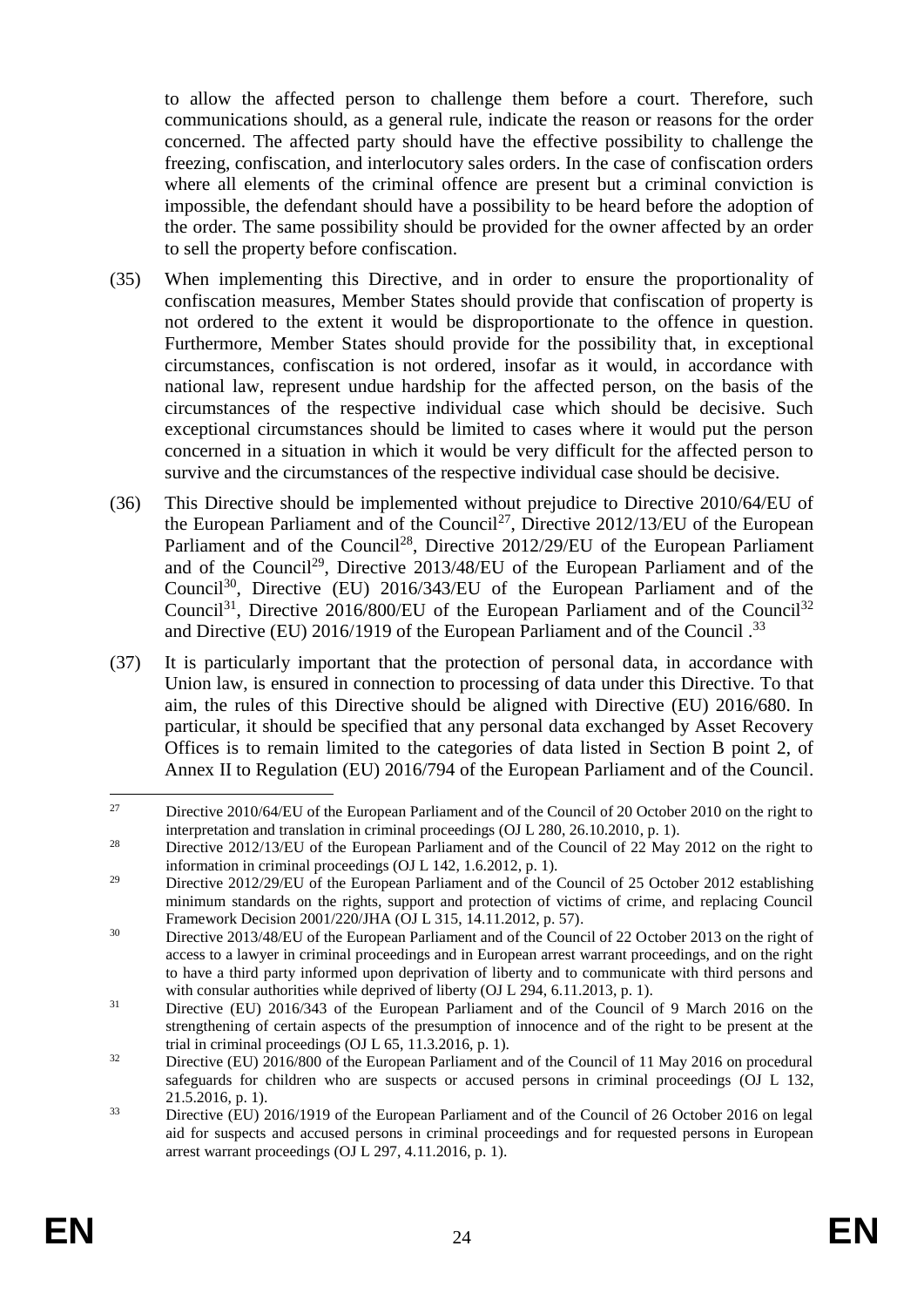Directive (EU) 2016/680 of the European Parliament and of the Council applies to the processing of personal data by national competent authorities, notably asset recovery offices, for the purposes of this Directive.

- (38) It is particularly important that the protection of personal data, in accordance with Union law, is ensured in connection to all exchanges of information under this Directive. To that aim, insofar as the processing of personal data for the purposes of the prevention, investigation, detection or prosecution of criminal offences or the execution of criminal penalties is concerned, data protection rules as set out in Directive (EU) 2016/680 are applicable in relation to measures taken under this Directive. Where relevant, notably having regard to the processing of personal data by asset management offices for the purpose of the management of property, the data protection rules set out in Regulation (EU) 2016/679 of the European Parliament and of the Council are applicable.
- (39) An effective recovery system requires concerted efforts of a wide range of authorities, from law enforcement, including customs authorities, tax authorities and tax recovery authorities to the extent that they are competent for asset recovery, asset recovery offices, judicial authorities and asset management authorities, including asset management offices. In order to ensure coordinated action by all competent authorities, it is necessary to establish a more strategic approach to asset recovery and promote a greater cooperation between the relevant authorities, and to obtain a clear overview of the results of asset recovery. For this purpose, Member States should adopt and regularly review a national strategy on asset recovery to guide actions in relation to financial investigations, freezing and confiscation, management as well as final disposal of the relevant instrumentalities, proceeds, or property. Furthermore, Member States should provide competent authorities with the necessary resources to be able to fulfil their tasks effectively. Competent authorities should be understood as the authorities entrusted with the carrying out of the tasks as outlined under this Directive and according to national set-ups.
- (40) In order to evaluate the effectiveness and efficiency of the asset recovery, asset management and confiscation framework, it is necessary to collect and publish a comparable set of statistical data on freezing, management and confiscation of property.
- (41) To ensure consistent approaches among Member States in the collection of statistics, the power to adopt acts in accordance with Article 290 of the TFEU should be delegated to the Commission to supplement this Directive by adopting more detailed rules on the information to be collected and the methodology for the collection of the statistics.
- (42) It is of particular importance that the Commission carry out appropriate consultations during its preparatory work, including at expert level, and that those consultations be conducted in accordance with the principles laid down in the Interinstitutional Agreement of 13 April 2016 on Better Law-Making<sup>34</sup>. In particular, to ensure equal participation in the preparation of delegated acts, the European Parliament and the Council receive all documents at the same time as Member States' experts, and their experts systematically have access to meetings of Commission expert groups dealing with the preparation of delegated acts.

 $34$ OJ L 123, 12.5.2016, p. 1.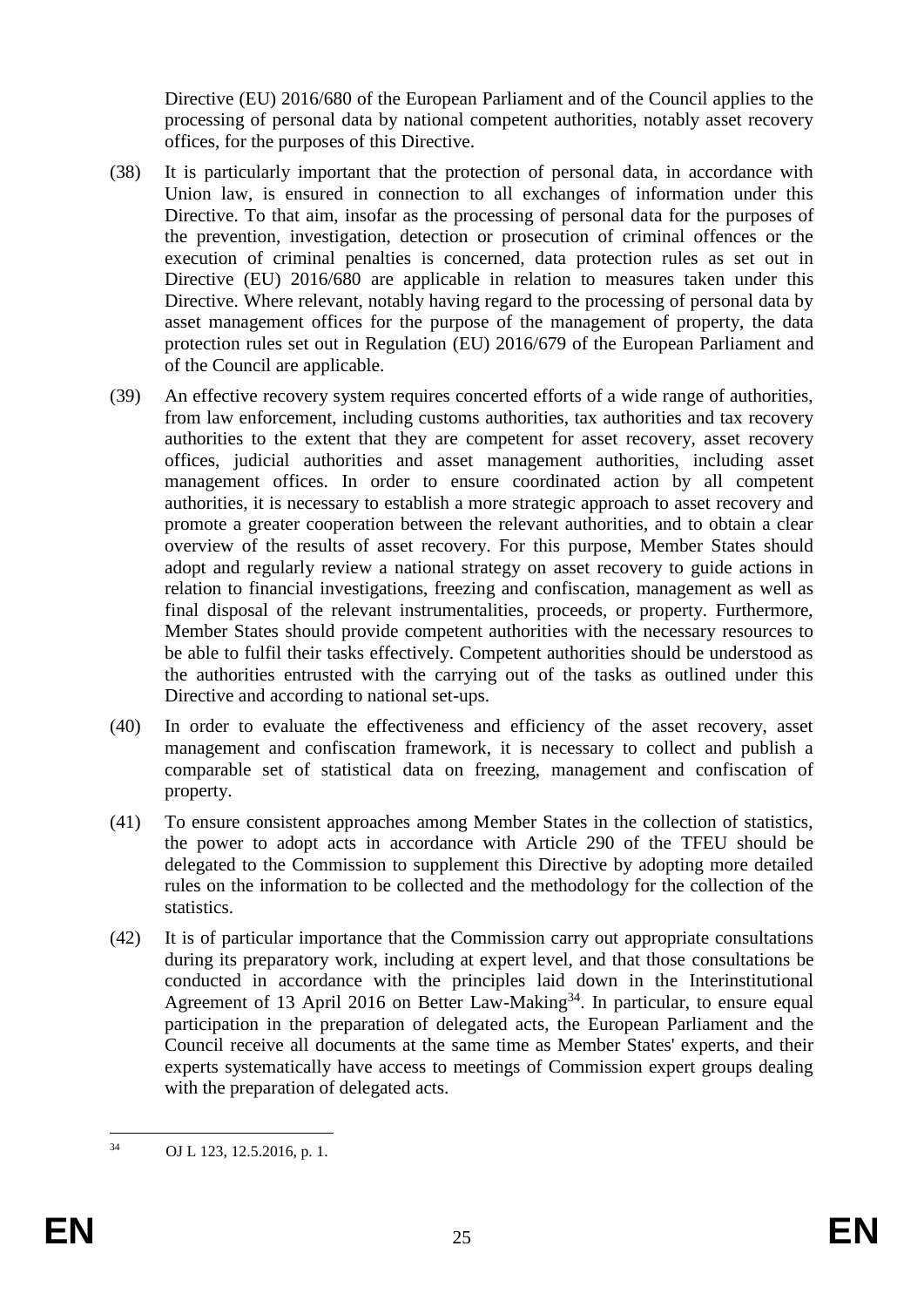- (43) To provide a more comprehensive overview of the action taken to freeze and confiscate, Member States should establish a central register of frozen, managed and confiscated instrumentalities, proceeds, or property, and collect the necessary statistics on the implementation of the relevant measures. Centralised registries of frozen and confiscated instrumentalities, proceeds, or property should be established at national level for the purpose of facilitating the management of the specific file. The aim of establishing centralised registries is to assist all the relevant authorities responsible for the recovery of criminal property with an accessible record of the property which is frozen, confiscated, or under management, from the moment it is frozen until it is returned to the owner or it is disposed of. Information entered in the registries should be retained only for as long as it is necessary for the purposes of management of the specific case, or for the purposes of gathering statistical data collection. For case management purposes, it should not be kept for longer than after the final disposal of the property following a confiscation order, or after its return to the owner in case of acquittal. Access to the information recorded in the centralised registries should be given only to authorities responsible for the recovery of criminal property, such as asset recovery offices, asset management offices, national courts or otherwise appointed authorities according to national dispositions.
- (44) Organised criminal groups operate across borders and increasingly acquire property in Member States other than those in which they are based and in third countries. Given the transnational dimension of organised crime, international cooperation is of the essence to recover the profits and confiscate the financial assets that allow criminals to operate. Member States should therefore ensure that both asset recovery and asset management offices cooperate closely with their counterparts in third countries to trace, identify and manage instrumentalities and proceeds, or property which may become or is the object of a freezing or confiscation order within the framework of proceedings in criminal matters. Moreover, for the effective implementation of Union restrictive measures, it is of paramount importance for asset recovery offices to cooperate with their counterparts in third countries where necessary to prevent, detect or investigate criminal offences related to the violation of Union restrictive measures. In that regard, Member States should ensure that asset recovery offices establish working arrangements with their counterparts in those third countries with which there is an operational cooperation agreement in place that allows for the exchange of operational personal data with Europol or Eurojust.
- (45) Asset recovery offices should also closely cooperate with EU bodies and agencies, including Europol, Eurojust and the European Public Prosecutor's Office, in accordance with their respective mandates, insofar as it is necessary to trace and identify property within the cross-border investigations supported by Europol and Eurojust or within the investigations undertaken by the European Public Prosecutor's Office. Asset recovery offices should also cooperate with Europol and Eurojust, in accordance with their respective mandates, insofar as it is necessary to trace and identify property to prevent, detect or investigate criminal offences related to the violation of Union restrictive measures.
- (46) In order to ensure that there is a common understanding and minimum standards for asset tracing and identification, freezing and management, this Directive should lay down minimum rules for the relevant measures as well as related safeguards. The adoption of minimum rules does not prevent Member States from granting more extensive powers to asset recovery offices or to asset management offices, or to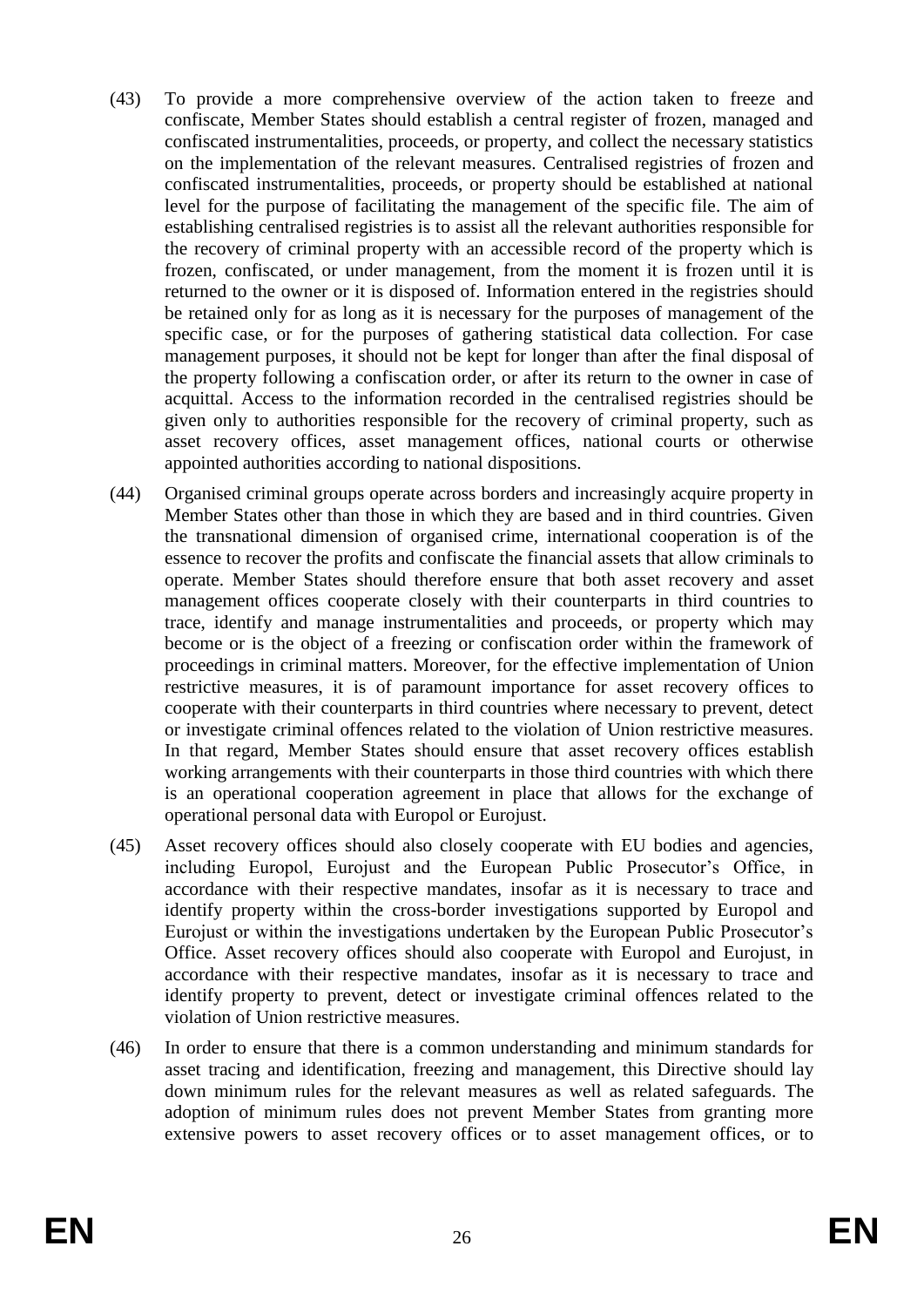provide for additional safeguards under national law, provided that such national measures and provisions do not undermine the objective of this Directive.

- (47) Since the objective of this Directive, namely facilitating confiscation of property in criminal matters, cannot be sufficiently achieved by the Member States but can rather be better achieved at Union level, the Union may adopt measures, in accordance with the principle of subsidiarity as set out in Article 5 of the Treaty on European Union (TEU). In accordance with the principle of proportionality, as set out in that Article, this Directive does not go beyond what is necessary in order to achieve that objective.
- (48) As this Directive provides for a comprehensive set of rules, which would overlap with already existing legal instruments, it should replace Council Joint Action 98/699/JHA<sup>35</sup>, Council Framework Decision 2001/500/JHA<sup>36</sup>, Framework Decision 2005/212/JHA, Decision 2007/845/JHA, and Directive 2014/42/EU with regard to the Member States bound by this Directive.
- (49) In accordance with Articles 1 and 2 of Protocol No 22 on the position of Denmark annexed to the Treaty on European Union and to the Treaty of the Functioning of the European Union, Denmark is not taking part in the adoption of this Directive and is not bound by it or subject to its application.
- (50) [In accordance with Article 3 of Protocol No 21 on the position of the United Kingdom and Ireland in respect of the area of freedom, security and justice, annexed to the Treaty on European Union and to the Treaty on the Functioning of the European Union, Ireland has notified its wish to take part in the adoption and application of this Directive.] [or] [In accordance with Articles 1 and 2 of Protocol No 21 on the position of the United Kingdom and Ireland in respect of the area of freedom, security and justice, annexed to the Treaty on European Union and to the Treaty on the Functioning of the European Union, and without prejudice to Article 4 of that Protocol, Ireland is not taking part in the adoption of this Directive and is not bound by it or subject to its application.]
- (51) The European Data Protection Supervisor was consulted in accordance with Article 42 of Regulation (EU) 2018/1725 and delivered an opinion on XX/XX/20XX.

## HAVE ADOPTED THIS DIRECTIVE:

### **CHAPTER I GENERAL PROVISIONS**

<sup>1</sup> <sup>35</sup> Joint Action 98/699/JHA of 3 December 1998 adopted by the Council on the basis of Article K.3 of the Treaty on European Union, on money laundering, the identification, tracing, freezing, seizing and confiscation of instrumentalities and the proceeds from crime (OJ L 333, 9.12.1998, p.1).

<sup>&</sup>lt;sup>36</sup> Council Framework Decision of 26 June 2001 on money laundering, the identification, tracing, freezing, seizing and confiscation of instrumentalities and the proceeds of crime (OJ L 182, 5.7.2001, p. 1).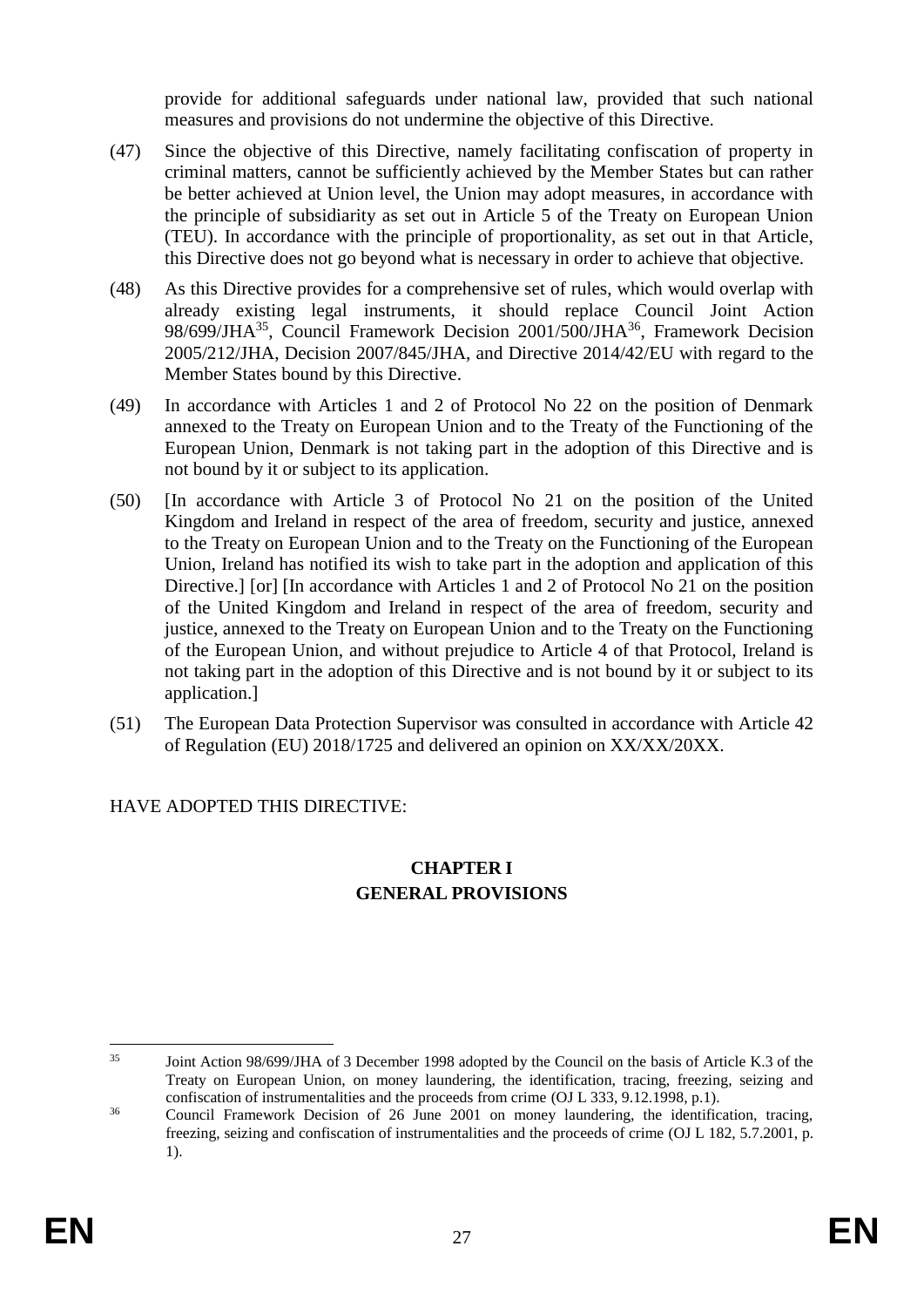### *Article 1*

### **Subject matter**

1. This Directive establishes minimum rules on the tracing and identification, freezing, confiscation, and management of property within the framework of proceedings in criminal matters.

2. This Directive also establishes rules to facilitate the effective implementation of Union restrictive measures and the subsequent recovery of related property where necessary to prevent, detect or investigate criminal offences related to the violation of Union restrictive measures.

## *Article 2*

## **Scope**

1. This Directive shall apply to the following criminal offences:

(a) participation in a criminal organisation, as defined in Council Framework Decision 2008/841/JHA<sup>37</sup>;

(b) terrorism, as defined in Directive (EU) 2017/541 of the European Parliament and of the  $C$ ouncil<sup>38</sup>:

(c) trafficking in human beings, as defined in Directive 2011/36/EU of the European Parliament and of the Council<sup>39</sup>;

(d) sexual exploitation of children and child pornography, as defined in Directive 2011/93/EU of the European Parliament and of the Council<sup>40</sup>;

(e) illicit trafficking in narcotic drugs and psychotropic substances, as defined in Council Framework Decision 2004/757/JHA<sup>[41](https://eur-lex.europa.eu/legal-content/EN/TXT/HTML/?uri=CELEX:32014L0042&from=EN#ntr18-L_2014127EN.01003901-E0018)</sup>;

(f) corruption, as defined in the Convention drawn up on the basis of Article K.3(2)(c) of the Treaty on European Union on the fight against corruption involving officials of the European

 $37$ <sup>37</sup> Council Framework Decision 2008/841/JHA of 24 October 2008 on the fight against organised crime (OJ L 300, 11.11.2008, p. 42).

<sup>&</sup>lt;sup>38</sup> Directive (EU) 2017/541 of the European Parliament and of the Council of 15 March 2017 on combating terrorism and replacing Council Framework Decision 2002/475/JHA and amending Council Decision 2005/671/JHA (OJ L 88, 31.3.2017, p. 6).

<sup>&</sup>lt;sup>39</sup> Directive 2011/36/EU of the European Parliament and of the Council of 5 April 2011 on preventing and combating trafficking in human beings and protecting its victims, and replacing Council Framework Decision 2002/629/JHA (OJ L 101, 15.4.2011, p. 1).

<sup>&</sup>lt;sup>40</sup> Directive 2011/93/EU of the European Parliament and of the Council of 13 December 2011 on combating the sexual abuse and sexual exploitation of children and child pornography, and replacing Council Framework Decision 2004/68/JHA (OJ L 335, 17.12.2011, p. 1).

<sup>&</sup>lt;sup>41</sup> Council Framework Decision 2004/757/JHA of 25 October 2004 laying down minimum provisions on the constituent elements of criminal acts and penalties in the field of illicit drug trafficking (OJ L 335, 11.11.2004, p. 8).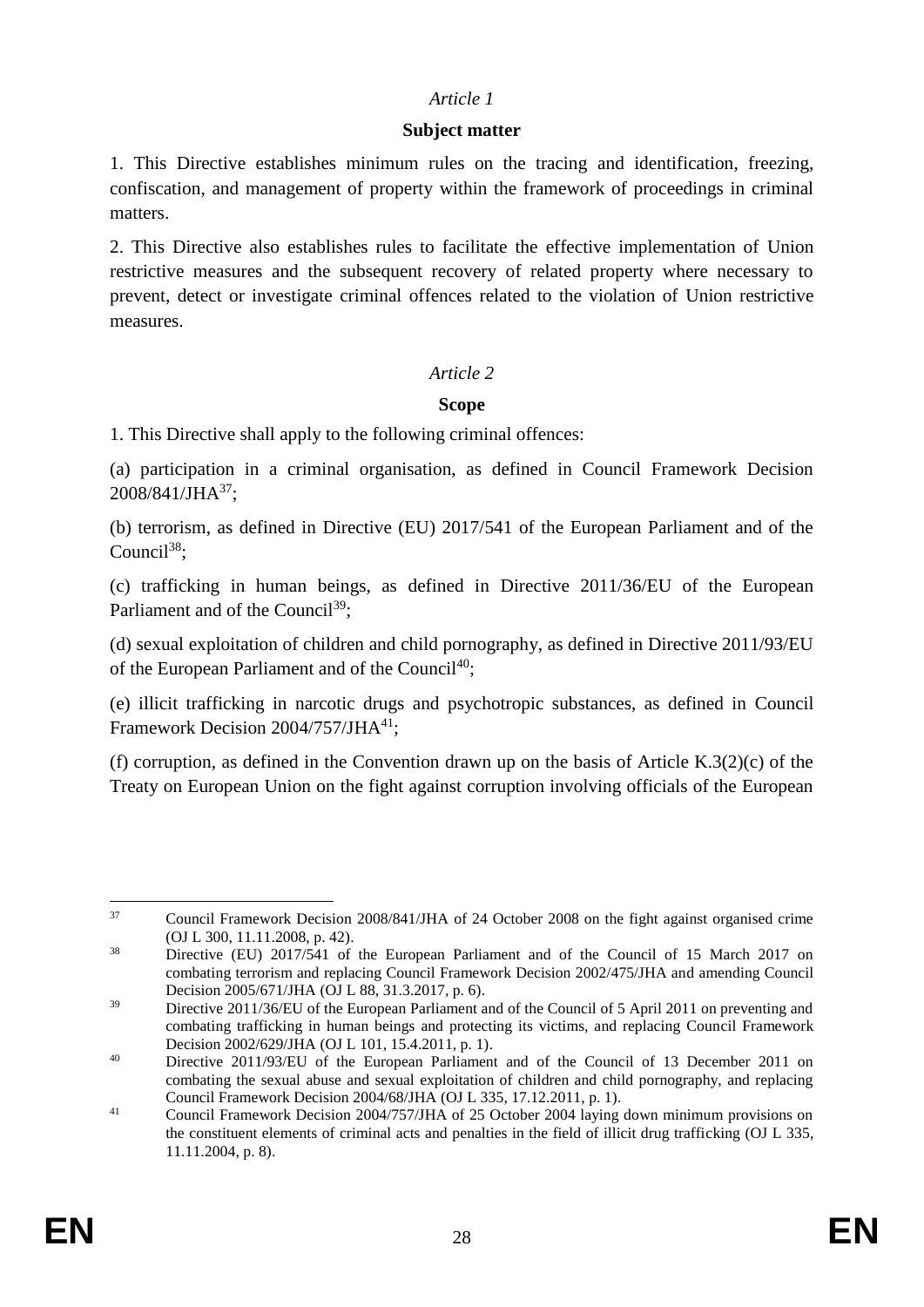Communities or officials of the Member States of the European Union<sup> $42$ </sup> and in the Council Framework Decision 2003/568/JHA<sup>43</sup>:

(g) money laundering, as defined in Directive (EU) 2018/1673 of the European Parliament and of the Council<sup>44</sup>:

(h) forgery of means of payment, as defined in Directive (EU) 2019/713 of the European Parliament and of the Council<sup>45</sup>:

(i) counterfeiting currency, including the euro, as defined in Directive 2014/62/EU of the European Parliament and of the Council<sup>46</sup>;

(j) computer-related crime, as defined in Directive 2013/40/EU of the European Parliament and of the Council<sup>[47](https://eur-lex.europa.eu/legal-content/EN/TXT/HTML/?uri=CELEX:32014L0042&from=EN#ntr22-L_2014127EN.01003901-E0022)</sup>:

(k) illicit trafficking in weapons, munitions and explosives, as defined in the Protocol against the illicit manufacturing of and trafficking in firearms, their parts and components and ammunition, supplementing the United Nations Convention against transnational organized crime $48$ :

(l) fraud, including fraud and other criminal offences affecting the Union's financial interests as defined in Directive (EU)  $2017/1371$  of the European Parliament and of the Council<sup>49</sup>;

(m) environmental crime, including illicit trafficking in endangered animal species and in endangered plant species and varieties as defined in in Directive 2008/99/EC of the European Parliament and of the Council<sup>50</sup>, as well as offences related to ship pollution as defined in Directive  $2005/35/EC$  as amended by Directive  $2009/123/EC^{51}$ ;

(n) facilitation of unauthorised entry and residence, as defined in Council Framework Decision  $2002/946$ /JHA<sup>52</sup>, and Council Directive  $2002/90$ /EC<sup>53</sup>;

 $42$ 42 OJ C 195, 25.6.1997, p. 1.<br>  $\frac{43}{2}$  Council Framework Davis

<sup>43</sup> Council Framework Decision 2003/568/JHA of 22 July 2003 on combating corruption in the private sector (OJ L 192, 31.7.2003, p. 54).

<sup>&</sup>lt;sup>44</sup> Directive (EU) 2018/1673 of the European Parliament and of the Council of 23 October 2018 on combating money laundering by criminal law (OJ L 284, 12.11.2018, p. 22).

<sup>&</sup>lt;sup>45</sup> Directive (EU) 2019/713 of the European Parliament and of the Council of 17 April 2019 on combating fraud and counterfeiting of non-cash means of payment and replacing Council Framework Decision 2001/413/JHA (OJ L 123, 10.5.2019, p. 18).

<sup>&</sup>lt;sup>46</sup> Directive 2014/62/EU of the European Parliament and of the Council of 15 May 2014 on the protection of the euro and other currencies against counterfeiting by criminal law (OJ L 151, 21.5.2014, p. 1).

<sup>&</sup>lt;sup>47</sup> Directive 2013/40/EU of the European Parliament and of the Council of 12 August 2013 on attacks against information systems and replacing Council Framework Decision 2005/222/JHA (OJ L 218, 14.8.2013, p. 8).

<sup>48</sup> OJ L 89, 25.3.2014, p. 7.

<sup>&</sup>lt;sup>49</sup> Directive (EU) 2017/1371 of the European Parliament and of the Council of 5 July 2017 on the fight against fraud to the Union's financial interests by means of criminal law (OJ L 198, 28.7.2017, p. 29).

<sup>&</sup>lt;sup>50</sup> Directive 2008/99/EC of the European Parliament and of the Council of 19 November 2008 on the protection of the environment through criminal law (OJ L 328, 6.12.2008, p. 28).

<sup>&</sup>lt;sup>51</sup> Directive 2009/123/EC of the European Parliament and of the Council of 21 October 2009 amending Directive 2005/35/EC on ship-source pollution and on the introduction of penalties for infringements (OJ L 280, 27.10.2009, p. 52).

 $\frac{52}{2}$  Council Framework Decision 2002/946/JHA on the strengthening of the penal framework to prevent the facilitation of unauthorised entry, transit and residence (OJ L 328, 5.12.2002, p. 1).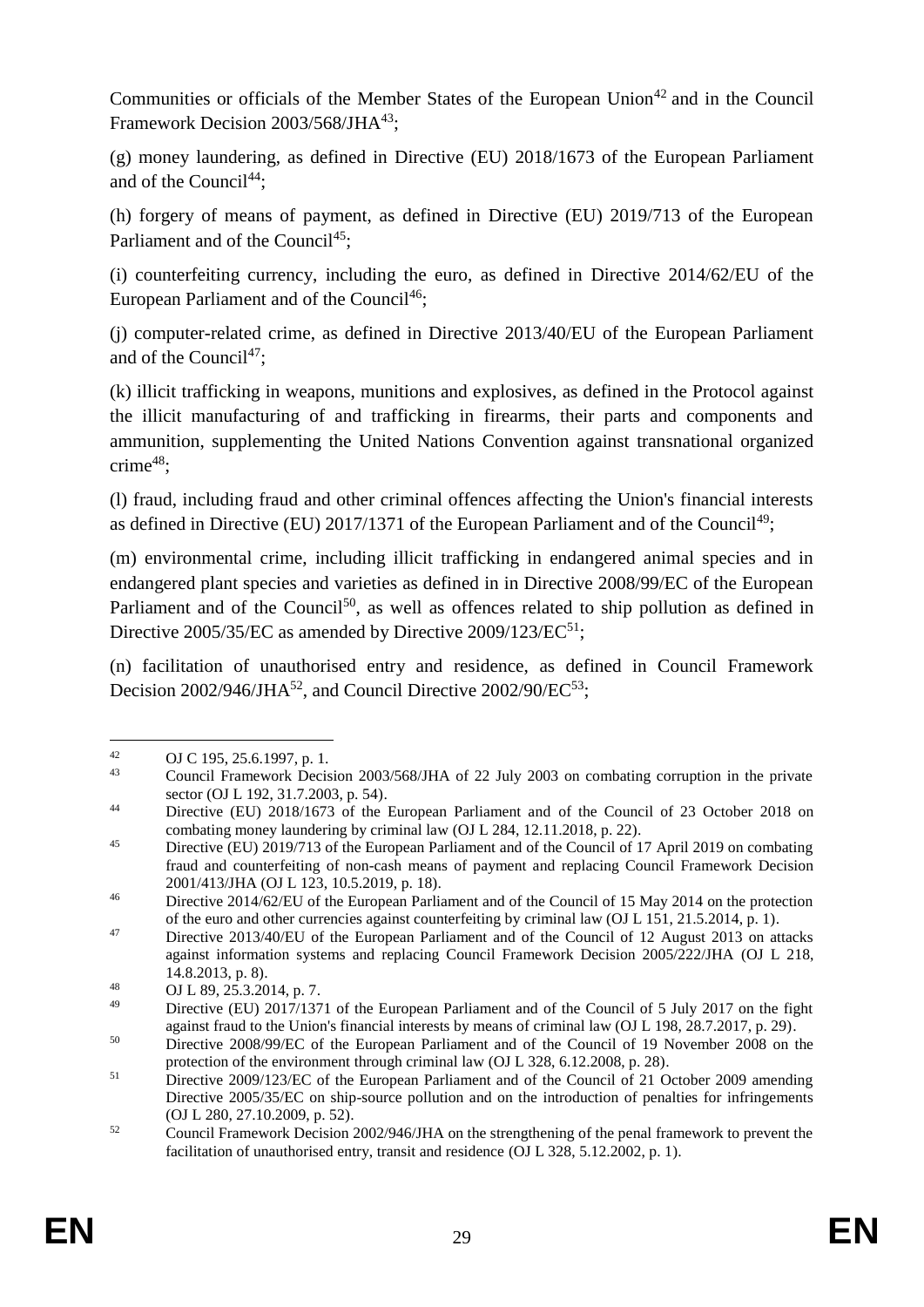2. This Directive shall apply to the following offences to the extent that the offence is committed within the framework of a criminal organisation:

(a) counterfeiting and piracy of products;

(b) illicit trafficking in cultural goods, including antiques and works of art;

(c) forgery of administrative documents and trafficking therein;

(d) murder or grievous bodily injury;

(e) illicit trade in human organs and tissue;

(f) kidnapping, illegal restraint or hostage-taking;

(g) organised or armed robbery;

(h) racketeering and extortion;

(i) trafficking in stolen vehicles;

(j) tax crimes relating to direct taxes and indirect taxes and as defined in the national law of the Member States, which are punishable by deprivation of liberty or a detention order of at least one year.

3. [This Directive shall apply to the violation of Union restrictive measures as defined in the Directive of the European Parliament and of the Council].

4. This Directive shall apply to any other criminal offences set out in other Union legal acts if they provide specifically that this Directive applies to the criminal offences defined therein.

5. The provisions on tracing and identification of instrumentalities and proceeds, or property in Chapter II shall apply to all criminal offences as defined in national law which are punishable by deprivation of liberty or a detention order of at least one year.

# *Article 3*

# **Definitions**

For the purpose of this Directive, the following definitions apply:

(1) 'proceeds' means any economic advantage derived directly or indirectly from a criminal offence consisting of any form of property, and including any subsequent reinvestment or transformation of direct proceeds and any valuable benefits;

(2) 'property' means property of any description, whether corporeal or incorporeal, movable or immovable, and legal documents or instruments evidencing title or interest in such property;

(3) 'instrumentalities' means any property used or intended to be used, in any manner, wholly or partially, to commit a criminal offence;

 $53$ <sup>53</sup> Directive 2002/90/EC defining the facilitation of unauthorised entry, transit and residence (OJ L 328, 5.12.2002, p. 17).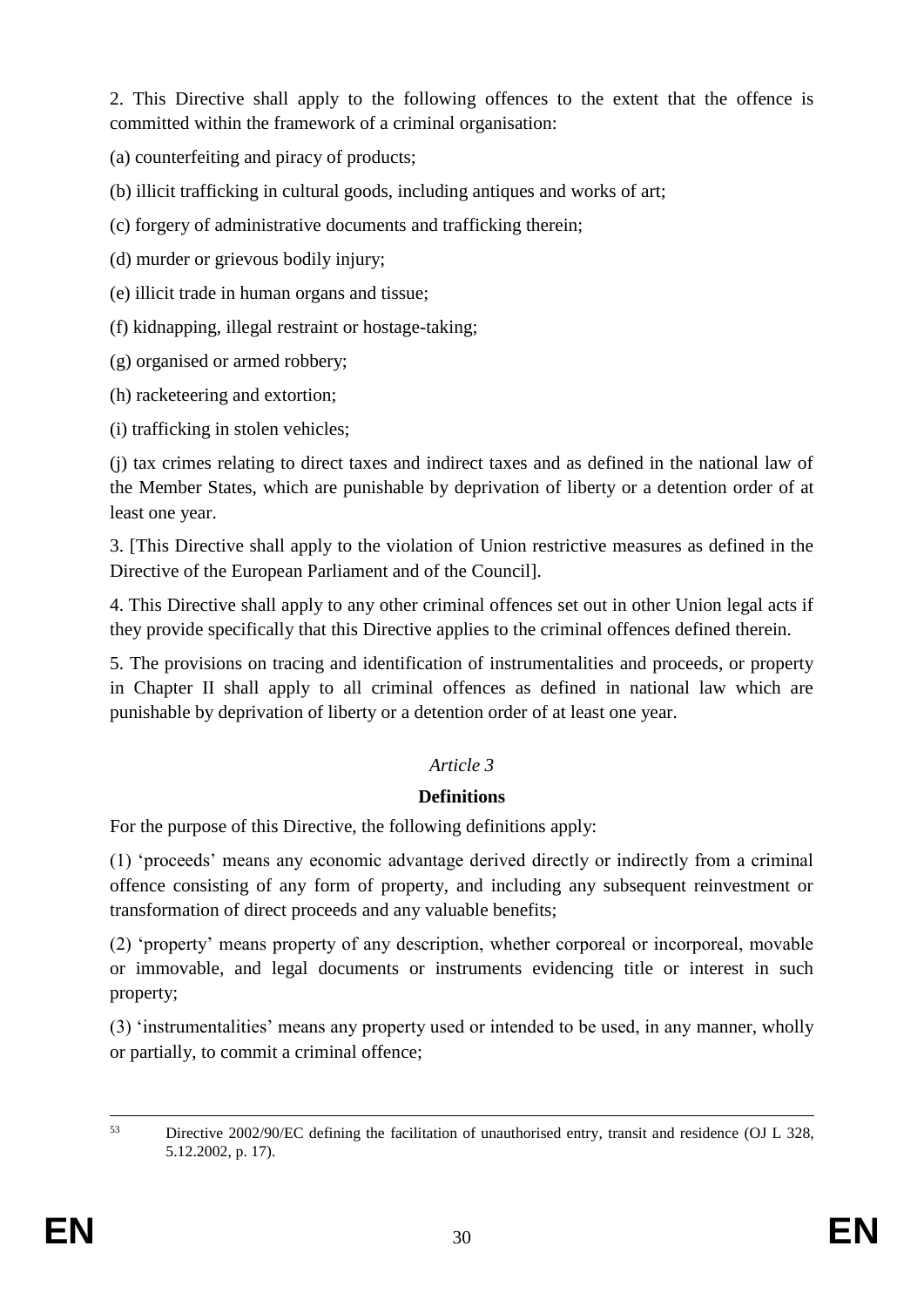(4) 'tracing and identification' means any investigation by competent authorities to determine instrumentalities, proceeds, or property that may be derived from criminal activities;

(5) 'freezing' means the temporary prohibition of the transfer, destruction, conversion, disposal or movement of property or temporarily assuming custody or control of property;

(6) 'confiscation' means a final deprivation of property ordered by a court in relation to a criminal offence;

(7) 'SIENA' means the secure information exchange network application, managed by Europol, aimed at facilitating the exchange of information between Member States and Europol;

(8) 'criminal organisation' means a criminal organisation as defined in Article 1 of the Council Framework Decision 2008/841/JHA;

(9) 'victim' means a victim as defined in Article 2(1), point (a), of Directive 2012/29/EU of the European Parliament and of the Council,  $54$  as well as a legal person, as defined in national law, that has suffered harm as a result of any of the offences within the scope of this Directive:

(10) 'beneficial owner' means a beneficial owner as defined in Article 3, point (6), of Directive 2015/849/EU<sup>55</sup>:

(11) 'Union restrictive measures' means measures adopted on the basis of Article 29 of the Treaty on European Union and Article 215 of the Treaty on the Functioning of the European Union;

(12) 'targeted financial sanctions' means specific Union restrictive measures directed against certain persons or entities adopted on the basis of Article 29 of the Treaty on European Union and Article 215 of the Treaty on the Functioning of the European Union;

### **CHAPTER II**

#### **TRACING AND IDENTIFICATION**

### *Article 4*

### **Asset tracing investigations**

1. To facilitate cross-border cooperation, Member States shall take measures to enable the swift tracing and identification of instrumentalities and proceeds, or property which may become or is the object of a freezing or confiscation order in the course of criminal proceedings.

<sup>1</sup> <sup>54</sup> Directive 2012/29/EU of the European Parliament and of the Council of 25 October 2012 establishing minimum standards on the rights, support and protection of victims of crime, and replacing Council Framework Decision 2001/220/JHA.

<sup>55</sup> Directive (EU) 2015/849 of the European Parliament and of the Council of 20 May 2015 on the prevention of the use of the financial system for the purposes of money laundering or terrorist financing, as amended by Directive (EU) 2018/843 (OJ L 141 5.6.2015, p. 73).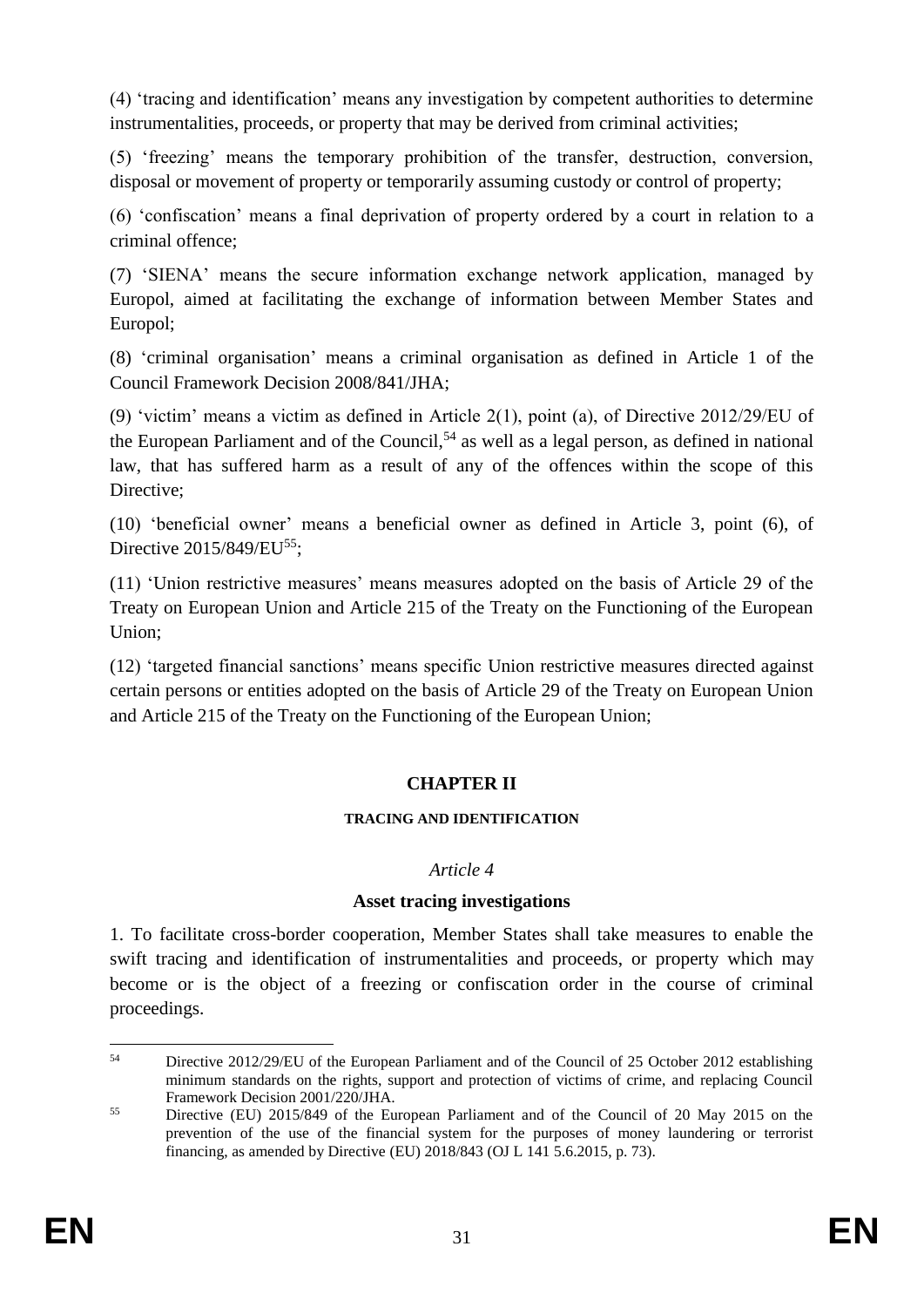2. Asset tracing investigations pursuant to paragraph 1 shall be carried out immediately by competent authorities whenever an investigation is initiated in relation to a criminal offence which is likely to give rise to substantial economic benefit, or where necessary to prevent, detect or investigate criminal offences related to the violation of Union restrictive measures.

### *Article 5*

### **Asset recovery offices**

1. Each Member State shall set up at least one asset recovery office to facilitate cross-border cooperation in relation to asset tracing investigations.

2. Asset recovery offices shall have the following tasks:

(a) trace and identify instrumentalities, proceeds, or property whenever necessary to support other competent national authorities responsible for asset tracing investigations pursuant to Article 4;

(b) trace and identify instrumentalities, proceeds, or property which may become or is the object of a freezing or confiscation order issued by another Member State;

(c) cooperate and exchange information with other Member States' asset recovery offices in the tracing and identification of instrumentalities and proceeds, or property which may become or is the object of a freezing or confiscation order;

(d) exchange information with other asset recovery offices in the Member States related to the effective implementation of Union restrictive measures where necessary to prevent, detect or investigate criminal offences.

3. Asset recovery offices shall be empowered to trace and identify property of persons and entities subject to EU targeted financial sanctions where necessary to prevent, detect or investigate criminal offences. To that effect, they shall cooperate with asset recovery offices and other relevant competent authorities in other Member States and exchange relevant information.

4. Member States shall enable asset recovery offices to take immediate action pursuant to Article 11 paragraph 2 where necessary to prevent, detect or investigate criminal offences related to the violation of Union restrictive measures. Article 11 paragraph 5 shall apply mutatis mutandis.

### *Article 6*

### **Access to information**

1. For the purposes of performing the tasks referred to in Article 5, Member States shall ensure that asset recovery offices have immediate and direct access to the following information to the extent that information is necessary for the tracing and identification of proceeds, instrumentalities, and property:

(a) fiscal data, including data held by tax and revenue authorities;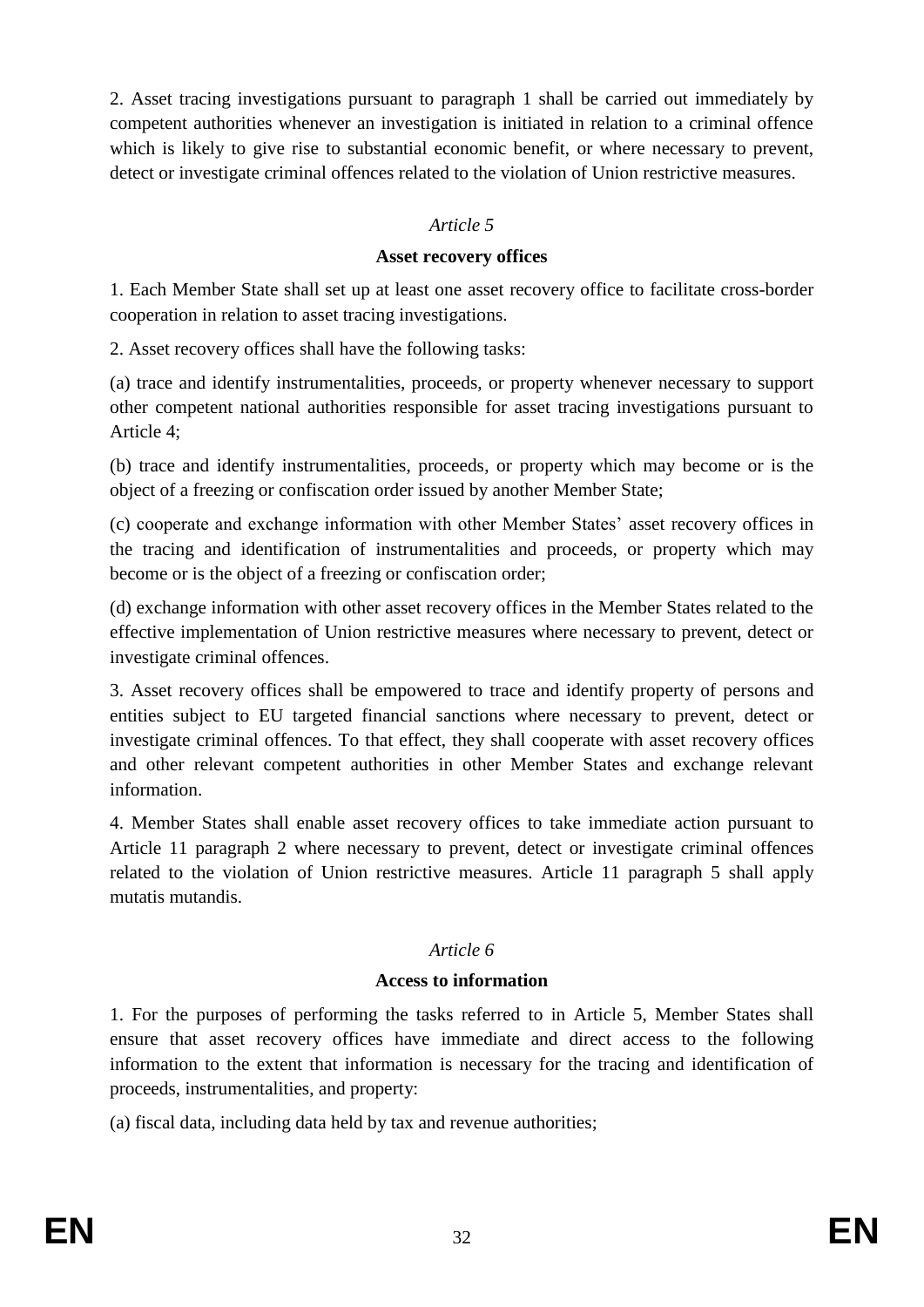(b) national real estate registers or electronic data retrieval systems and land and cadastral registers;

(c) national citizenship and population registers of natural persons;

(d) national motor vehicles, aircraft and watercraft registers;

(e) commercial databases, including business and company registers;

(f) national social security registers;

(g) relevant information which is held by authorities competent for preventing, detecting, investigating or prosecuting criminal offences.

2. Where the information referred to in paragraph 1 is not stored in databases or registers, Member States shall take the necessary measures to ensure that asset recovery offices can swiftly obtain that information by other means.

3. The direct and immediate access to the information referred to in paragraph 1 shall be without prejudice to the procedural safeguards established under national law.

## *Article 7*

## **Conditions for access to information by asset recovery offices**

1. Access to information pursuant to Article 6 shall be performed only where necessary on a case-by-case basis by the staff specifically designated and authorised to access the information referred to in Article 6.

2. Member States shall ensure that staff of the asset recovery offices comply with the rules on confidentiality and professional secrecy as provided for under applicable national law. Member States shall also ensure that staff of asset recovery offices have the necessary specialised skills and abilities to perform their roles effectively.

3. Member States shall ensure that appropriate technical and organisational measures are in place to ensure the security of the data in order for asset recovery offices to access and search the information referred to in Article 6.

### *Article 8*

## **Monitoring access and searches by asset recovery offices**

1. Without prejudice to Article 25 of Directive 2016/680, Member States shall ensure that the authorities holding the information referred to in Article 6 keep logs of all access and search activities by asset recovery offices in accordance with this Directive. The logs shall contain the following:

- (a) the national file reference;
- (b) the date and time of the query or search;
- (c) the type of data used to launch the query or search;
- (d) the unique identifier of the results of the query or search;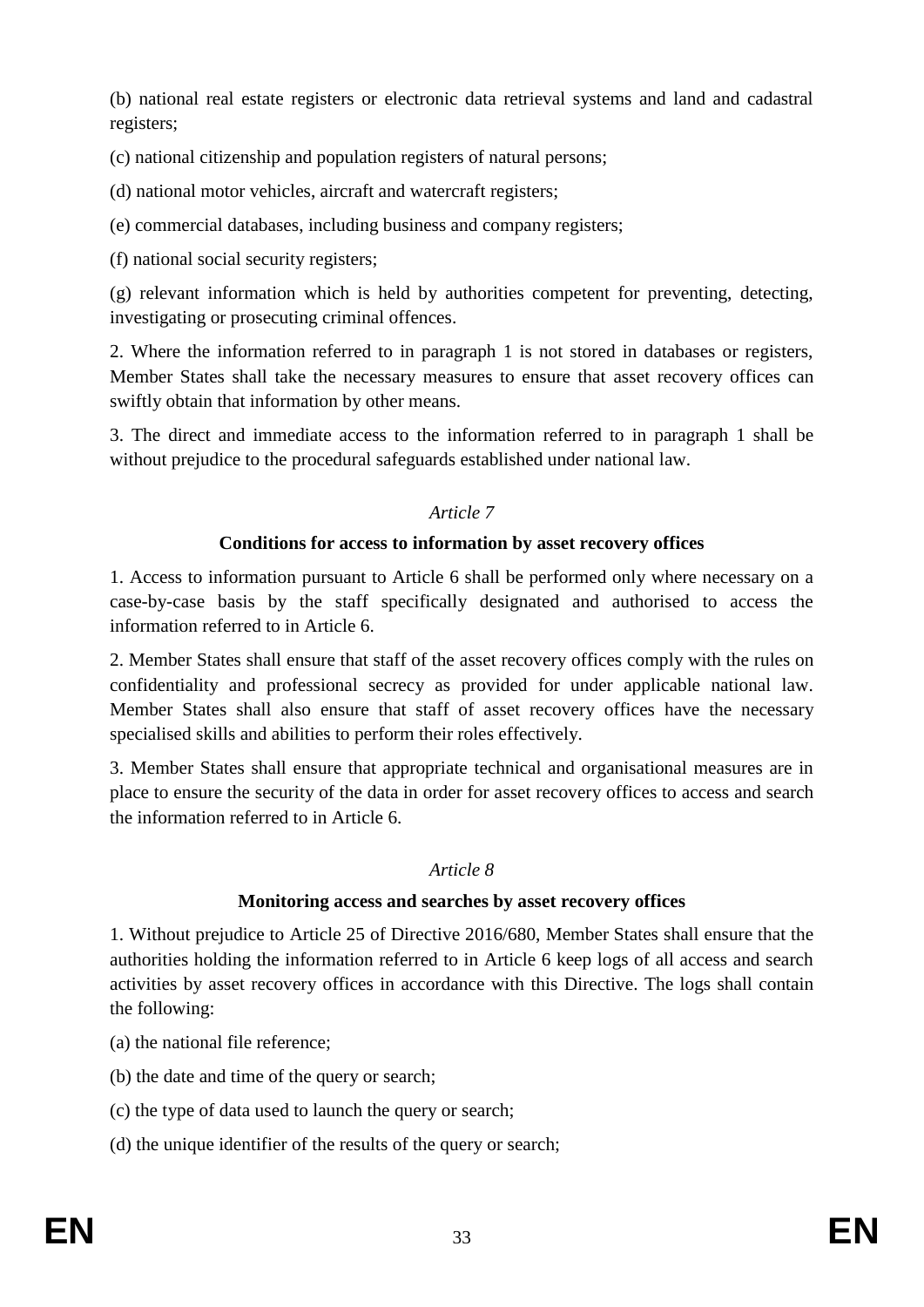(e) the name of the asset recovery office consulting the registry;

(f) the unique user identifier of the official who made the query or performed the search.

2. The logs referred to in paragraph 1 may be used only for data protection monitoring, including checking the lawfulness of data processing, and for ensuring data security and integrity. The logs shall be protected by appropriate measures against unauthorised access and erased five years after their creation. If, however, they are required for monitoring procedures that are ongoing, they shall be erased once the monitoring procedures no longer require the logs.

## *Article 9*

## **Exchange of information**

1. Member States shall take the necessary measures to ensure that their asset recovery offices provide, upon request from an asset recovery office of another Member State, any information that is necessary for the performance of their tasks pursuant to Article 5. The categories of personal data that can be provided are those listed in Section B, point 2 of Annex II to Regulation (EU) 2016/794.

Any personal data to be provided shall be determined on a case-by-case basis, in light of what is necessary for the performance of the tasks pursuant to Article 5.

2*.* When making a request pursuant to paragraph 1, the requesting asset recovery office shall specify as precisely as possible the following:

(a) the object of the request;

(b) the reasons for the request, including the relevance of the information requested for the tracing and identification of the property;

(c) the nature of the proceedings;

(d) the type of criminal offence for which the request is made;

(e) the link of the proceedings to the requested Member State;

(f) details on the property targeted or sought, such as bank accounts, real estate, vehicles, vessels, aircraft, companies and other high value items;

(g) and/or the natural or legal persons presumed to be involved, such as names, addresses, dates and places of birth, date of registration, shareholders, headquarters;

(h) where applicable, reasons for the urgency of the request.

3. Member States shall take the necessary measures to enable that their asset asset recovery offices exchange information with asset recovery offices of other Member States, without a request to that effect, whenever they are aware of information on instrumentalities, proceeds, or property that they consider necessary for the performance of the tasks of the asset recovery offices pursuant to Article 5. When providing such information, asset recovery offices shall set out the reasons why the information exchanged is considered necessary.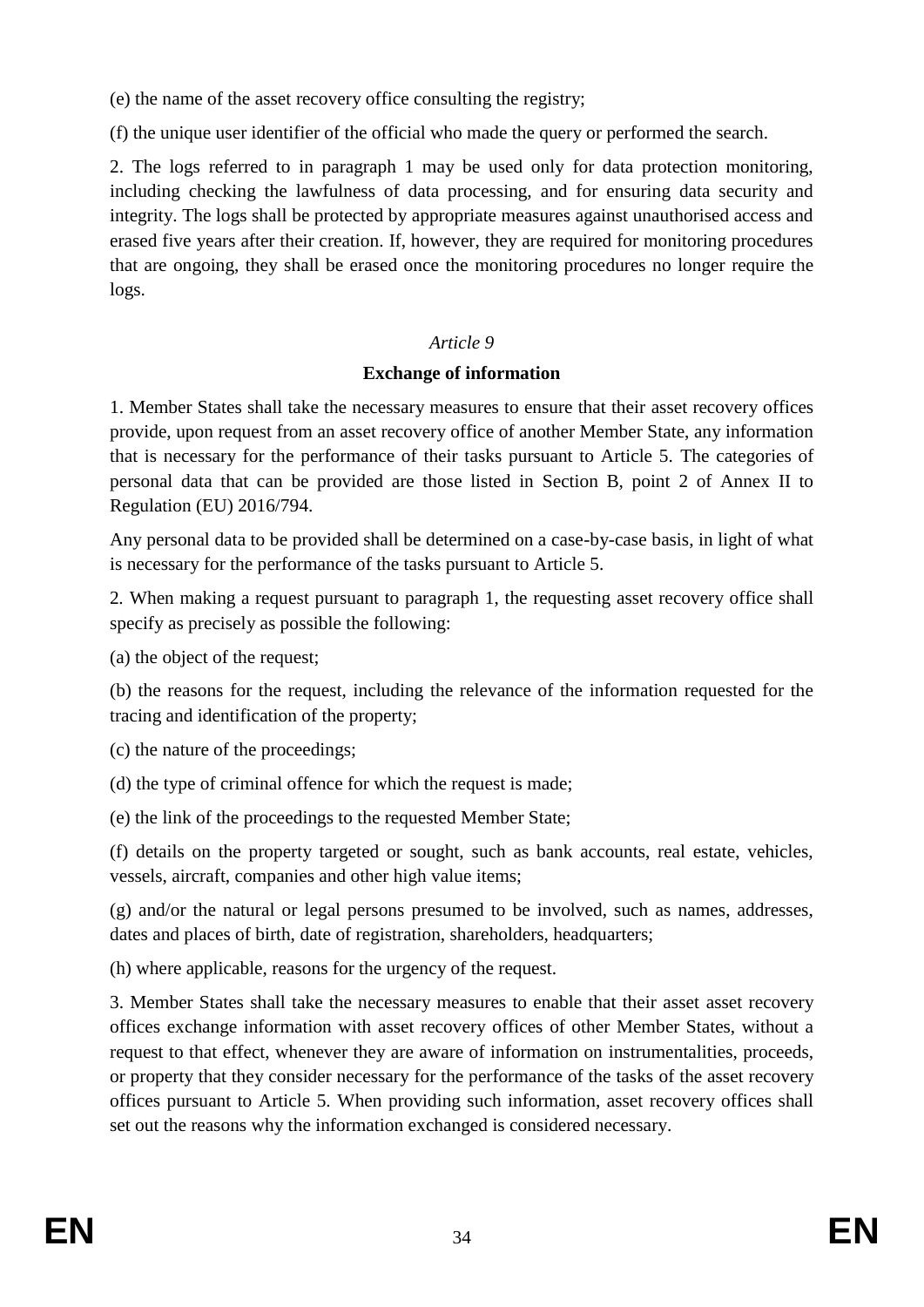4. Member States shall ensure that the information provided by asset recovery offices pursuant to paragraphs 1, 2 and 3 can be presented as evidence before a national court of a Member State, in accordance with procedures in national law.

5. Member States shall ensure that asset recovery offices have direct access to SIENA and use the SIENA system for exchanging information pursuant to this Article.

6. Asset recovery offices may refuse to provide information to the requesting asset recovery office if there are factual reasons to assume that the provision of information would:

(a) harm the fundamental national security interests of the requested Member State;

(b) jeopardise an ongoing investigation, or a criminal intelligence operation, or pose an imminent threat to the life or physical integrity of a person.

7. Member States shall take the necessary measures to ensure that reasons are given for refusals to provide information. Refusals shall only affect the part of the requested information to which the reasons set out in paragraph 6 relate and shall, where applicable, leave the obligation to provide the other parts of the information in accordance with this Directive unaffected.

## *Article 10*

## **Time limits for provision of information**

1. Member States shall ensure that asset recovery offices respond to requests for information pursuant to Article 9 paragraph 1, as soon as possible and in any event within the following time limits:

(a) seven calendar days, for all requests that are not urgent;

(b) eight hours, for urgent requests relating to information referred to in Article 6 (1), which is stored in databases and registers.

2. Where the information requested pursuant to paragraph 1, point (b) is not directly available or the request pursuant to paragraph 1, point (a) imposes a disproportionate burden, the asset recovery office receiving the request may postpone the provision of the information. In that case, the requested asset recovery office shall immediately inform the requesting asset recovery office of this postponement and shall provide the requested information as soon as possible, and in any event within three days of the initial deadline established pursuant to paragraph 1.

## **CHAPTER III FREEZING AND CONFISCATION**

## *Article 11*

## **Freezing**

1. Member States shall take the necessary measures to enable the freezing of property necessary to ensure a possible confiscation of that property under Article 12.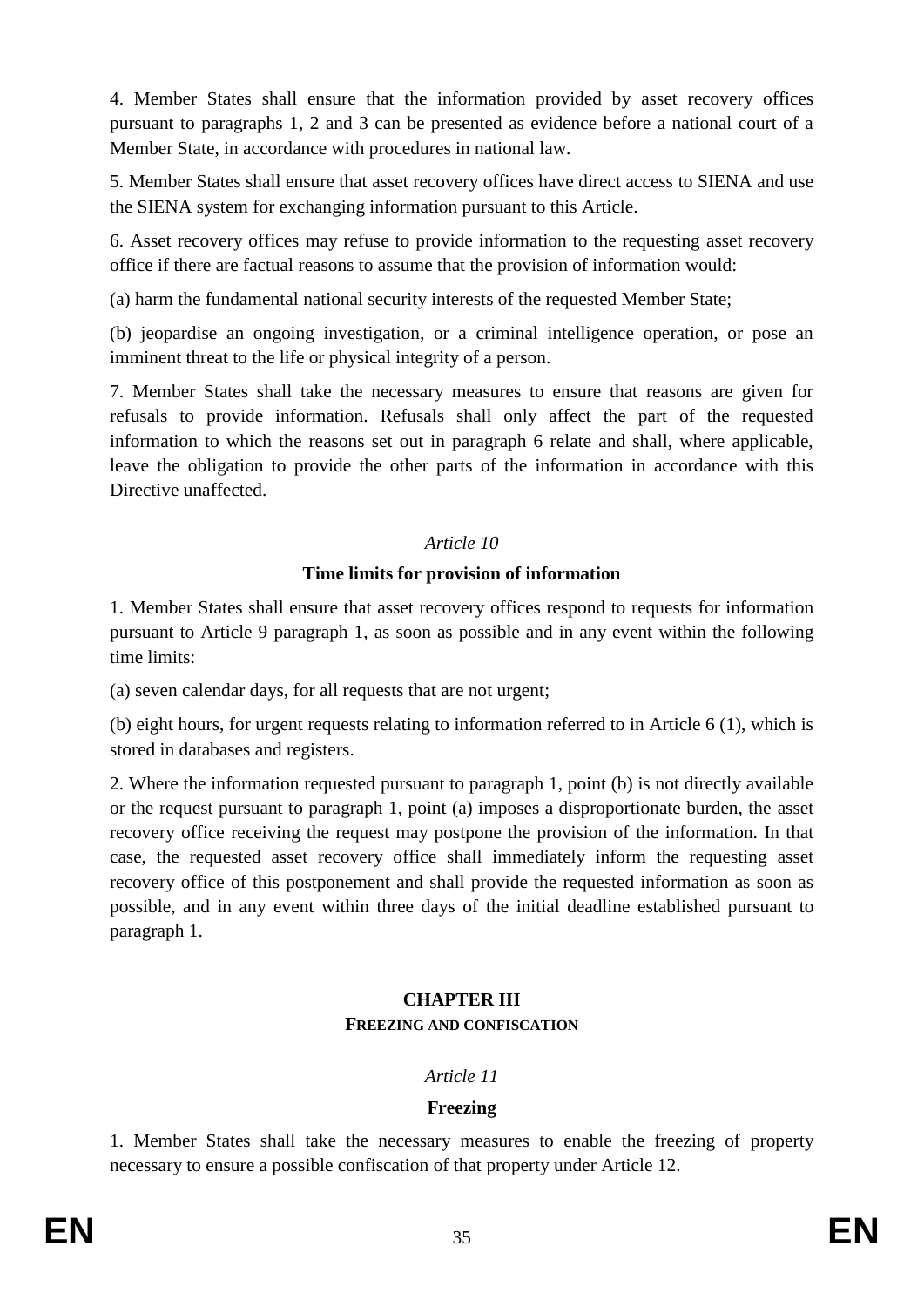2. Freezing measures shall include immediate action to be taken when necessary in order to preserve the property.

3. Member States shall enable asset recovery offices to take immediate action pursuant to paragraph 2 until a freezing order pursuant to paragraph 1 is issued. The validity of such temporary urgent freezing measures shall not exceed seven days.

4. Property in the possession of a third party can be subject to freezing measures pursuant to paragraphs 1, 2 and 3 where necessary to ensure a possible confiscation under article 13.

5. Member States shall ensure that the freezing orders pursuant to paragraphs 1, 2, 3 and 4 are issued by a competent authority and are adequately motivated.

6. The freezing order pursuant to paragraph 1 shall remain in force only for as long as it is necessary to preserve the property with a view to possible subsequent confiscation. Frozen property which is not subsequently confiscated, shall be returned to the owner of the property without delay. The conditions or procedural rules under which such property is returned shall be determined by national law.

7. Where the property to be frozen consists of entities that should be preserved as a going concern, such as undertakings, the freezing order shall include measures to exclude access to this property by the persons owning or controlling them while allowing for continued operations.

## *Article 12*

### **Confiscation**

1. Member States shall take the necessary measures to enable the confiscation, either wholly or in part, of instrumentalities and proceeds stemming from a criminal offence following a final conviction, which may also result from proceedings in absentia.

2. Member States shall take the necessary measures to enable the confiscation of property the value of which corresponds to instrumentalities or proceeds stemming from a criminal offence following a final conviction, which may also result from proceedings in absentia.

### *Article 13*

## **Confiscation from a third party**

1. Member States shall take the necessary measures to enable the confiscation of proceeds, or other property the value of which corresponds to proceeds, which, directly or indirectly, were transferred by a suspected or accused person to third parties, or which were acquired by third parties from a suspected or accused person.

The confiscation of these proceeds or other property shall be enabled where it has been established that those third parties knew or ought to have known that the purpose of the transfer or acquisition was to avoid confiscation, on the basis of concrete facts and circumstances, including that the transfer or acquisition was carried out free of charge or in exchange for an amount significantly lower than the market value.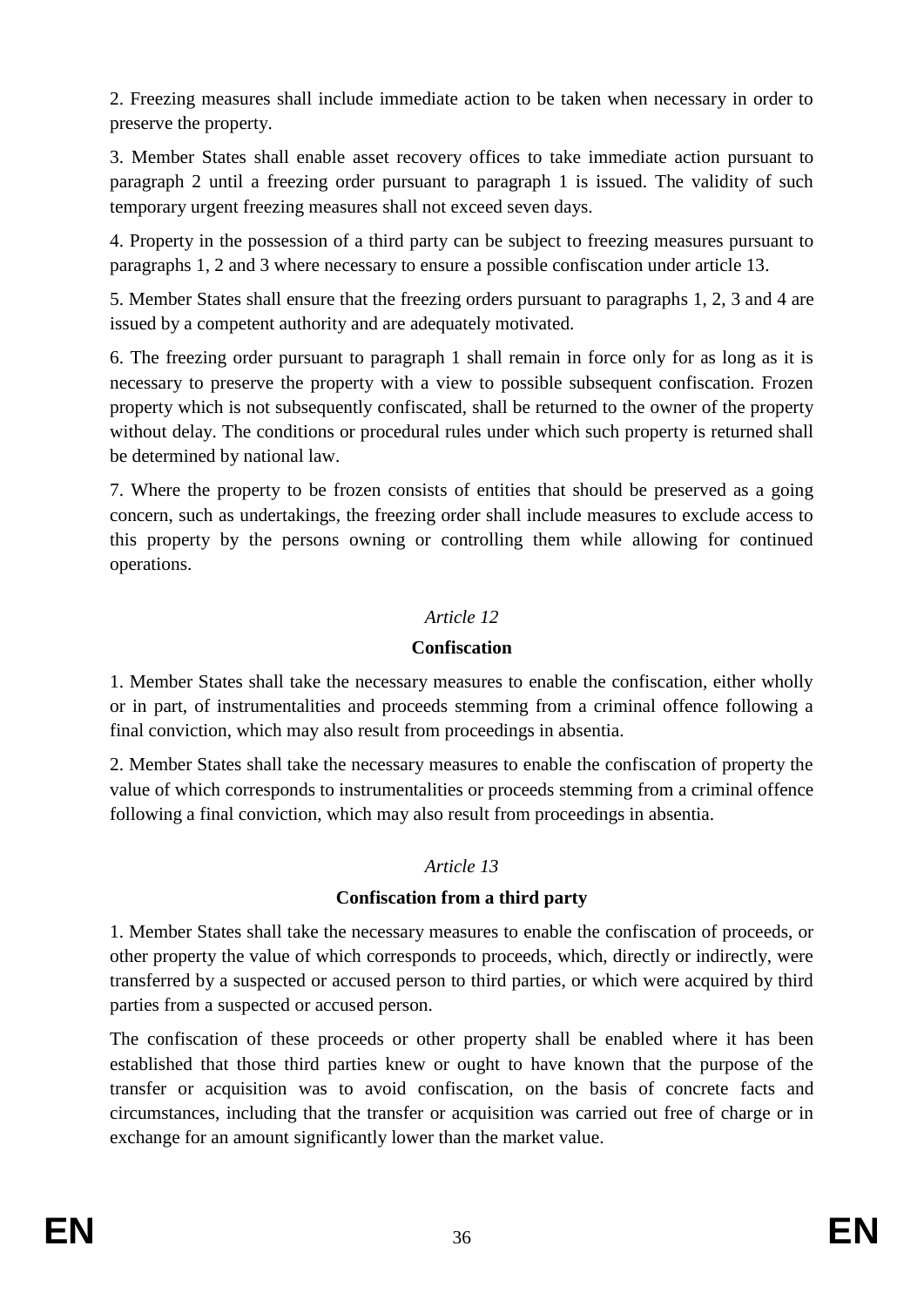2. Paragraph 1 shall not affect the rights of bona fide third parties.

# *Article 14*

# **Extended confiscation**

1. Member States shall take the necessary measures to enable the confiscation, either wholly or in part, of property belonging to a person convicted of a criminal offence where this offence is liable to give rise, directly or indirectly, to economic benefit, and where the national court is satisfied that the property is derived from criminal conduct.

2. In determining whether the property in question is derived from criminal conduct, account shall be taken of all the circumstances of the case, including the specific facts and available evidence, such as that the value of the property is disproportionate to the lawful income of the convicted person.

# *Article 15*

## **Non-conviction based confiscation**

1. Member States shall take the necessary measures to enable, under the conditions set out in paragraph 2, the confiscation of instrumentalities and proceeds, or property as referred to in Article 12, or which was transferred to third parties as referred to in Article 13, in cases where criminal proceedings have been initiated but the proceedings could not be continued because of the following circumstances:

(a) illness of the suspected or accused person;

(b) absconding of the suspected or accused person;

(c) death of the suspected or accused person;

(d) immunity from prosecution of the suspected or accused person, as provided for under national law;

(e) amnesty granted to the suspected or accused person, as provided for under national law;

(f) the time limits prescribed by national law have expired, where such limits are not sufficiently long to allow for the effective investigation and prosecution of the relevant criminal offences.

2. Confiscation without a prior conviction shall be limited to criminal offences liable to give rise, directly or indirectly, to substantial economic benefit and only insofar as the national court is satisfied that all the elements of the offence are present.

3. Before a confiscation order within the meaning of paragraphs 1 and 2 is issued by the court, Member States shall ensure that the affected person's rights of defence are respected including by awarding access to the file and the right to be heard on issues of law and fact.

4. For the purposes of this Article, the notion of 'criminal offence' shall include offences listed in Article 2 when punishable by deprivation of liberty of a maximum of at least four years.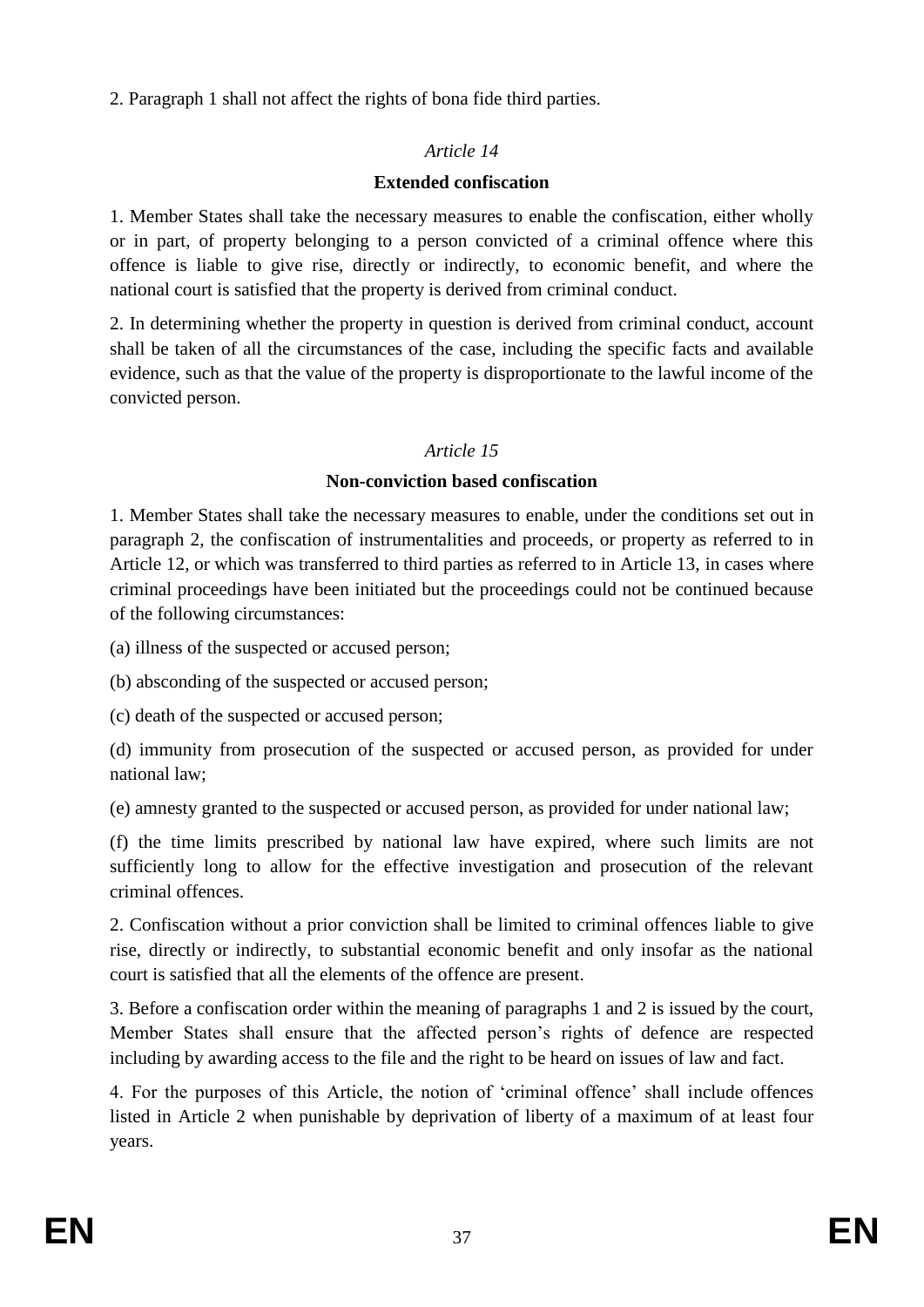### *Article 16*

### **Confiscation of unexplained wealth linked to criminal activities**

1. Member States shall take the necessary measures to enable the confiscation of property, where confiscation is not possible pursuant to Articles 12 to 15 and the following conditions are fulfilled:

(a) the property is frozen in the context of an investigation into criminal offences committed in the framework of a criminal organisation;

(b) the criminal offence pursuant to point (a) is liable to give rise, directly or indirectly, to substantial economic benefit;

(c) the national court is satisfied that the frozen property is derived from criminal offences committed in the framework of a criminal organisation.

2. When determining whether the frozen property is derived from criminal offences, account shall be taken of all the circumstances of the case, including the specific facts and available evidence, such as that the value of the property is substantially disproportionate to the lawful income of the owner of the property.

3. For the purposes of this Article, the notion of 'criminal offence' shall include offences referred to in Article 2 when punishable by deprivation of liberty of a maximum of at least four years.

4. Before a confiscation order within the meaning of paragraphs 1 and 2 is issued by the court, Member States shall ensure that the affected person's rights of defence are respected including by awarding access to the file and the right to be heard on issues of law and fact.

### *Article 17*

### **Effective confiscation and execution**

1. Member States shall take the necessary measures to enable the tracing and identification of property to be frozen and confiscated even after a final conviction for a criminal offence, or following proceedings in application of Articles 15 and 16.

2. Member States shall consider taking measures allowing confiscated property to be used for public interest or social purposes.

#### *Article 18*

#### **Victims compensation**

Where, as a result of a criminal offence, victims have claims against the person who is subject to a confiscation measure provided for under this Directive, Member States shall take the necessary measures to ensure that the confiscation measure does not affect victims' rights to obtain compensation for their claims.

#### **CHAPTER IV MANAGEMENT**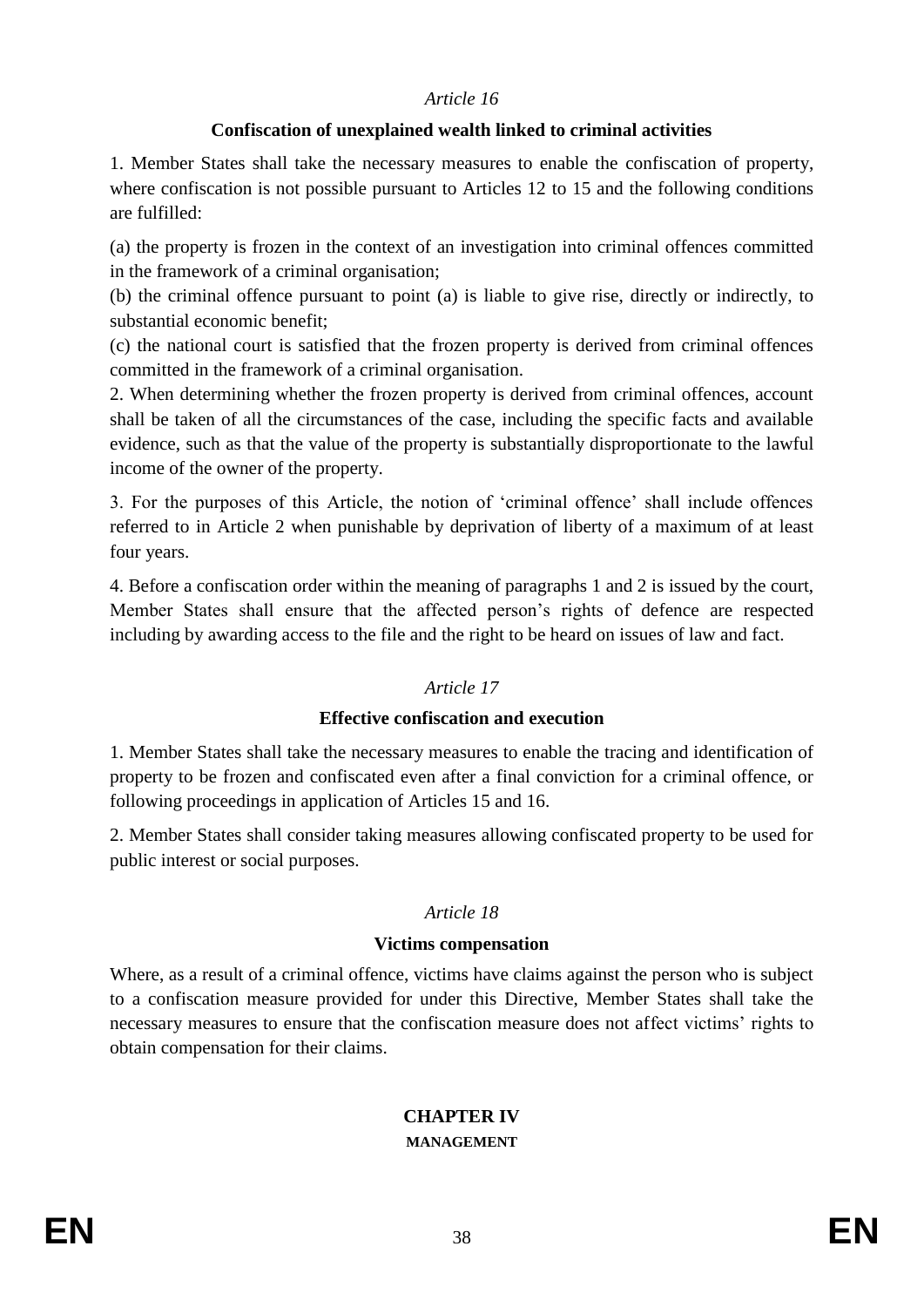### *Article 19*

### **Asset management and pre-seizure planning**

1. Member States shall ensure the efficient management of frozen and confiscated property until its disposal.

2. Member States shall ensure that, before issuing a freezing order within the meaning of Article 11 paragraph 1, competent authorities responsible for the management of frozen and confiscated property carry out an assessment of the costs which may be incurred in the management of the property which may be frozen, for the purposes of preserving and optimizing the value of such property until its disposal.

## *Article 20*

### **Interlocutory sales**

1. Member States shall ensure that property frozen pursuant to Article 11 paragraph 1 can be transferred or sold before the issuing of a confiscation order in one or more of the following circumstances:

(a) the property subject to freezing is perishable or rapidly depreciating;

(b) the storage or maintenance costs of the property are disproportionate to its value;

(c) the property is too difficult to administer, or its management requires special conditions and non-readily available expertise.

2. Member States shall adopt the necessary measures to ensure that the interests of the owner of the property are taken into account when issuing an interlocutory sale order, including whether the property to be sold is easily replaceable. With the exception of cases of absconding, Member States shall ensure that the owner of the property that may be subject to an interlocutory sale is notified and heard before the sale. The owner shall be given the possibility to request the sale of the property.

3. Earnings from interlocutory sales should be secured until a judicial decision on confiscation is reached. Member States shall take appropriate measures to protect third party buyers of property sold from retaliatory measures, to ensure that the property sold is not returned to persons convicted of the criminal offences referred to in Article 2.

4. Member States may require the costs for the management of frozen property to be charged to the beneficial owner.

## *Article 21*

### **Asset management offices**

1. Each Member State shall set up or designate at least one asset management office for the purpose of the management of frozen and confiscated property.

2. Asset management offices shall have the following tasks: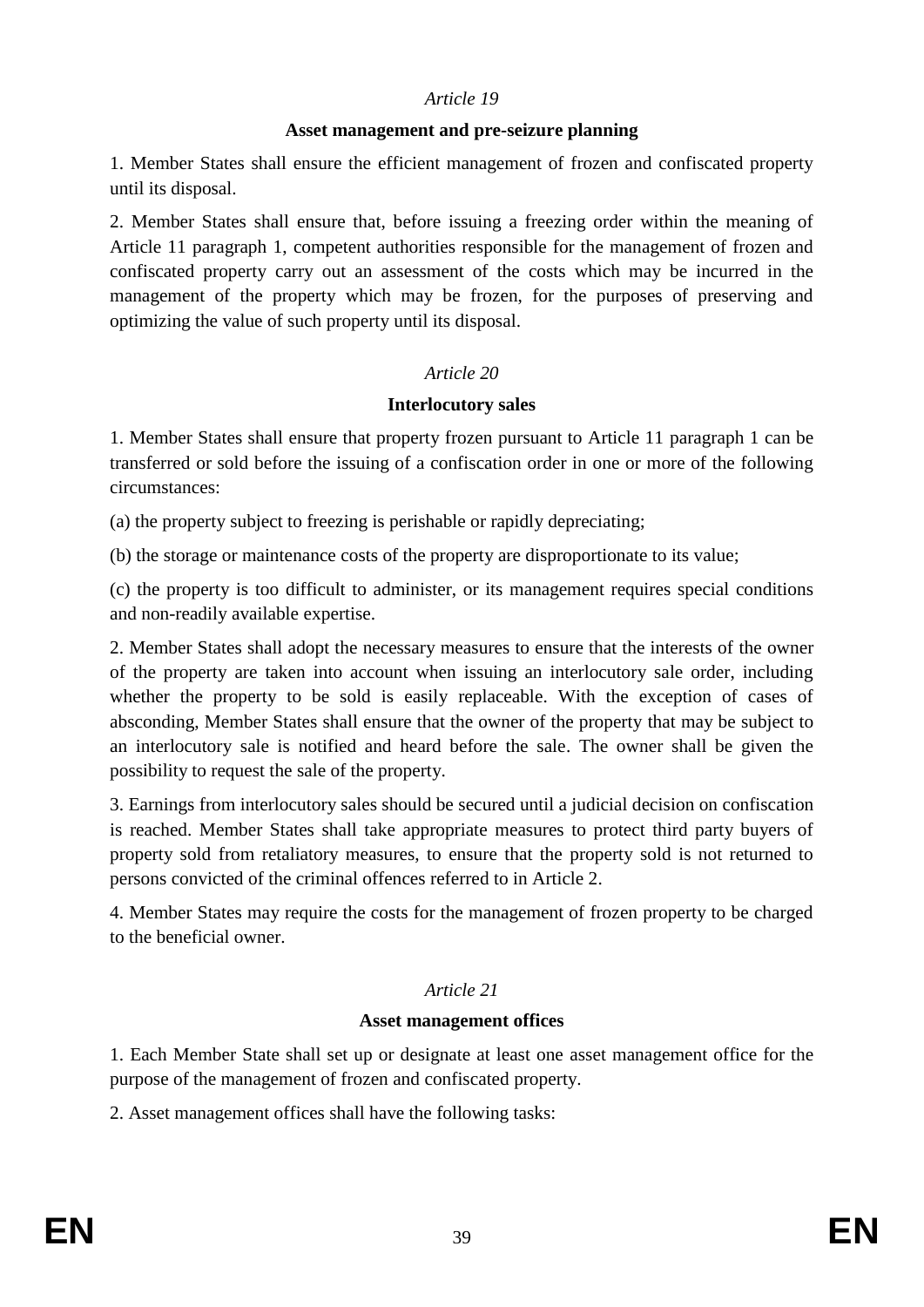(a) to ensure the efficient management of frozen and confiscated property, either through directly managing frozen and confiscated property or through providing support and expertise to other competent authorities responsible for the management of frozen and confiscated property;

(b) to provide support with pre-seizure planning to the competent authorities responsible for the management of frozen and confiscated property;

(c) to cooperate with other competent authorities responsible for the tracing and identification, freezing and confiscation of property, pursuant to this Directive;

(d) to cooperate with other competent authorities responsible for the management of frozen and confiscated property in cross-border cases.

## **CHAPTER V**

### **SAFEGUARDS**

## *Article 22*

## **Obligation to inform affected persons**

Member States shall ensure that the freezing orders pursuant to Article 11, confiscation orders pursuant to Articles 12 to 16, and orders to sell the property pursuant to Article 20 are communicated to the affected person setting out the reasons for the measure.

### *Article 23*

### **Legal remedies**

1. Member States shall ensure that the persons affected by the measures provided for under this Directive have the right to defence, to an effective remedy, and to a fair trial in order to uphold their rights.

2. Member States shall provide for the effective possibility for the person whose property is affected to challenge the freezing order pursuant to article 11 before a court, in accordance with procedures provided for in national law. Where the freezing order has been taken by a competent authority other than a judicial authority, national law shall provide that such an order is first to be submitted for validation or review to a judicial authority before it can be challenged before a court.

3. Where the suspected or accused person has absconded, Member States shall take all reasonable steps to ensure an effective possibility to exercise the right to challenge the confiscation order and shall require that the person concerned be summoned to the confiscation proceedings or that reasonable efforts be made to make the person aware of such proceedings.

4. Member States shall provide for the effective possibility for the person whose property is affected to challenge the confiscation order and the relevant circumstances of the case before a court, in accordance with procedures provided for in national law.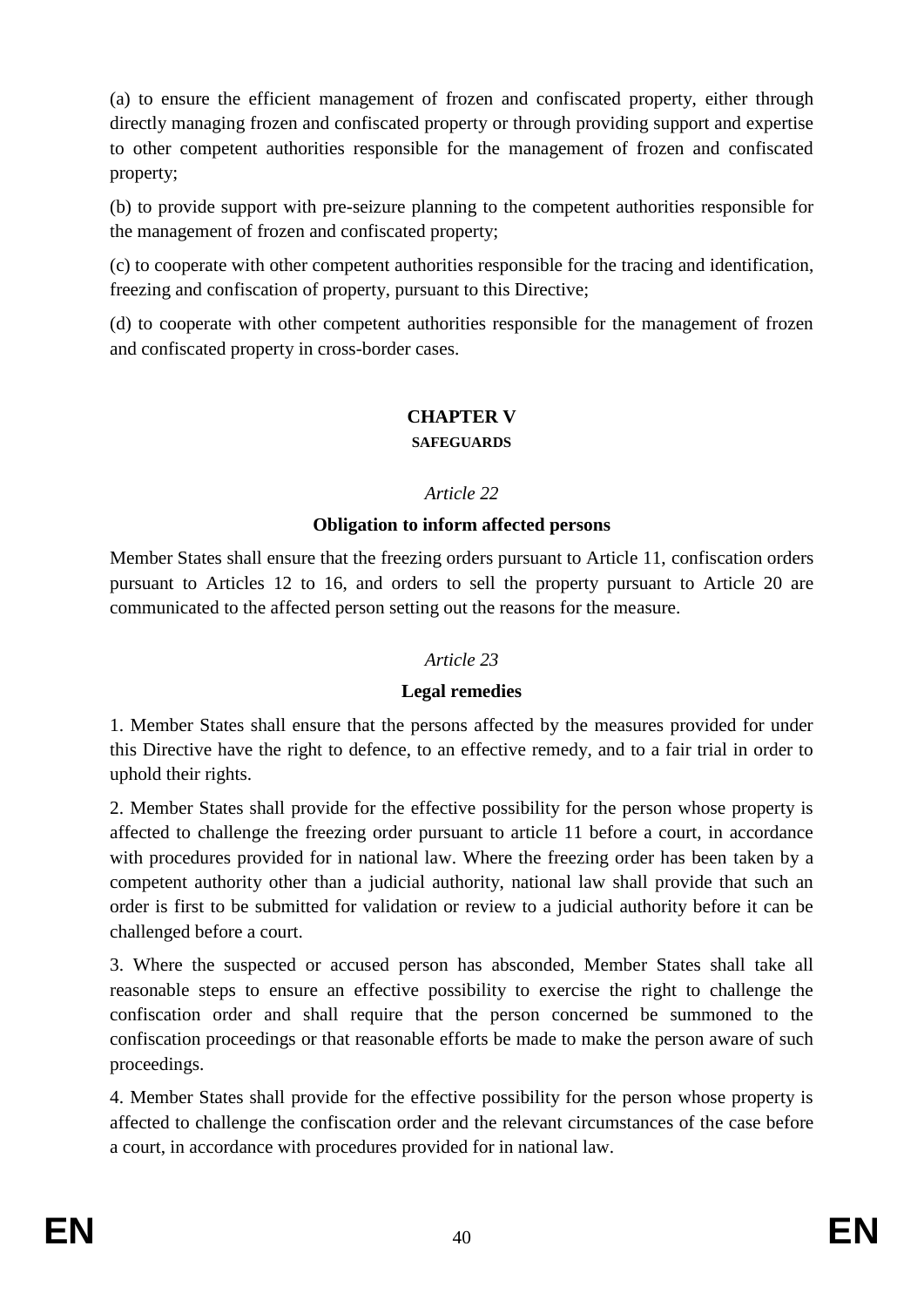In the case of confiscation orders pursuant to Article 13, such circumstance shall include facts and circumstances on which the finding was based that the third party knew or ought to have known that the purpose of the transfer or acquisition was to avoid confiscation.

In the case of confiscation orders pursuant to Articles 14 and 16, such circumstances shall include specific facts and available evidence on the basis of which the property concerned is considered to be property that is derived from criminal conduct.

In the case of confiscation orders pursuant to Article 15, such circumstances shall include facts and evidence on the basis of which the national court concluded that all the elements of the offence are present.

5. When implementing this Directive, Member States shall provide that confiscation is not ordered to the extent it would be disproportionate to the offence committed or the accusation against the person concerned by the confiscation. When implementing this Directive, Member States shall provide that, in exceptional circumstances, confiscation is not ordered, insofar as it would, in accordance with national law, represent undue hardship for the affected person.

6. Member States shall provide for the effective possibility for the person whose property is affected to challenge an order pursuant to Article 20 to sell the property in question. Member States shall provide for the possibility that such an appeal has suspensory effect.

7. Third parties shall be entitled to claim title of ownership or other property rights including in the cases referred to in Article 13.

8. Persons whose property is affected by the measures provided for in this Directive shall have the right of access to a lawyer throughout the freezing and confiscation proceedings. The persons concerned shall be informed of that right.

## **CHAPTER VI ASSET RECOVERY STRATEGIC FRAMEWORK**

### *Article 24*

### **National strategy on asset recovery**

1. Member States shall adopt by [*one year after the entry into force of this Directive*] a national strategy on asset recovery and update it at regular intervals of no longer than five years.

2. The strategy shall include at least the following elements:

(a) strategic objectives, priorities and measures for the purposes of enhancing efforts by all competent national authorities involved in the recovery of property as set out in this Directive;

(b) a governance framework to achieve the strategic objectives and priorities, including a description of the roles and responsibilities of all the competent authorities and cooperation mechanisms;

(c) appropriate mechanisms for coordination and cooperation at strategic and operational levels among all competent authorities;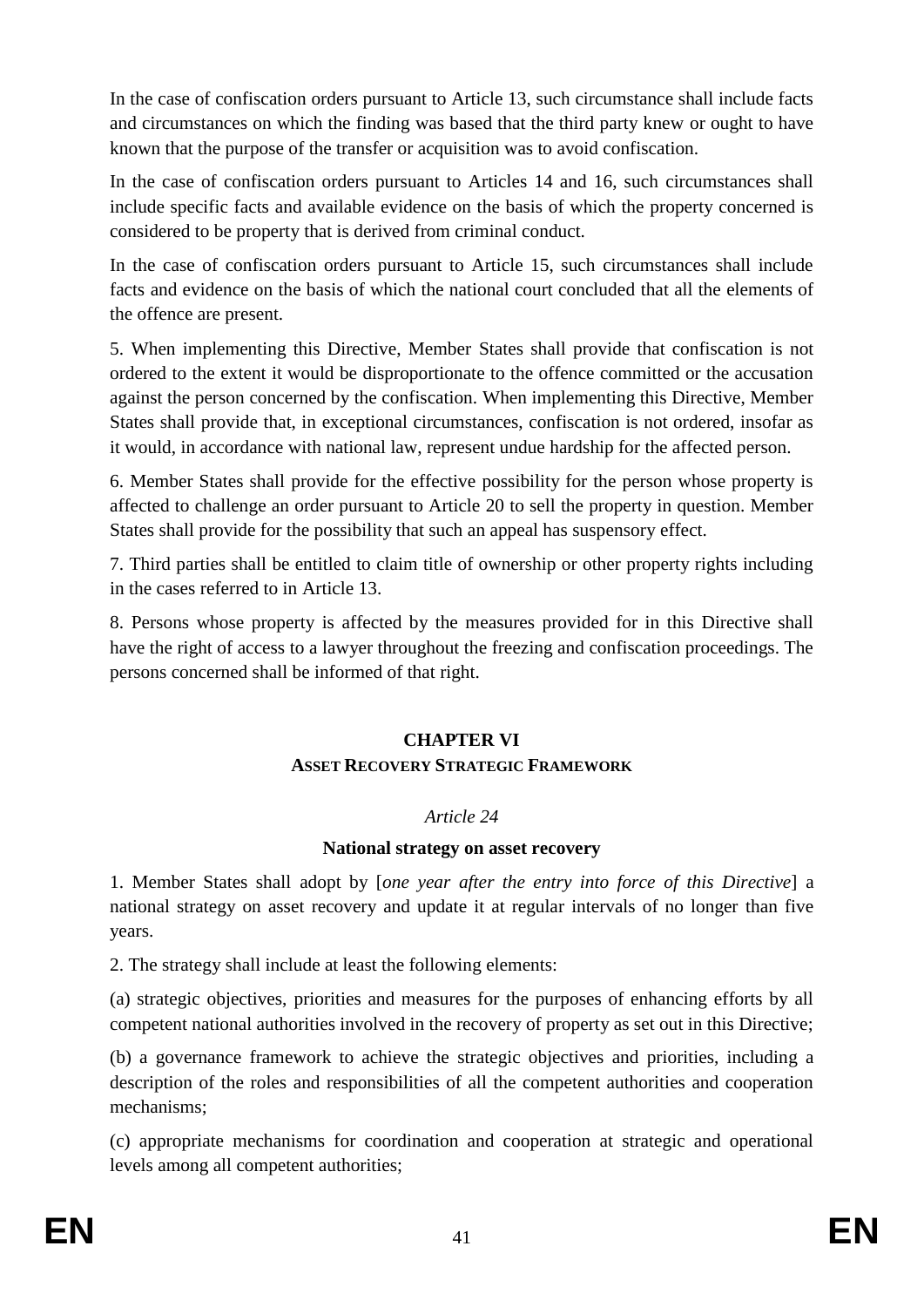(d) resources made available to competent authorities, including training;

(e) procedures for regular monitoring and evaluation of the results achieved.

3. Member States shall communicate their strategies, and any updates of their strategies, to the Commission within three months from their adoption.

## *Article 25*

### **Resources**

Member States shall ensure that asset recovery offices and asset management offices performing tasks pursuant to this Directive, have appropriately qualified staff and appropriate financial, technical and technological resources necessary for the effective performance of their functions related to the implementation of this Directive.

## *Article 26*

# **Establishment of centralised registries of frozen and confiscated property**

1. For the purpose of managing frozen and confiscated property, Member States shall put in place centralised registries containing information related to the freezing, confiscation and management of instrumentalities and proceeds, or property which may become or is the object of a freezing or confiscation order.

2. Member States shall take the necessary measures to ensure that asset recovery offices, asset management offices, and other competent authorities performing tasks pursuant to Article 4, 19 and 20 , have the power to enter, access and search, directly and immediately, the information referred to in paragraph 3.

3. The following information shall be entered, accessible and searchable through the centralised registries referred to in paragraph 1:

(a) the property subject to a freezing or confiscation order, including details that enable the identification of the property;

(b) the estimated or actual value of the property at the moment of the freezing, confiscation and disposal;

(c) the owner of the property, including the beneficial owner, where such information is available;

(d) the national file reference of the proceeding related to the property;

(e) the name of the authority entering the information in the registry;

(f) the unique user identifier of the official who entered the information in the registry.

4. The information referred to in paragraph 3 shall only be retained for as long as it is necessary for the purposes of keeping a record and overview of the property frozen, confiscated, or under management, and in any case it shall not be retained for longer than after its disposal, or to provide annual statistics as referred in Article 27.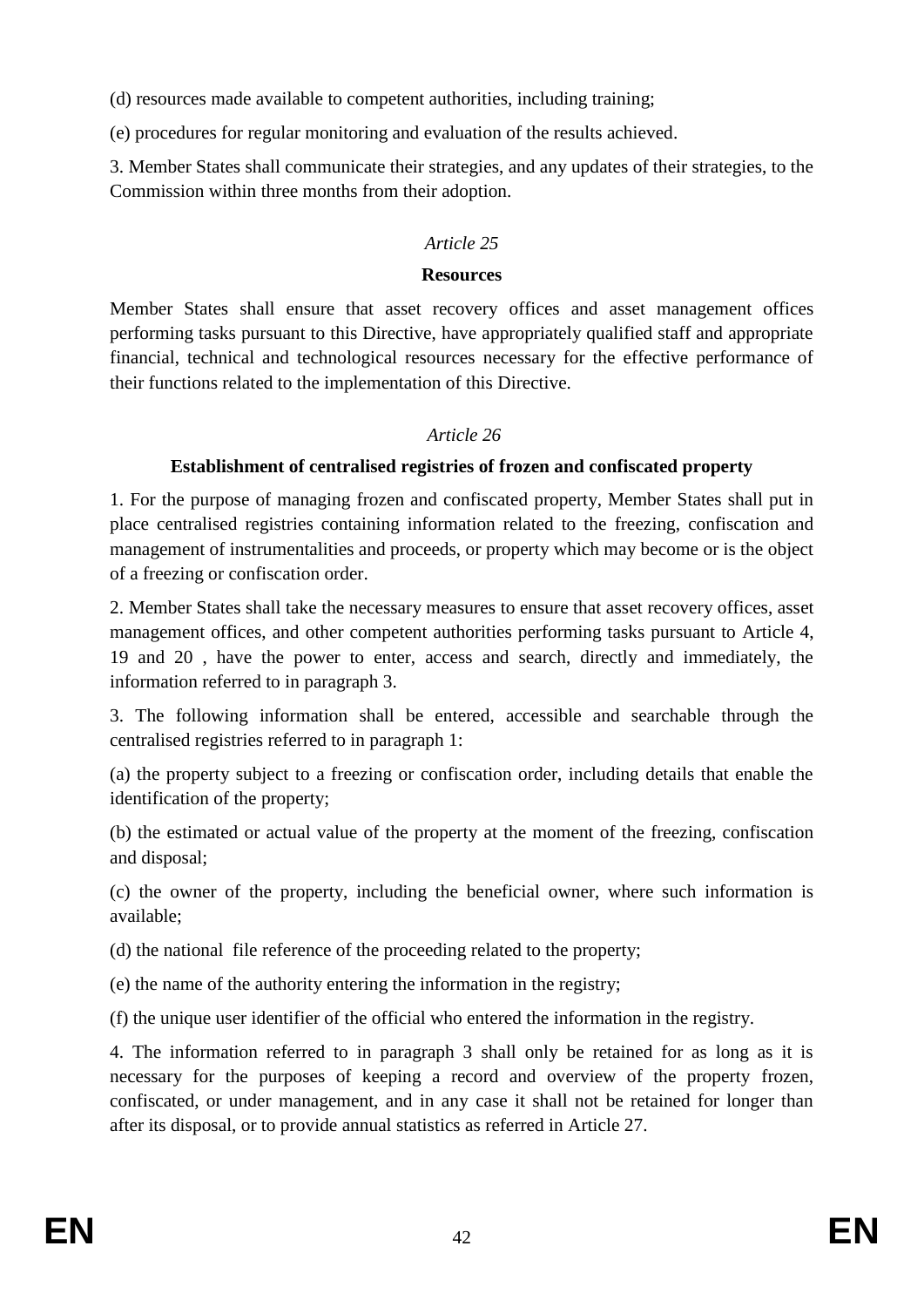5. Member States shall ensure that appropriate technical and organisational measures are in place to ensure the security of the data contained in the centralised registries of frozen and confiscated property.

## *Article 27*

### **Statistics**

1. Member States shall collect and maintain comprehensive statistics at central level on the measures taken under this Directive.

2. Member States shall ensure that the statistics referred to in paragraph 1 are collected on a calendar basis and transmitted to the Commission on an annual basis, by [1 September] of the following year.

3. The Commission may adopt delegated acts in accordance with Article 30 laying down more detailed rules on the information to be collected and the methodology for the collection of the statistics referred to in paragraph 1 and the arrangements for their transmission to the Commission.

# **CHAPTER VII COOPERATION**

## *Article 28*

## **Cooperation with EU bodies and agencies**

1. Asset recovery offices of Member States shall closely cooperate with the European Public Prosecutor's Office for the purposes of facilitating the identification of instrumentalities and proceeds, or property that may become or is the object of a freezing or confiscation order in proceedings in criminal matters concerning criminal offences for which the European Public Prosecutor's Office exercises its competence.

2. Asset recovery offices shall cooperate with Europol and Eurojust, in accordance with the areas of their competence, for the purposes of facilitating the identification of instrumentalities and proceeds, or property that may become or is the object of a freezing or confiscation order made by a competent authority in the course of criminal proceedings, and where necessary to prevent, detect or investigate criminal offences related to the violation of Union restrictive measures.

## *Article 29*

## **Cooperation with third countries**

1. Member States shall ensure that asset recovery offices cooperate with their counterparts in third countries to the greatest extent possible, and subject to the applicable data protection legal framework, for the purposes of performing the tasks pursuant to Article 5, and where necessary to prevent, detect or investigate criminal offences related to the violation of Union restrictive measures.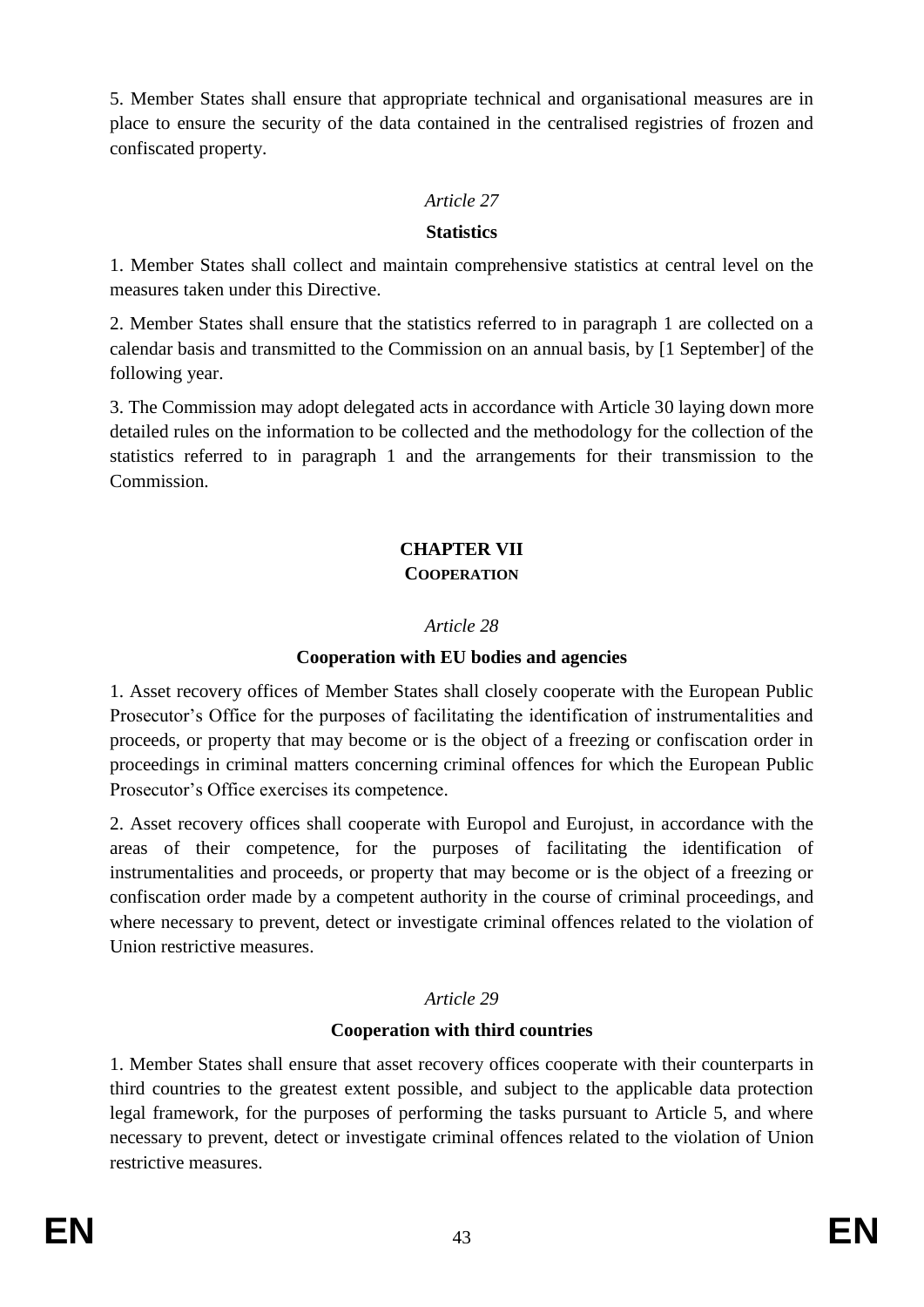2. Member States shall ensure that asset management offices cooperate with their counterparts in third countries to the greatest extent possible for the purposes of performing the tasks pursuant to Article 21.

### **CHAPTER VIII**

#### **FINAL PROVISIONS**

#### *Article 30*

#### **Exercise of the delegation**

1. The power to adopt delegated acts is conferred on the Commission subject to the conditions laid down in this Article.

2. The power to adopt delegated acts referred to in Article 27 shall be conferred on the Commission for an indeterminate period of time from [date of entry into force of this Directive].

3. The delegation of power referred to in Article 27 may be revoked at any time by the European Parliament or by the Council. A decision to revoke shall put an end to the delegation of the power specified in that decision. It shall take effect the day following the publication of the decision in the *Official Journal of the European Union* or at a later date specified therein. It shall not affect the validity of any delegated acts already in force.

4. Before adopting a delegated act, the Commission shall consult experts designated by each Member State in accordance with the principles laid down in the Interinstitutional Agreement of 13 April 2016 on Better Law-Making.

5. As soon as it adopts a delegated act, the Commission shall notify it simultaneously to the European Parliament and to the Council.

6. A delegated act adopted pursuant to Article 27 shall enter into force only if no objection has been expressed either by the European Parliament or by the Council within a period of [two months] of notification of that act to the European Parliament and the Council or if, before the expiry of that period, the European Parliament and the Council have both informed the Commission that they will not object. That period shall be extended by [two months] at the initiative of the European Parliament or of the Council.

### *Article 31*

### **Designated competent authorities and contact points**

1. Member States shall inform the Commission about the authority or authorities designated to carry out the tasks pursuant to Articles 5 and 21.

2. Where a Member State has more than two authorities charged with the tasks pursuant to Articles 5 and 21, it shall nominate a maximum of two contact points to facilitate cooperation in cross-border cases.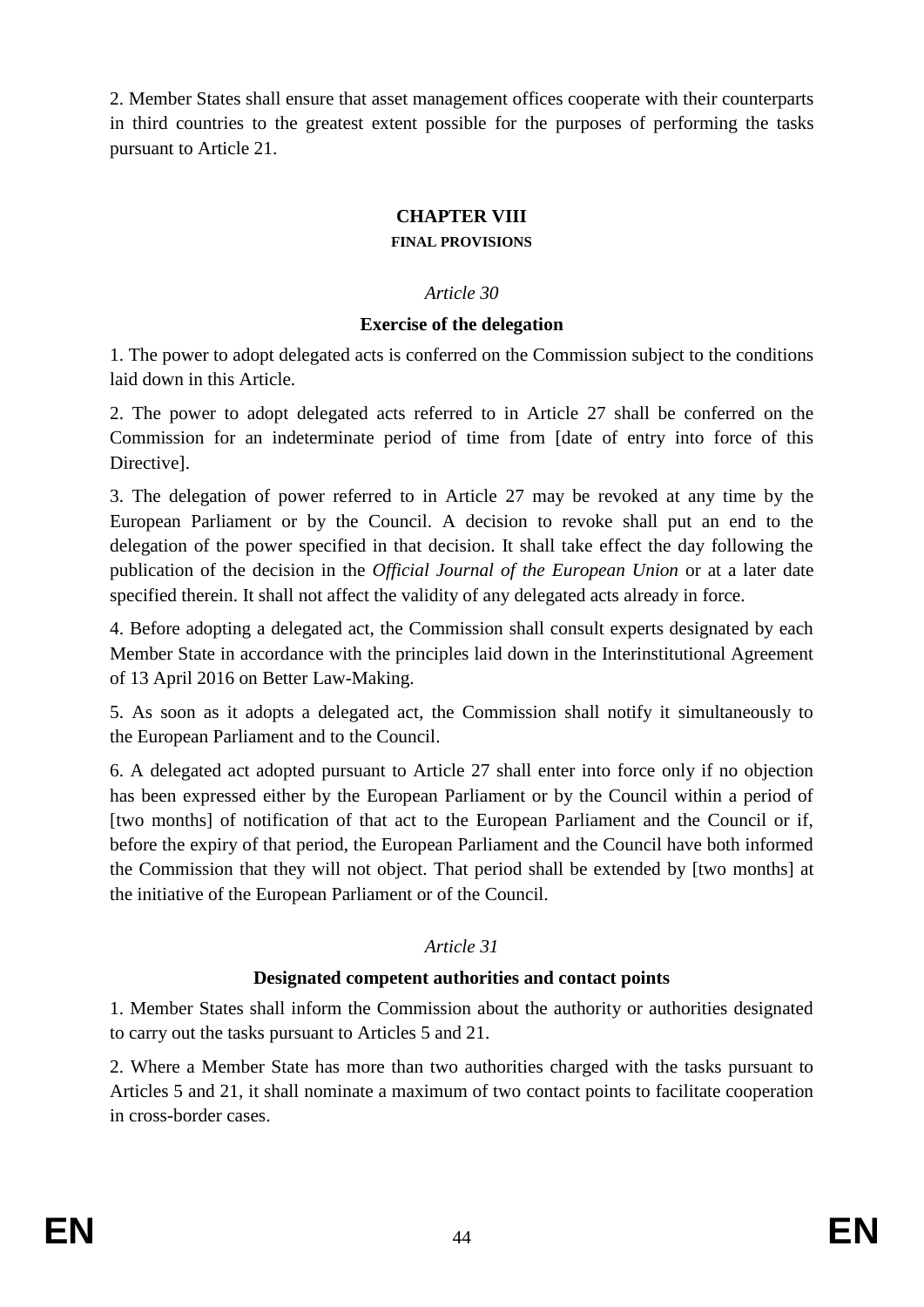3. By [... *months after the entry into force of this Directive*] at the latest, Member States shall notify the Commission of the competent authority or authorities as well as the contact points referred to in paragraphs 1 and 2 respectively.

4. By [...*months after the entry into force of this Directive*] at the latest, the Commission shall set up an online register listing all competent authorities and the designated contact point for each competent authority. The Commission shall publish and regularly update on its website the list of authorities referred to in paragraph 1.

### *Article 32*

### **Transposition**

1. Member States shall bring into force the laws, regulations and administrative provisions necessary to comply with this Directive by [*date of entry into force + 1 year*]. They shall forthwith transmit to the Commission the text of those provisions.

2. When Member States adopt those provisions, they shall contain a reference to this Directive or be accompanied by such a reference on the occasion of their official publication. Member States shall determine how such reference is to be made.

## *Article 33*

### **Reporting**

1. The Commission shall, by [*date of entry into force + 3 years*], submit a report to the European Parliament and to the Council, assessing the implementation of this Directive.

2. The Commission shall, by [*date of entry into force + 5 years*], submit a report to the European Parliament and to the Council evaluating this Directive. The Commission shall take into account the information provided by Member States and any other relevant information related to the transposition and implementation of this Directive. On the basis of this evaluation, the Commission shall decide on appropriate follow-up actions, including, if necessary, a legislative proposal.

### *Article 34*

### **Relation with other instruments**

1. This Directive is without prejudice to Directive 2019/1153/EU of the European Parliament and of the Council<sup>56</sup>.

### *Article 35*

**Replacement of Joint Action 98/699/JHA, Framework Decision 2001/500/JHA and 2005/212/JHA, Decision 2007/845/JHA and Directive 2014/42/EU**

<sup>56</sup> <sup>56</sup> Directive (EU) 2019/1153 of the European Parliament and of the Council of 20 June 2019 laying down rules facilitating the use of financial and other information for the prevention, detection, investigation or prosecution of certain criminal offences, and repealing Council Decision 2000/642/JHA, (OJ L 186, 11.7.2019, p. 122).